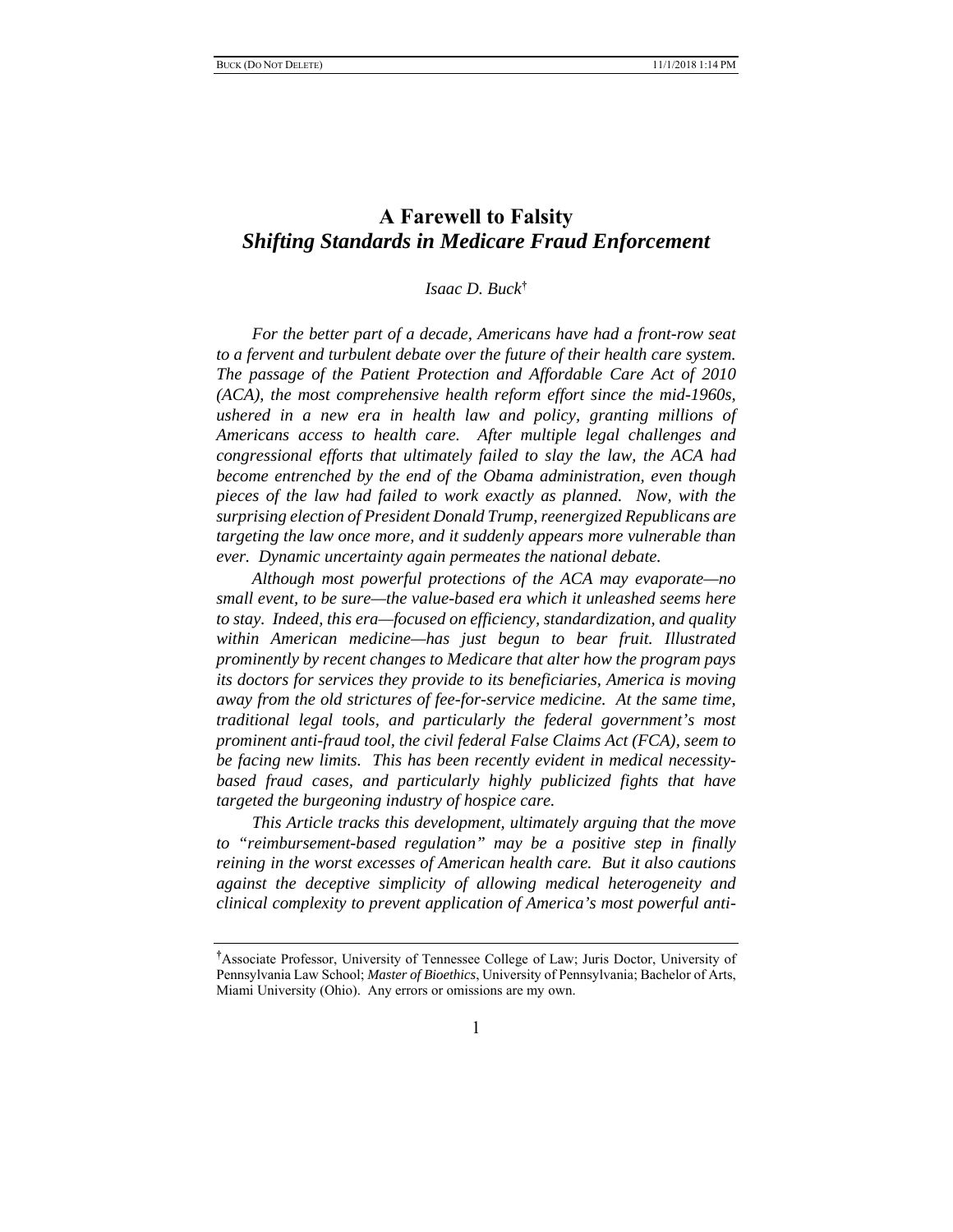*fraud tools to its medical industry. Just because reimbursement policy has shifted to shoulder some of the regulatory burden of overtreatment does not mean that health care fraud—like fee-for-service medicine—should be confined to the past.*

*In the end—and regardless of whatever legislation the national debate surrounding American health care produces—American medicine must adequately address its susceptibility to overtreatment, its incentives toward financial excess and waste, and its inability to push providers and entities into adopting more efficient practices. Medicare is finally moving quickly to bring about effective changes, and the program is seeking clarity in the midst of a period of tremendous uncertainty for American health care.* 

|                                                | II. SUCCESSES AND CHALLENGES FOR THE FALSE CLAIMS ACT 5      |  |
|------------------------------------------------|--------------------------------------------------------------|--|
|                                                |                                                              |  |
| A.                                             |                                                              |  |
| $\mathbf{B}$ .                                 |                                                              |  |
|                                                |                                                              |  |
| $\mathbf{A}$                                   |                                                              |  |
| $\mathbf{B}$ .                                 |                                                              |  |
| C.                                             |                                                              |  |
|                                                |                                                              |  |
|                                                |                                                              |  |
|                                                |                                                              |  |
|                                                |                                                              |  |
|                                                |                                                              |  |
|                                                |                                                              |  |
|                                                |                                                              |  |
| V.HETEROGENEITY AS AN ANTAGONIST TO FRAUD 32   |                                                              |  |
| A.                                             |                                                              |  |
|                                                | 1. U.S. ex rel. Morton v. A Plus Benefits, Inc. 33           |  |
|                                                | 2. United States ex rel. Wall v. Vista Hospice Care, Inc.34  |  |
|                                                | 3. United States ex rel. Polukoff v. St. Mark's Hospital. 36 |  |
| B.                                             | The Problem of Reasonable Clinical Judgment40                |  |
| $C_{\cdot}$                                    |                                                              |  |
| VI.MOVING TO REIMBURSEMENT-BASED INCENTIVES 45 |                                                              |  |
|                                                |                                                              |  |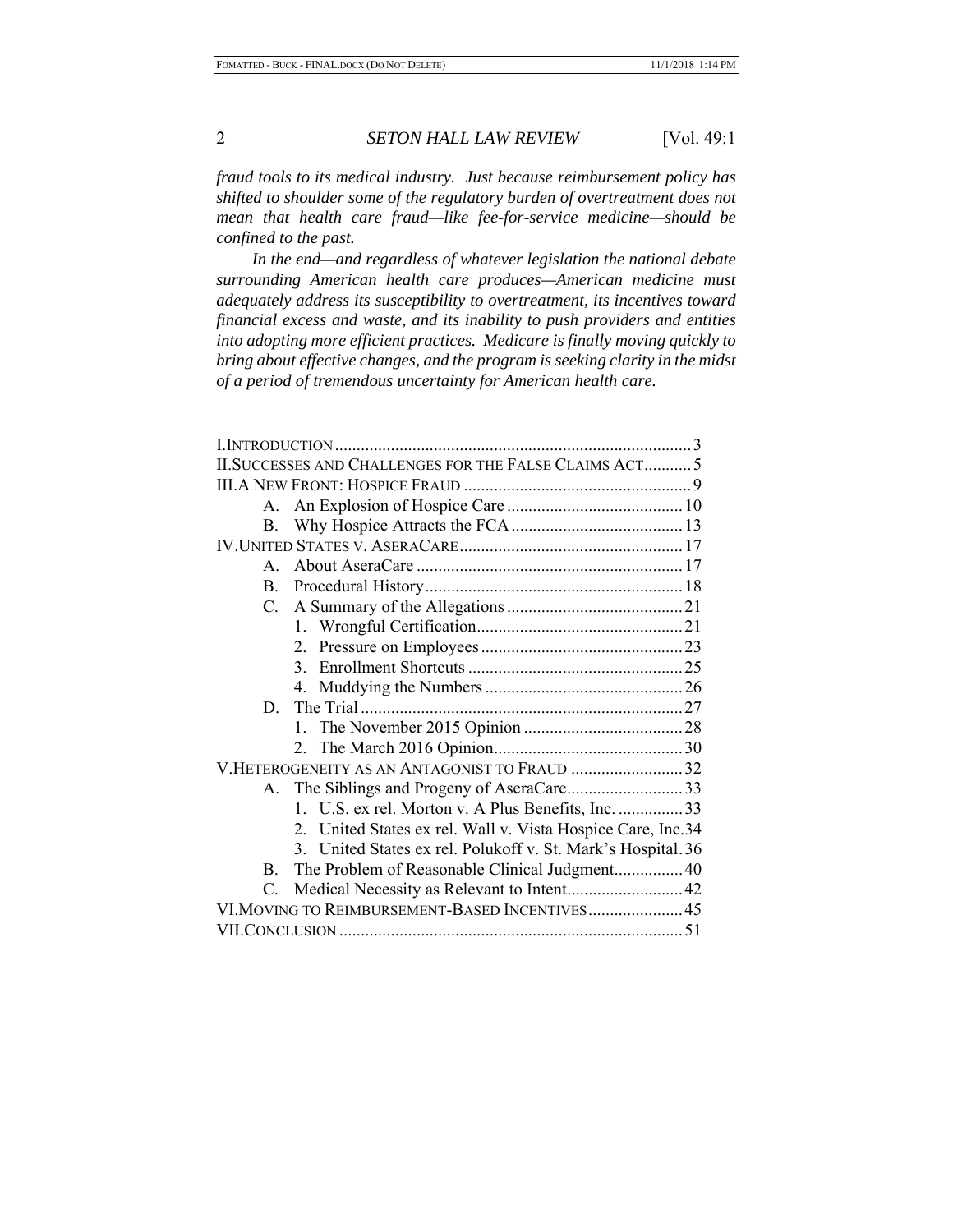### I. INTRODUCTION

Nothing seems certain about the future of American health care administration and delivery in 2018. With the stunning election of President Donald Trump, and with Republican majorities governing both houses of Congress, Washington remains poised to cut, refocus, and replace portions of former President Barack Obama's signature domestic achievement, the Patient Protection and Affordable Care Act of 2010 (ACA). Subject to swirling and shifting political winds, the bruised but resilient ACA responsible for the health insurance of millions of Americans who lacked it prior to passage—teeters on the brink.<sup>1</sup>

But while the public stirs, embroiled in a reopened debate focused on the future of health reform, other pieces of the health care enterprise continue their quiet value-based shift that was launched during the Obama administration. Like a projectile without gravity to slow it, new value-based mechanisms, pressures, and incentives are increasingly pushing doctors into more creative and efficient forms of practice. Medicare, after seemingly succumbing to a dominant fee-for-service paradigm for decades, has awakened, and the program is pushing providers into thinking more saliently about—and *doing* more regarding—quality and cost. In addition to shoring up Medicare's finances as it faces increasing financial pressure and swelling enrollment, a new reimbursement policy imposes a new soft pressure against providers. Concerns from the evidence-based world of quality and efficiency are seeping into Medicare's reimbursement formulas. And as a result, Medicare may finally be on the path to gaining control over its leaky finances.

Unmasked by this new value-based era, the old dominant cost-control regime is showing its wear. The hard law decision-making that has characterized the extent of federal control over the cost of Medicare is fraying. The hallmark of this regime—reliant on the federal civil False

 $1$  To be clear, the ACA stretches its tentacles into nearly every corner of health law, clearly complicating efforts to make it completely disappear. And it has proven to be vital for millions of Americans. Now voluntary, the Medicaid Expansion under the ACA is responsible for coverage for individuals living below 138 percent of the poverty line in thirtyfour states. *See Status of State Action on the Medicaid Expansion Decision*, KAISER FAMILY FOUND., http://kff.org/health-reform/state-indicator/state-activity-around-expandingmedicaid-under-the-affordable-care-act/?currentTimeframe=0 (last updated Sept. 11, 2018). Even though down from 2016, the battered health insurance exchanges still saw more than 9.2 million Americans sign up on the federal exchanges. *See* Robert Pear, *Affordable Care Act Sign-Ups Dip Amid Uncertainty and Trump Attacks*, N.Y. TIMES (Feb. 3, 2017), https://www.nytimes.com/2017/02/03/us/politics/affordable-care-act-obama-care-signup.html. The ACA has reformed the fraud and abuse laws, giving the federal government

increased power to target health care fraud and abuse. It has also reformed and elevated the quality of insurance plans that Americans receive. All of these reforms are theoretically at risk.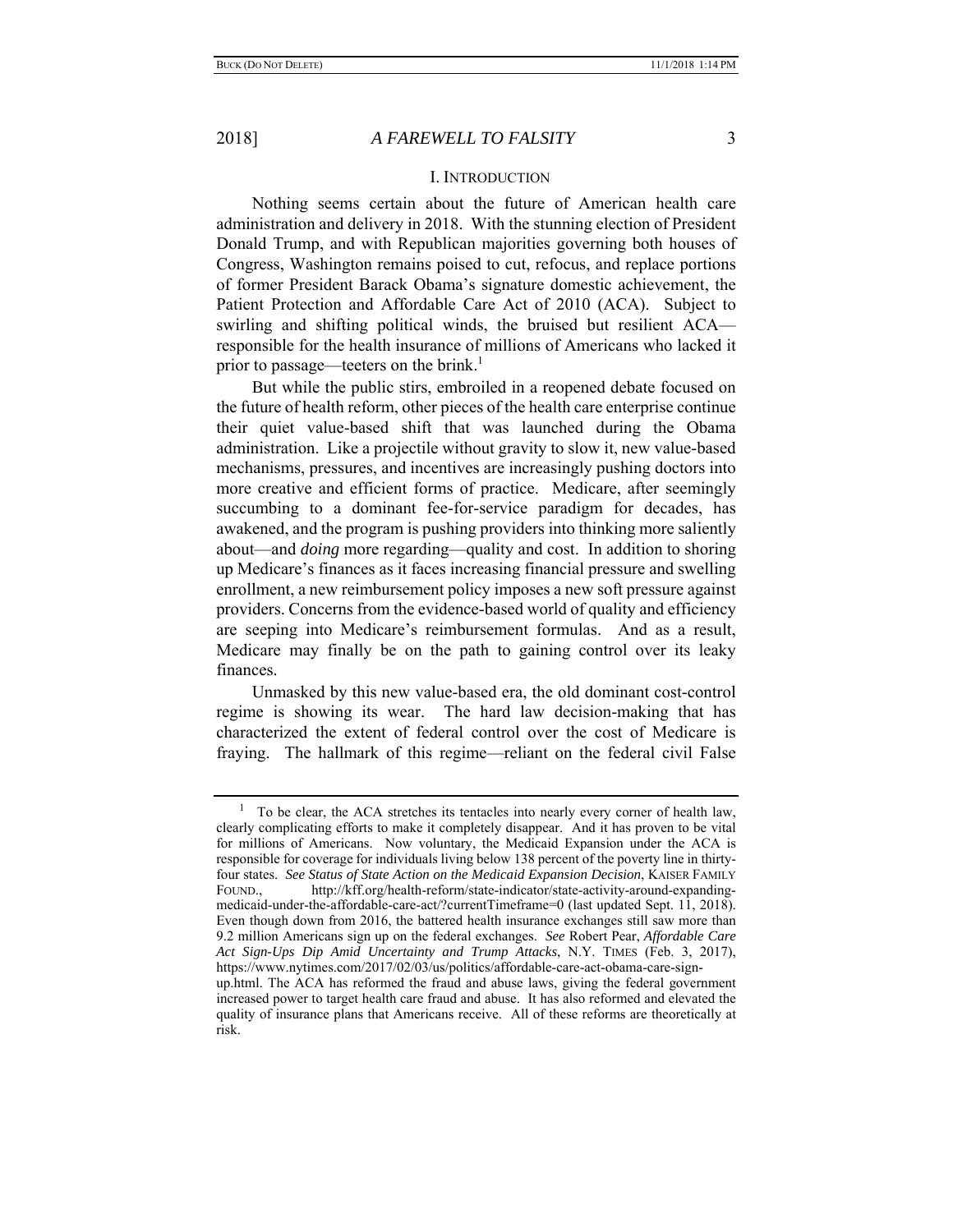Claims Act  $(FCA)<sup>2</sup>$  a 150-year-old statute high on brute force and low on nuance—is finally looking its age. And a growing number of federal court cases, featuring allegations of fraudulent medical necessity, seem willing to reject the application of the stilted FCA to the heterogeneous and complicated world of medical practice. Whether the cases are legally defensible is up for debate, but what is clear is that the enforcement world seems poised to change. And where the old law answer gives way, the new soft law of incentives and pressures is taking its place.

This Article summarizes that development. Using a case study of the burgeoning popularity of Medicare's hospice benefit—a new target of the Department of Justice (DOJ)'s FCA enforcement regime—this Article chronicles this shift, focusing on changes brought by reimbursement policy and their relation to the future development of the FCA in medical necessitybased fraud cases. And while recent trends do not sound the death knell for the FCA's applicability to these cases (for the most prominent, an appeal remains), recent noteworthy cases have damaged it.

This Article proceeds in six parts. In Part II, the modern FCA enforcement mechanism, focused on new areas of rapid development and inconsistency, are introduced. In Part III, the federal government's new focus on hospice fraud is documented. In Part IV, *U.S. v. AseraCare*, 3 perhaps the strongest case in support of a new era in health care fraud and abuse enforcement—and one whose appeal remains pending at the time of this writing—is summarized. Next, in Part V, the challenges that characterize fraud-based enforcement in this area—particularly focused on medical necessity-based fraud—are chronicled. Finally, in Part VI, Medicare's new value-based reimbursement regime—ushered in by the Medicare Access and CHIP Reauthorization Act (MACRA) of 2015—is presented. It is MACRA that has revamped and evolved Medicare reimbursement policy—and has pushed American health care into embracing new value-based mechanisms.

<sup>2</sup> 31 U.S.C. §§ 3729–3733 (2018).

<sup>&</sup>lt;sup>3</sup> United States v. AseraCare Inc. (*AseraCare I*), 153 F. Supp. 3d 1372 (N.D. Ala. 2015), *appeal docketed*, No. 16-13004 (11th Cir. May 27, 2016).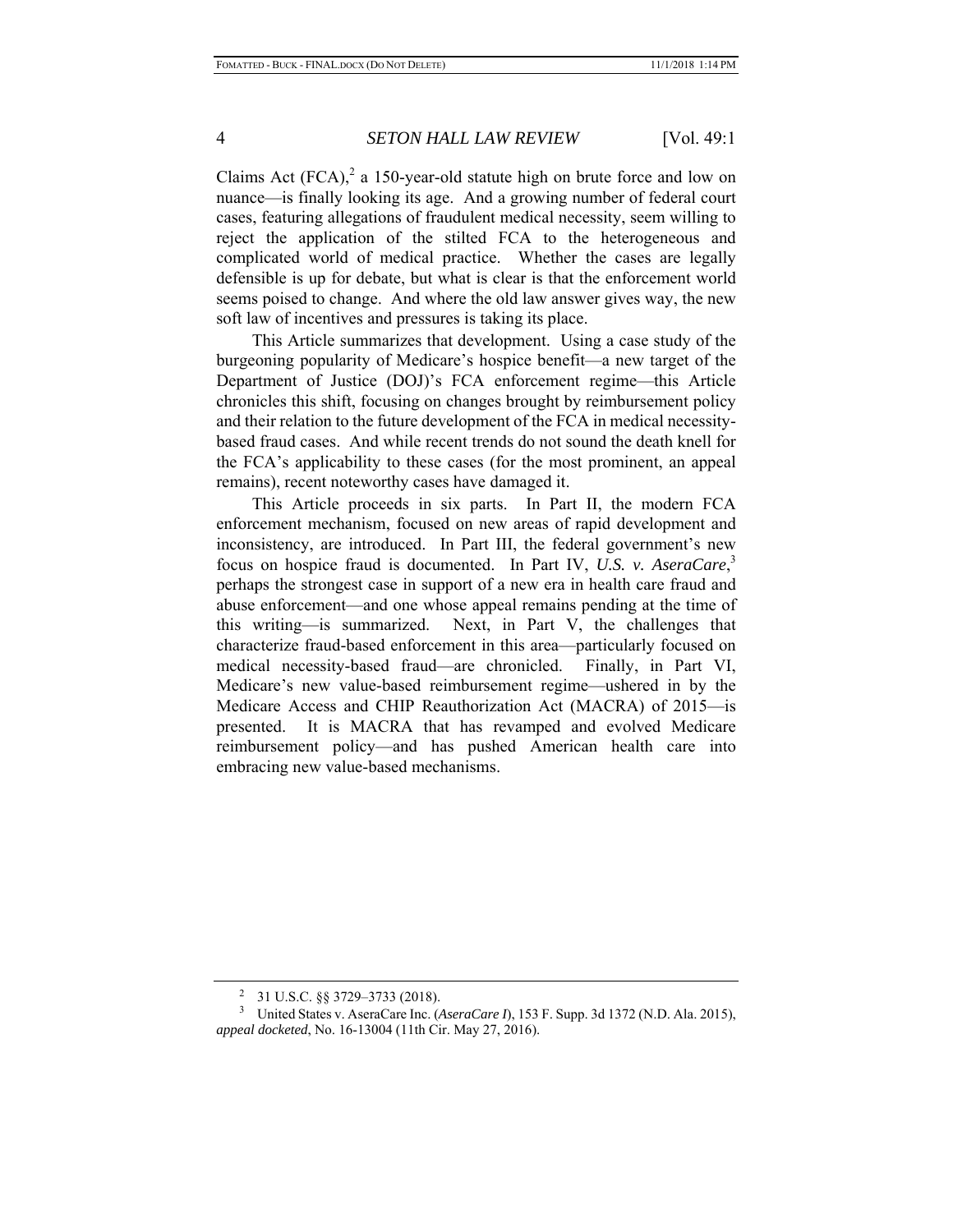# II. SUCCESSES AND CHALLENGES FOR THE FALSE CLAIMS ACT

The FCA has been used as a primary tool to prosecute cases of health care fraud,<sup>4</sup> but it also has been used as a potent fraud-fighting tool for any alleged government-related fraud in the modern era—from housing, $5$  to education,<sup>6</sup> to environmental matters.<sup>7</sup> The FCA has been particularly active during the last decade; counting from the beginning of the modern era of FCA enforcement (beginning in  $1986$ ),<sup>8</sup> sixty percent of the federal government's recoveries under the FCA—three of every five dollars recovered—have been made since January 2009. $9$  And although the specific

 *The False Claims Act & Federal Housing Administration Lending*, U.S. DEP'T. OF JUSTICE OFFICE OF PUB. AFFAIRS (Mar. 15, 2016), https://www.justice.gov/opa/blog/falseclaims-act-federal-housing-administration-lending:

The Justice Department has powerful tools to address this type of misconduct. One tool, a statute called the False Claims Act, allows the department to investigate and sue entities that submit false statements and claims to the government, recover losses caused by those entities and deter similar misconduct by others. In order to protect America's taxpayers and homeowners, the department has used the False Claims Act in a series of settlements and actions against lenders that knowingly submitted or caused the submission of false claims for FHA mortgage insurance by approving FHA insured loans that the lenders knew were not eligible.

#### *Id.*

6 *See, e.g.*, Press Release, U.S. Dep't of Justice Office of Pub. Affairs, For-Profit College Company to Pay \$95.5 Million to Settle Claims of Illegal Recruiting, Consumer Fraud and Other Violations (Nov. 16, 2015), https://www.justice.gov/opa/pr/profit-collegecompany-pay-955-million-settle-claims-illegal-recruiting-consumer-fraud-and. 7

 *See, e.g.*, Press Release, U.S. Dep't of Justice Office of Pub. Affairs, Lockheed Martin Agrees to Pay \$5 Million to Settle Alleged Violations of the False Claims Act and the Resource Conservation and Recovery Act (Feb. 29, 2016), https://www.justice.gov/opa/pr/ lockheed-martin-agrees-pay-5-million-settle-alleged-violations-false-claims-act-andresource.

 *See* Joe W. Harper & Jaci L. Overmann, *Analysis of DOJ's False Claims Act Recoveries in FY 2016, Recent Trends and Predictions for Future: \$4.7 Billion Year*, NAT'L. L. REV. (Jan. 6, 2017), https://www.natlawreview.com/article/analysis-doj-s-false-claimsact-recoveries-fy-2016-recent-trends-and-predictions (noting the start of "the modern era of FCA enforcement" as beginning in 1986 "when Congress significantly revised the statute to incentivize more qui tam cases").

<sup>9</sup> Press Release, U.S. Dep't of Justice Office of Pub. Affairs, Justice Department Recovers Over \$4.7 Billion From False Claims Act Cases in Fiscal Year 2016 (Dec. 14, 2016),

<sup>4</sup> Fiscal year 2016 continued a period featuring aggressive action by the DOJ in fighting health care fraud. *See* Press Release, U.S. Dep't of Justice Office of Pub. Affairs, Departments of Justice and Health and Human Services Announce Record-Breaking Recoveries Resulting from Joint Efforts to Combat Health Care Fraud (Feb. 11, 2013), https://www.justice.gov/opa/pr/departments-justice-and-health-and-human-servicesannounce-record-breaking-recoveries ("In the past fiscal year, our relentless pursuit of health care fraud resulted in the disruption of an array of sophisticated fraud schemes and the recovery of more taxpayer dollars than ever before. This report demonstrates our serious commitment to prosecuting health care fraud and safeguarding our world-class health care programs from abuse.").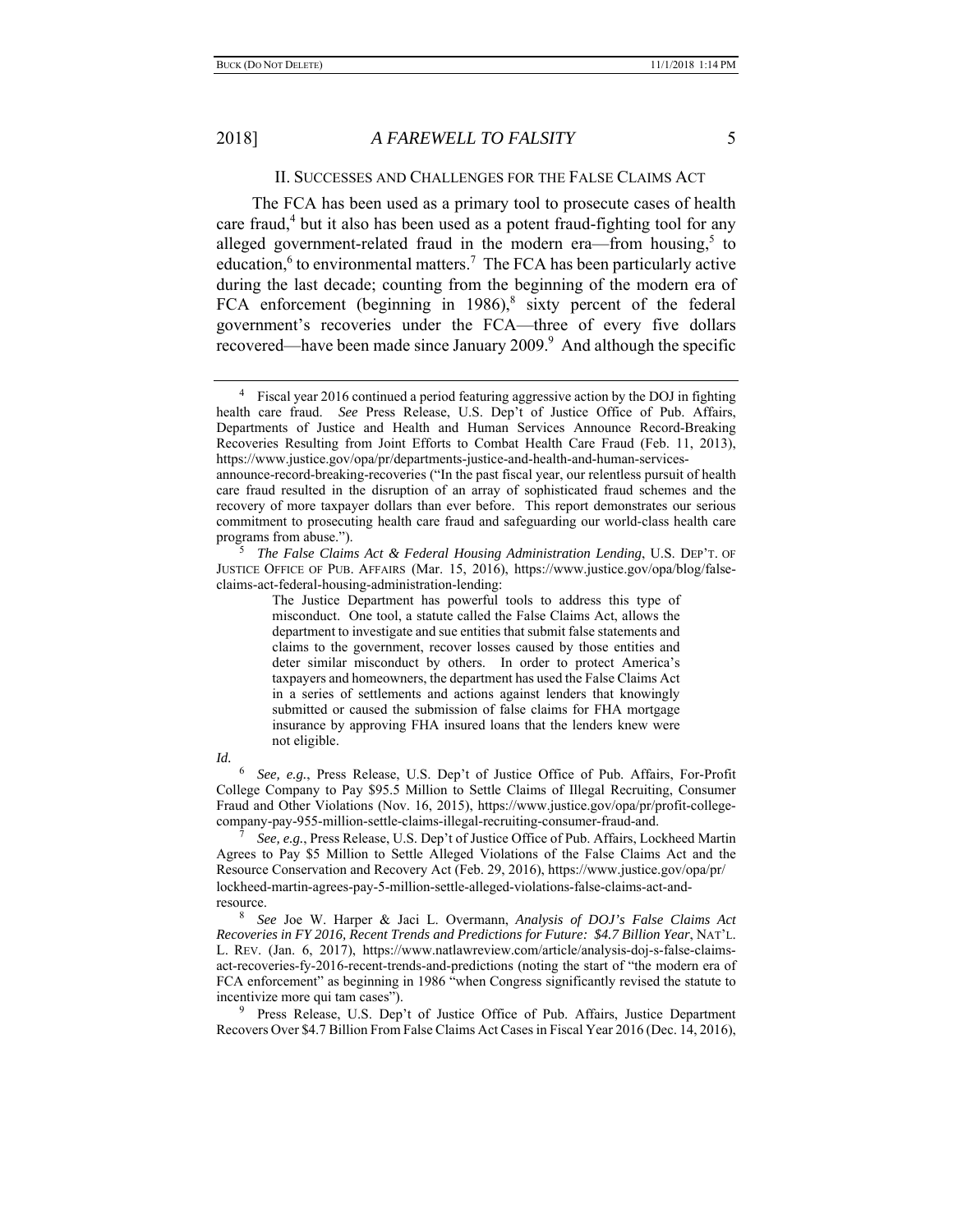direction of the Trump administration's DOJ is not known at the time of this writing,<sup>10</sup> the federal government continues to lean on the FCA to provide the balance of fraud recoveries—a posture that decisively began in conjunction with the inauguration of President Obama.<sup>11</sup> Isolating for health care fraud recoveries reveals a similar pattern: in total, the DOJ has recovered nearly \$20 billion in health care fraud claims since January of 2009, which is "57 percent of the health care fraud dollars recovered in the thirty years since the 1986 amendments to the False Claims Act."<sup>12</sup>

Unsurprisingly, 2016 was another banner year for FCA enforcement at the DOJ. The federal government recovered more than \$4.7 billion in cases featuring FCA allegations in fiscal year 2016, which was the "third highest annual recovery in False Claims Act history."13 And \$2.5 billion of the \$4.7 billion recovered due to the FCA were recoveries from the health care industry.14 Notably, the \$2.5 billion in recoveries signified an uptick from

Commentators do not seem to agree on what type of DOJ enforcement to expect under the Trump administration. *See* Peter J. Henning, *How Trump's Presidency Will Change the Justice Dept. and S.E.C.*, N.Y. TIMES: DEALBOOK (Nov. 9, 2016), https://www.nytimes.com/ 2016/11/10/business/dealbook/how-trumps-presidency-will-change-the-justice-dept-andsec.html (written before the confirmation of Jeff Sessions) ("One area that is easy to cut is the money devoted to white-collar crime" and "[t]here is rarely any great hue and cry about fewer prosecutors being available to pursue health care fraud or price-fixing, the types of cases that do not generate big headlines, so moving people out of those areas is unlikely to draw much notice. Starving white-collar investigations to devote more attention to other priorities has been seen before."); Stephen Kuperberg, *Do Not Expect Lax Financial Enforcement Under Trump*, LAW360 (Dec. 23, 2016), https://www.law360.com/articles/876528/do-not-expectlax-financial-enforcement-under-trump ("Private whistleblowers under qui tam provisions . . . figure to profit handsomely by uncovering and reporting financial fraud. So too do private plaintiffs in matters that could trigger federal investigations in realms such as banking fraud, antitrust and health care fraud. Actions by these private litigants have grown significantly over the past few decades and show no sign of abating."). 11 Justice Department Recovers Over \$4.7 Billion, *supra* note 9; Harper & Overmann,

*supra* note 8; Bibeka Shrestha, *FCA Recoveries Top \$3B for 2nd Year in a Row*, LAW360 (Dec. 19, 2011), https://www.law360.com/articles/294719/fca-recoveries-top-3b-for-2ndyear-in-a-row ("The U.S. Department of Justice said . . . it had raked in more than \$3 billion in civil False Claims Act settlements and judgments – mostly in health care fraud cases – during fiscal year 2011, marking the second consecutive year the department surpassed the \$3 billion mark."). Further, FCA recoveries "since January 2009 [through the end of fiscal year 2011] total[ed] \$8.7 billion – the largest three-year total in the department's history." *Id.* 

12 Justice Department Recovers Over \$4.7 Billion, *supra* note 9.

13 *Id.*

<sup>14</sup> *Id.* ("In many of these cases, the Department was instrumental in recovering additional millions of dollars for state Medicaid programs. This is the seventh consecutive year the

https://www.justice.gov/opa/pr/justice-department-recovers-over-47-billion-false-claims-act -cases-fiscal-year-2016 [hereinafter Justice Department Recovers Over \$4.7 Billion] (noting that 60 percent of recoveries against federal programs have occurred since 2008). Further, during the Obama administration, 5,106 qui tam cases were filed (compared to 2,930 during the previous eight years under President George W. Bush), and the total recovery exceeded \$31 billion (compared to nearly \$14 billion recovered during the previous eight years under President Bush). *See* Harper & Overmann, *supra* note 8.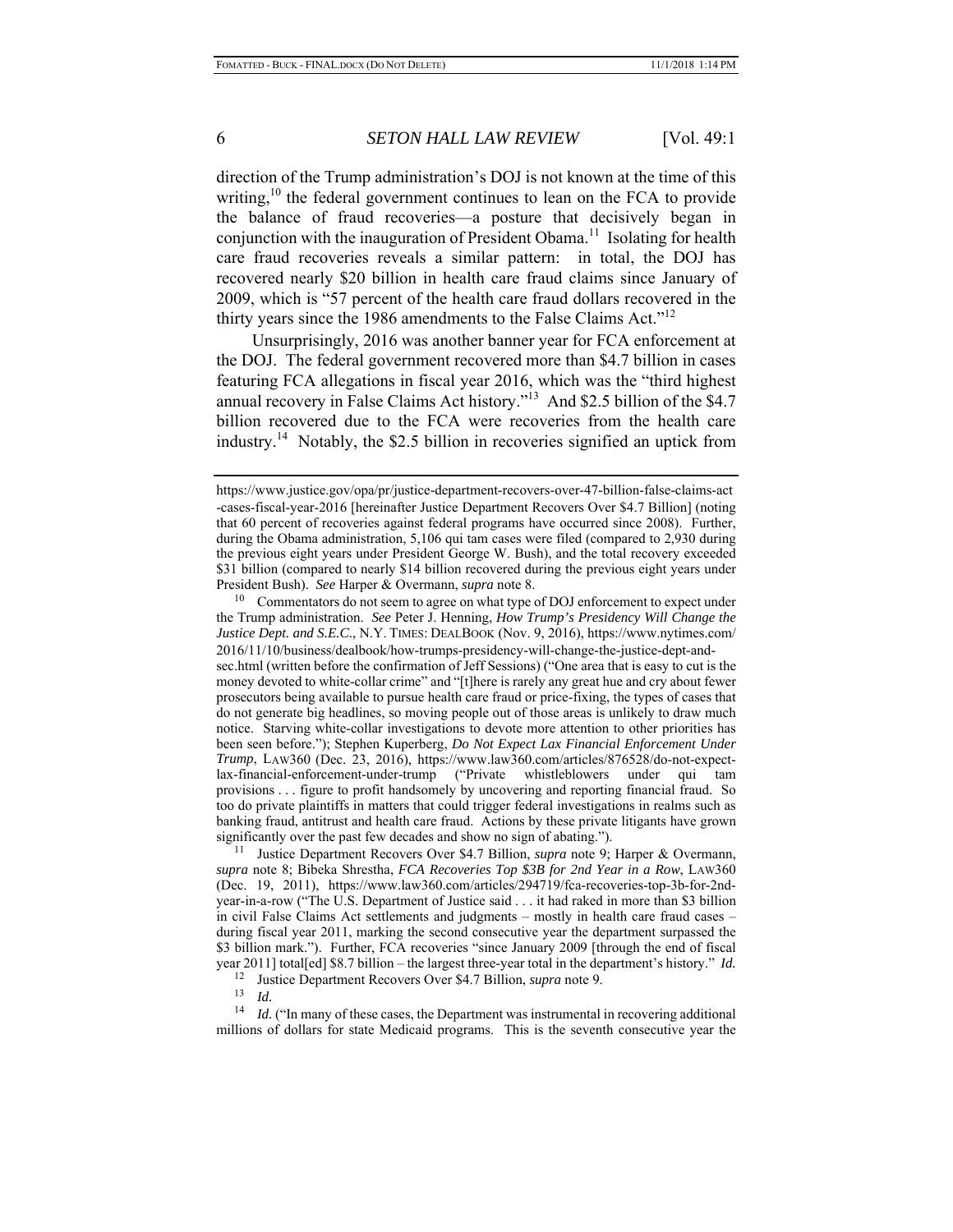fiscal year 2015, which saw \$1.9 billion in FCA-related health care fraud recoveries.<sup>15</sup> This was aided by two large settlements with pharmaceutical companies.16 Indeed, nearly fifty percent of the \$2.5 billion recovered was extracted from the drug and medical device industry.<sup>17</sup> In all, according to the DOJ, the FCA is responsible for more than \$31 billion in federal government recoveries since 2009.18

But this era of aggressive FCA enforcement is juxtaposed against an enforcement environment that features a substantial amount of uncertainty regarding the application of the law. Much of the confusion within FCA enforcement centers around its core component of falsity, and has been especially present in two types of FCA claims. Both of these types of claims credit the sanctity of scientific and clinical judgment while seemingly minimizing the force of law, blunting the reach of the powerful regulatory state within American health care.

The first type of claim features allegations against pharmaceutical companies—where the conception of falsity under the FCA and another law, the Food, Drug, and Cosmetic Act  $(FDCA)$ ,<sup>19</sup> are in direct conflict. The second type of claim arises in so-called medical necessity-based fraud cases, in which the DOJ alleges that fraud has occurred because the care administered (and subsequently billed for) was not medically necessary. This second claim has become an area of focus and interest for relators, government officials, and health care providers, and is the primary focus of this Article. $20$ 

But first, as Professor Joan Krause has written about recently regarding pharmaceutical companies, the legal standard of falsity as applied in different contexts has become inextricably complicated.<sup>21</sup> Her observations suggest an inconsistent treatment of the falsity requirement under disparate,

Department's civil health care fraud recoveries have exceeded \$2 billion.").

<sup>&</sup>lt;sup>15</sup> Press Release, U.S. Dep't of Justice Office of Pub. Affairs, Justice Department Recovers Over \$3.5 Billion from False Claims Act Cases in Fiscal Year 2015 (Dec. 3, 2015), https://www.justice.gov/opa/pr/justice-department-recovers-over-35-billion-false-claimsact-cases-fiscal-year-2015.

<sup>16</sup> Harper & Overmann, *supra* note 8 (noting a \$785 million settlement by Wyeth and a \$390 million settlement by Novartis Pharmaceuticals). The numbers reflect both federal and state settlement amounts.<br><sup>17</sup> Iustice Department

<sup>17</sup> Justice Department Recovers Over \$4.7 Billion, *supra* note 9.

 $\frac{18}{19}$  *Id.* 

<sup>19 21</sup> U.S.C.A. §§ 301–399 (2018).

<sup>20</sup> *See* Michael W. Youtt et al., *False Claims Act Actions—The Developing Case Law Regarding If and When Opinions of Medical Necessity Can Be Fraudulent*, 27 HEALTH LAW. 36, 36 (2015) ("The filing of False Claims Act actions alleging the false or fraudulent submission of claims for medically unnecessary Medicare or Medicaid items or services is a growing trend."). 21 *See* Joan H. Krause, *Truth, Falsity, and Fraud: Off-Label Drug Settlements and the* 

*Future of the Civil False Claims Act*, 71 FOOD & DRUG L. J. 401 (2016).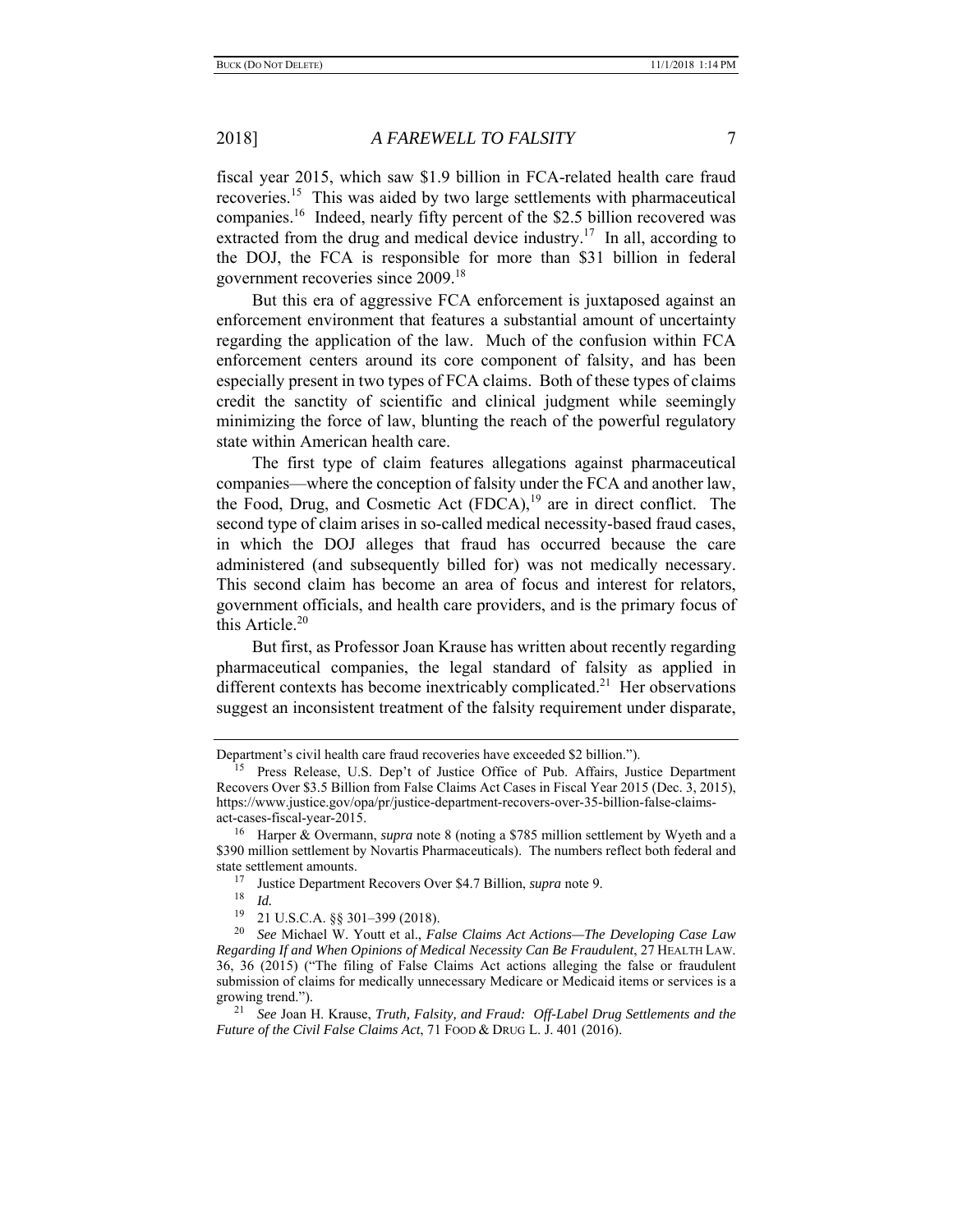but related, legal regimes. Developing case law under the FDCA, including the seminal 2012 Second Circuit decision in *U.S. v. Caronia*, 22 has resulted in an anomalous—and undoubtedly inconsistent—regulatory scenario. $^{23}$ 

Specifically, these trends complicate situations for pharmaceutical companies whose sales representatives tout truthful, yet unapproved (by the Food and Drug Administration (FDA)), scientific information regarding a pharmaceutical drug's effectiveness.24 Under *Caronia*, sales representatives who relay truthful but unapproved drug information cannot be said to have violated the FDCA because the statements made—while violative of the FDA's marketing laws, as they disseminate information that has not been vetted or approved by the FDA—are *scientifically true*. 25 That is, *some* courts<sup>26</sup> are finding that truthful, but off-label, unapproved scientific marketing is not violative of the FDCA. In effect, courts are carving out an area of truthful marketing from the reach of the FDCA, which may have a number of detrimental effects.<sup>27</sup>

The challenge of choosing to enforce off-label marketing in this way, however, means that the legal standard—that is, whether or not the pharmaceutical sales marketing staff can advertise and market a drug in a certain way—hinges on whether the statement is scientifically true, and not on whether the statement has been approved by the FDA.<sup>28</sup> This new application could have a number of deleterious effects, not the least of which is the challenge surrounding *how exactly* one knows whether the statement is scientifically true. But, beyond this challenge, this trend has confused application of the fraud laws to these scenarios. Indeed, as Professor Krause notes, this new theory of liability regarding falsity has not yet migrated out of FDCA enforcement and into FCA enforcement, and, consequently, a glaring inconsistency currently exists.<sup>29</sup> Notwithstanding the FDCA's

<sup>22</sup> United States v. Caronia, 703 F.3d 149 (2d Cir. 2012) (vacating Caronia's conviction under the federal Food, Drug, and Cosmetic Act).

<sup>23</sup> Krause, *supra* note 21, at 403 ("Yet logic suggests that if manufacturers have a First Amendment right to *discuss* truthful off-label uses of their products, bills submitted to Medicare or Medicaid when the drugs are *used* for those indications should not be considered false.") (emphasis in original).<br> $^{24}$  *Id.* at 403.<br> $^{25}$  *Id.* at 418

 $\frac{25}{26}$  *Id.* at 418.

<sup>26</sup> *See* Jones v. Medtronic, 89 F. Supp. 3d 1035, 1047 (D. Ariz. 2015), *aff'd & vacated in part*, No. 15-15653, 2018 WL 3912167 (9th Cir. 2018) ("Courts differ as to whether 'offlabel' promotion and use violates FDA requirements. Some courts hold that federal law does not bar off-label promotion, while other courts hold that the FDCA's misbranding provisions ban off-label promotion.").

<sup>27</sup> *Id*.; *see also* Christopher T. Robertson, *The Tip of the Iceberg: A First Amendment Right to Promote Drugs Off-Label*, 78 OHIO ST. L. J. 1019 (2017); Patricia J. Zettler, *The Indirect Consequences of Expanded Off-Label Promotion*, 78 OHIO ST. L. J. 1053 (2017).

<sup>28</sup> Krause, *supra* note 21, at 418*.* 

*Id.* at 403.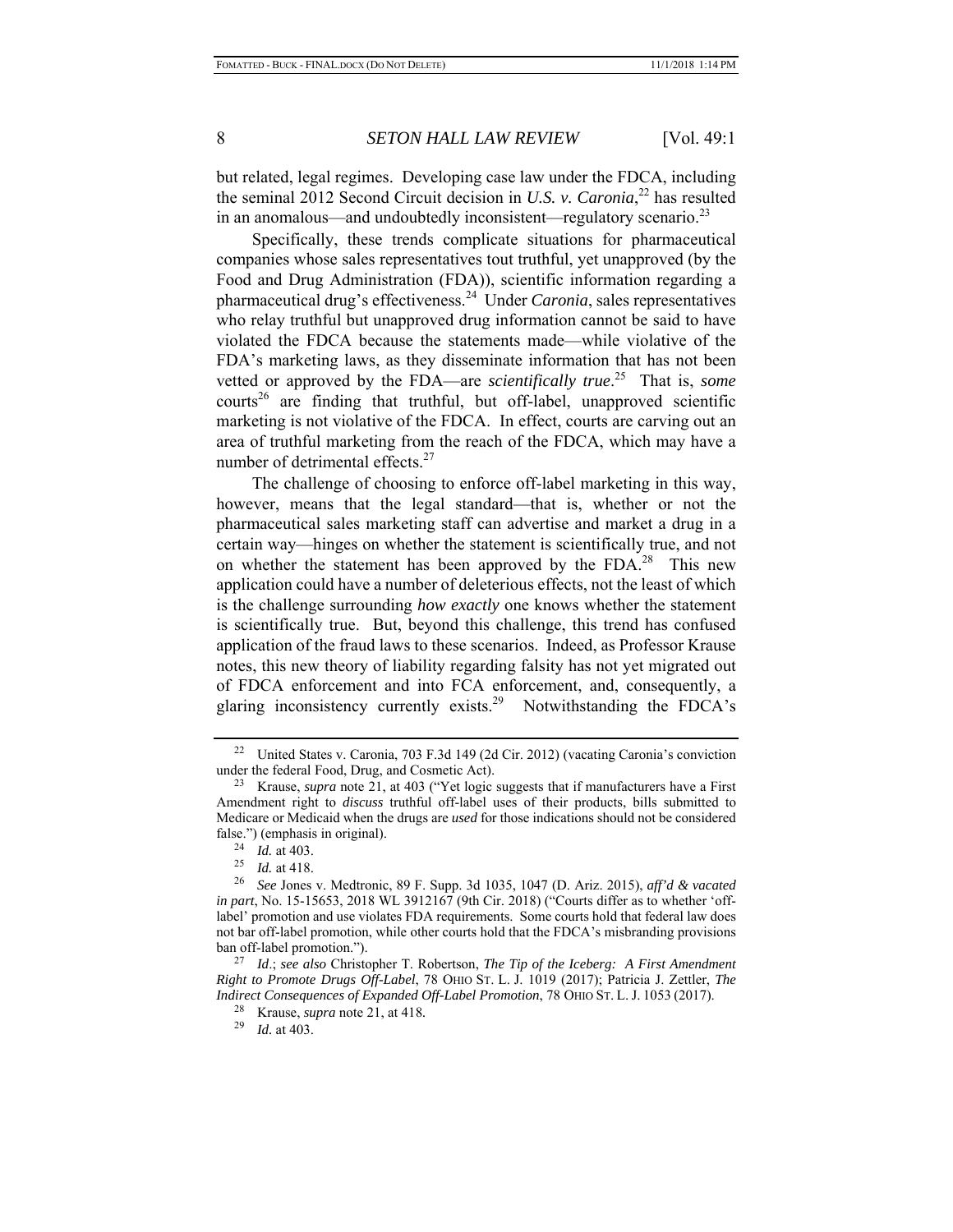application to truthful, but off-label marketing, under FCA enforcement, whether or not the marketing is scientifically true is immaterial; when offlabel marketing leads to a prescription and a reimbursement, the FCA is violated.<sup>30</sup> Based on current FCA precedent, off-label marketing of a drug transforms its claim for *reimbursement* into a false claim for purposes of FCA liability.

As a result, a pharmaceutical company's sales and marketing personnel—if engaged in truthful, but off-label, marketing—may not be prosecuted under the FDCA because the statements made were not scientifically false, but they continue to face liability under the  $FCA$ <sup>31</sup> Strangely, there has been an inadequate effort made to address this inconsistency, and a quiet equipoise has been reached.

The second type of shift—on which the balance of this paper, as well as previous scholarship, $32$  focuses—features the enduring problem of medical necessity-based fraud. New court-made doctrine has limited the DOJ's ability to reach these types of cases with the FCA. Besides uprooting settled notions of falsity, this new doctrine is likely to change the settlement calculus for defendants targeted in a medical necessity-based FCA case.<sup>33</sup> Specifically, in these cases—and in one particularly prominent case—courts have begun to push back on the notion that the DOJ can maintain FCA liability for care that is allegedly lacking in medical necessity. In addition to signaling a change for all providers, this shift has particular implications for doctors who rely on Medicare's hospice benefit, which is explored deeply below.

## III. A NEW FRONT: HOSPICE FRAUD

Recent cases featuring FCA enforcement have illustrated an increased focus on hospice care as posing a potentially potent threat of fraud within the American health care marketplace.<sup>34</sup> Hospice care, defined as care that

Id. at 419 (noting that "off label promotion leads to a violation of the FCA on the somewhat circular theory that claims for non-covered drugs are false because the drugs are not being used for medically accepted (i.e., covered) purposes").

<sup>31</sup> *Id.*

<sup>32</sup> *See* Isaac D. Buck, *Breaking the Fever: A New Construct for Regulating Overtreatment*, 48 U.C. DAVIS L. REV. 1261 (2015) (proposing a reconceptualization of the harm of medical necessity-based overtreatment, from care that is lacking in medical necessity to care that is excessively administered).

<sup>&</sup>lt;sup>33</sup> Indeed, because of the potency of the FCA, many medical necessity-based fraud cases have heretofore ended in settlement, and the interest in these cases has remained academic.

<sup>34</sup> *See, e.g.*, Robert W. Markette & Anne. M. Ruff, *Hospice Providers Under Increased Governmental Scrutiny*, 16 J. HEALTH CARE COMPLIANCE 45, 45–46 (2014) ("This growth is leading to increased scrutiny of the hospice industry."); Kris. B. Mamula, *Hospice Fraud Becoming a Costly Problem for Medicare*, PITTSBURGH POST-GAZETTE (Mar. 6, 2016), http://www.post-gazette.com/business/healthcare-business/2016/03/06/Hospice-fraud-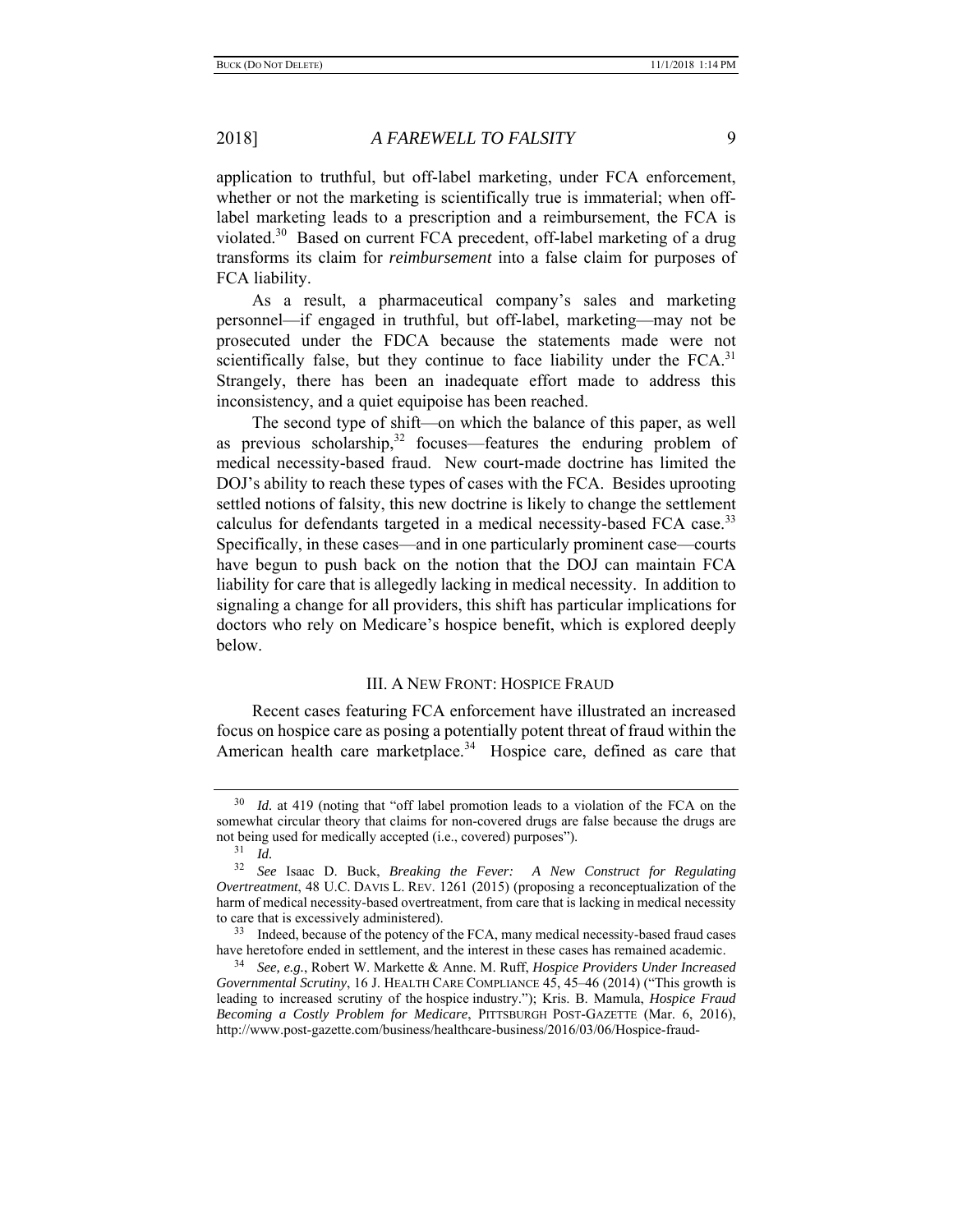focuses on palliation, or pain relief, as opposed to curative treatment, often is administered outside of the hospital and applies a "team-oriented approach to expert medical care, pain management, and emotional and spiritual support expressly tailored to the patient's needs and wishes. $135$  A quickly growing piece of the Medicare budget,  $36$  the hospice benefit has enjoyed increasing usage and societal acceptance in recent years. An analysis of (1) the hospice benefit's growing prominence within American health care and Medicare, and (2) hospice's increasing attractiveness to FCA enforcement, follows immediately below.

## A. *An Explosion of Hospice Care*

To understand why federal regulators and prosecutors have increasingly focused on hospice, one need look no further than the number of Americans utilizing the services and the amount of money Medicare spends on it. In short, the number of Americans utilizing hospice services has risen sharply over the last couple of decades.<sup>37</sup> Specifically, according to National Hospice and Palliative Care Organization (NHPCO) estimates, the number of Americans who have sought and received hospice services has risen from 1.38 million in 2010, to 1.46 million in 2011, to 1.5 million in 2012 and 2013, to 1.67 million in 2014.<sup>38</sup>

estimates-at-65-billion/stories/201603060044 ("No one knows how big the problem of hospice fraud is . . . but federal investigators prosecuted more than 60 cases in the last year alone, involving hundreds of millions of dollars nationwide."); Press Release, U.S. Dep't of Justice U.S. Attorney's Office, S. Dist. Miss., Cleveland Mississippi Hospice Owner Sentenced for Healthcare Fraud and Ordered to Pay Over 5 Million Dollars in Restitution (Sept. 14, 2016), https://www.justice.gov/usao-sdms/pr/cleveland-mississippi-hospice-owner -sentenced-healthcare-fraud-and-ordered-pay-over-5 [hereinafter Cleveland Mississippi Hospice Owner Sentenced] (documenting criminal charges and restitution as a result of an elaborate health care fraud scheme).

<sup>35</sup> *See* Kathleen Tschantz Unroe & Diane E. Meier, *Palliative Care and Hospice: Opportunities to Improve Care for the Sickest Patients*, 25 NOTRE DAME J. L. ETHICS & PUB. POL'Y 413, 415 (2011) ("The hospice [Medicare] benefit was designed for clearly dying patients to provide team-based palliative care, usually at home. Hospice is appropriate when curative treatments are no longer beneficial, when the burdens of treatments outweigh benefits, or when patients enter the last weeks to months of life."); *see also Hospice Care*, NAT'L HOSPICE & PALLIATIVE CARE ORG., http://www.nhpco.org/about/hospice-care (last updated Apr. 3, 2017).

<sup>36</sup> *See* Sam Halabi, *Selling Hospice*, 42 J. L. MED. & ETHICS 442, 442 (2014) ("Now, hospice is one of the fastest growing costs of Medicare, which began covering hospice in 1983.").

See NHPCO's Facts and Figures: Hospice Care in America, 2015 Edition, NAT'L HOSPICE & PALLIATIVE CARE ORG., https://www.nhpco.org/sites/default/files/public/2015\_ Facts Figures.pdf [hereinafter NHPCO's Facts and Figures] (last visited Feb. 8, 2017).

<sup>&</sup>lt;sup>38</sup> *Id.* at 4. Reportedly, 1.2 million Americans die each year in hospice care, which is nearly half of the 2.6 million deaths that occur annually in America. *See* Eric Adler, *A Good Death: As End of Life Nears, An Unexpected Friendship Forms in KC Hospice*, KAN. CITY STAR (Apr. 23, 2016), http://www.kansascity.com/news/local/article73547107.html.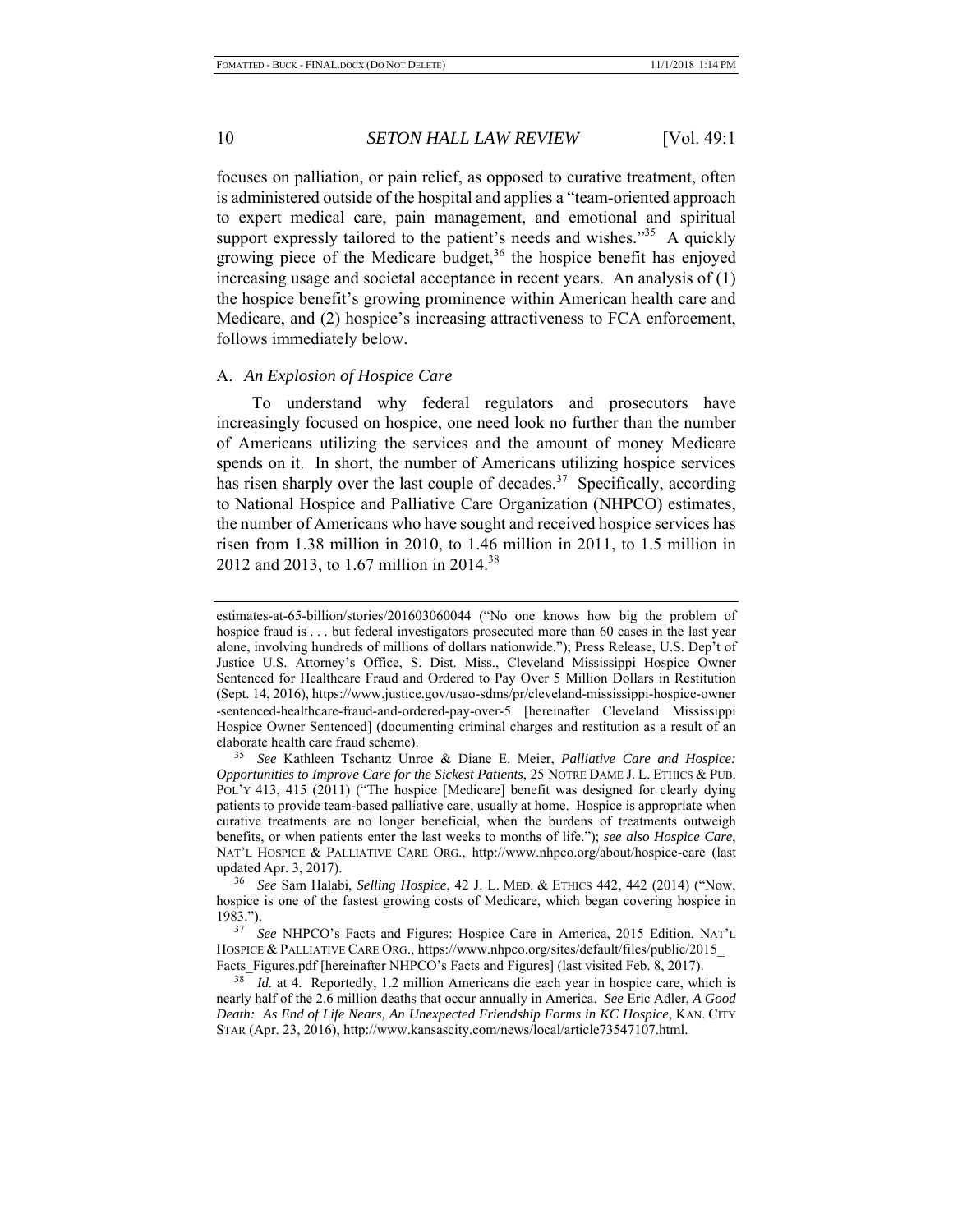In addition to the raw number of hospice utilizers, this growth also represents an increase in the proportion of Medicare decedents relying on hospice services at the end of life.<sup>39</sup> In 2001, less than nineteen percent of Medicare decedents had spent time receiving hospice care.<sup>40</sup> By 2007, that number had jumped to thirty percent, $41$  and by 2014, the number approached fifty percent.<sup>42</sup> For those Medicare decedents battling cancer, the number grew from thirty-seven percent in 2001 to forty-three percent in 2007.<sup>43</sup>

Accompanying the growth in the number of patients seeking hospice care, the amount of hospice agencies has concurrently boomed.<sup>44</sup> The overall number of hospices in the United States has steadily increased, with 5,150 in 2010 to  $6,100$  in 2014.<sup>45</sup> Of these, more than 4,000 are Medicare-certified hospice providers, up from just 1,000 in 1992, to 2,000 in 1996, and 3,000 in  $2007<sup>46</sup>$  A majority of these 4,000 hospices are for-profit hospice agencies.47 Indeed, as of 2014, about sixty percent of hospice-providing agencies had for-profit ownership.<sup>48</sup>

Spending on hospice care has soared: Medicare spending on the service quadrupled between 2000 and 2008.<sup>49</sup> In both 2013 and 2014, Medicare

2016), http://kff.org/medicare/fact-sheet/10-faqs-medicares-role-in-end-of-life-care/ [hereinafter *Ten FAQs*].

 $\frac{46}{47}$  *Id.* at 9.

<sup>39</sup> NHPCO's Facts and Figures, *supra* note 37, at 4*.*

 $\frac{40}{41}$  *Id.* 

*Id.* Interestingly, the typical length of hospice service varies quite drastically. More than thirty-five percent of those who access hospice services either die or are discharged within seven days of admission. *Id.* at 5. About eighteen percent of those who access hospice services spend between thirty and eighty-nine days receiving services. *Id.* And just more than ten percent of those accessing hospice receive services for more than 180 days. *Id.*  Indeed, the fact that the average hospice stay is so short gives rise to the argument that hospice services are underutilized. *See* Leah Eskenazi, *Why Hospice Care Could Benefit Your Loved One Sooner than You Think*, PBS NEWSHOUR (Jan. 29, 2015, 6:10 PM), http://www.pbs.org/newshour/updates/hospice-care-might-benefit-loved-one-sooner-think/ ("People often wait too long before seeking hospice care. . . . It seems that misinformation about the benefit coupled with our general discomfort talking about end of life prevents Medicare beneficiaries and their families from taking advantage of the valuable benefit."). 42 *Ten FAQs: Medicare's Role in End-of-Life Care*, KAISER FAMILY FOUND. (Sept. 26,

<sup>43</sup> NHPCO's Facts and Figures, *supra* note 37, at 4.<br>44 *Id.* at 8.<br>45 *Id.* at 8. (the first hospice program opened in 1974

<sup>&</sup>lt;sup>45</sup> *Id.* at 8 (the first hospice program opened in 1974).

*Id.* at 9 ("The number of for-profit Medicare-certified hospice providers has been steadily increasing over the past several years . . . . In contrast, the number of Medicarecertified not-for-profit or government providers has declined over the same period.").

<sup>48</sup> *National Center for Health Statistics: Hospice Care*, CTRS. FOR DISEASE CONTROL & PREVENTION, https://www.cdc.gov/nchs/fastats/hospice-care.htm (last updated July 6, 2016). *See also* Halabi, supra note 36, at 443 (noting that "the economic and commercial structure of hospice provision has also radically changed").

<sup>49</sup> *See* Markette & Ruff, *supra* note 34, at 45–46:

In its report on hospice, MedPAC noted that from 2000 to 2008, Medicare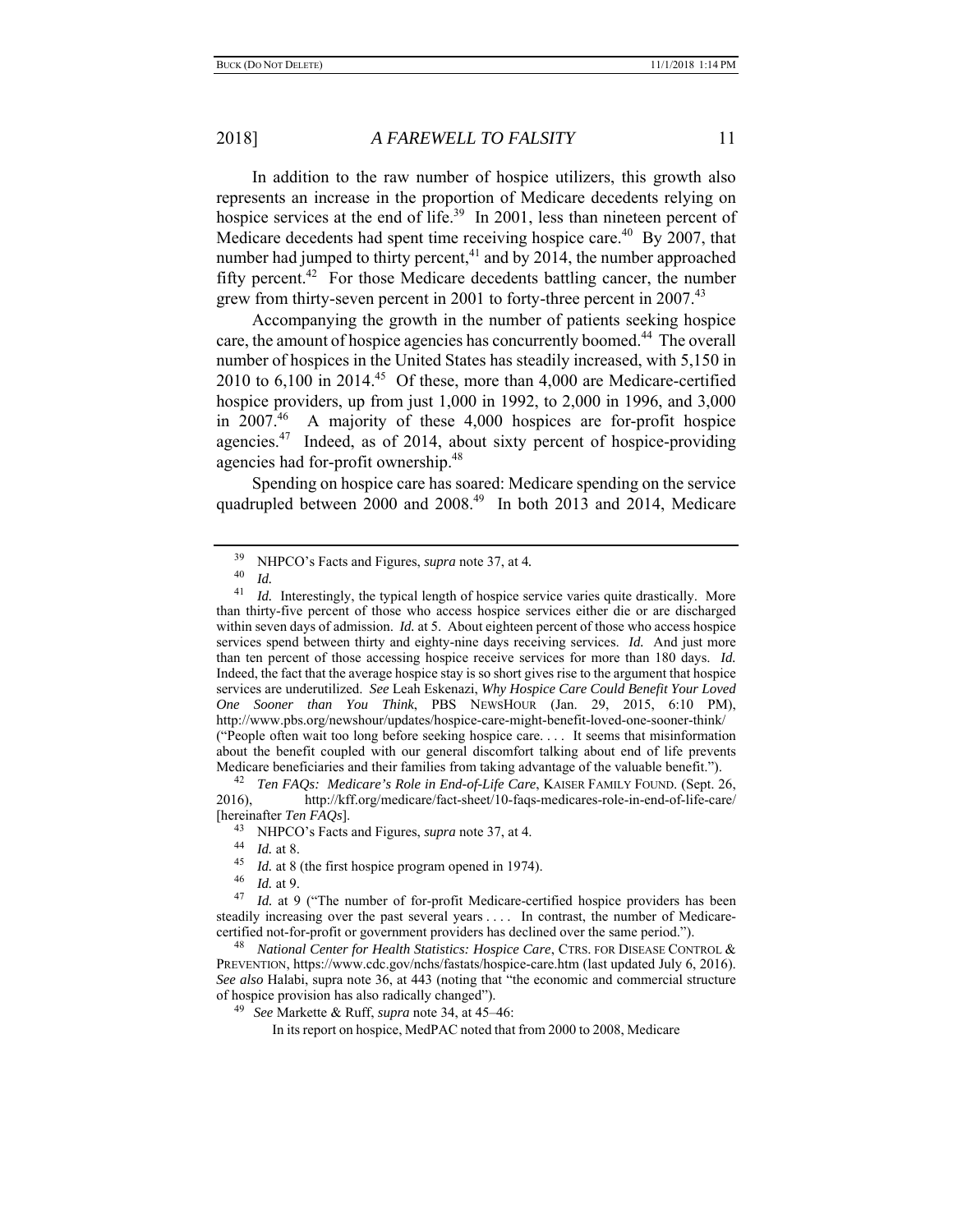spent more than \$15 billion on hospice care,<sup>50</sup> which overshadowed the \$2.9 million Medicare spent on hospice in  $2000$ .<sup>51</sup> For those in the final year of life, "[h]ospice care accounts for about 10 percent of traditional Medicare spending."<sup>52</sup>

As a sign of hospice services' growth and their increasing prominence in the American health care system, *The Washington Post* published a groundbreaking series in late 2013 and 2014 on the increasing profitability of the hospice industry in the United States.<sup>53</sup> The series highlighted how, within recent years, profits have ballooned within the industry.<sup>54</sup> It also raised the profile of the hospice industry, highlighting the new era of hospice fraud enforcement. How, exactly, the hospice benefit became a major target for anti-fraud efforts and FCA enforcement is explored immediately below.

> hospice spending had quadrupled. MedPAC went on to raise concerns about the growth in hospice utilization, and the report specifically noted that one of the drivers of this growth was the increased election of hospice services by non-cancer patients, which accounted for 69 percent of all hospice patients in 2008.

*Id.*

50 *See The Medicare Hospice Benefit*, NAT'L HOSPICE & PALLIATIVE CARE ORG., at 3 (Oct. 2015), http://www.nhpco.org/sites/default/files/public/communications/Outreach/The\_ Medicare\_Hospice\_Benefit.pdf (noting that Medicare expenditures on hospice "remained flat" between 2012 and 2013); *Fact Sheet: Medicare Hospice Transparency Data (CY2014)*, CTRS. FOR MEDICARE & MEDICAID SERVS.: NEWSROOM (Oct. 6, 2016), https://www.cms.gov/newsroom/

fact-sheets/medicare-hospice-transparency-data-cy2014.

- 51 *See* Mamula, *supra* note 34.
- 52 *Ten FAQs*, *supra* note 42.

53 *See* Peter Whoriskey & Dan Keating, *Hospice Firms Draining Billions from Medicare*, WASH. POST (Dec. 26, 2013), https://www.washingtonpost.com/business/economy/medicarerules-create-a-booming-business-in-hospice-care-for-people-who-arent-

dying/2013/12/26/4ff75bbe-68c9-11e3-ae56-

22de072140a2\_story.html?utm\_term=.7dee235da9f9.

54 *See* Peter Whoriskey, Dan Keating, & Tobey, *Healthy Growth in Hospice Profits*, WASH. POST (Dec. 26, 2013), http://apps.washingtonpost.com/g/page/business/healthygrowth-in-hospice-profits/689/ (using data gathered from hospice in California, a Washington Post review found that (1) net operating profit per patient in the hospice sector rose from \$353 in 2002 to \$1975 in 2012, (2) net operating profit overall rose from \$25 million in 2002 to \$265 million in 2012, (3) the average length of hospice care stretched from 44 days in 2002 to 66 days in 2012 (including non-cancer cases growing from 41 days in 2002 to 76 days in 2012), (4) the amount of facilities offering hospice has boomed from 173 facilities in 2002 to 431 facilities in 2012, and (5) the number of patients in hospice has nearly doubled—from 71,535 in 2002 to 134,126 in 2012).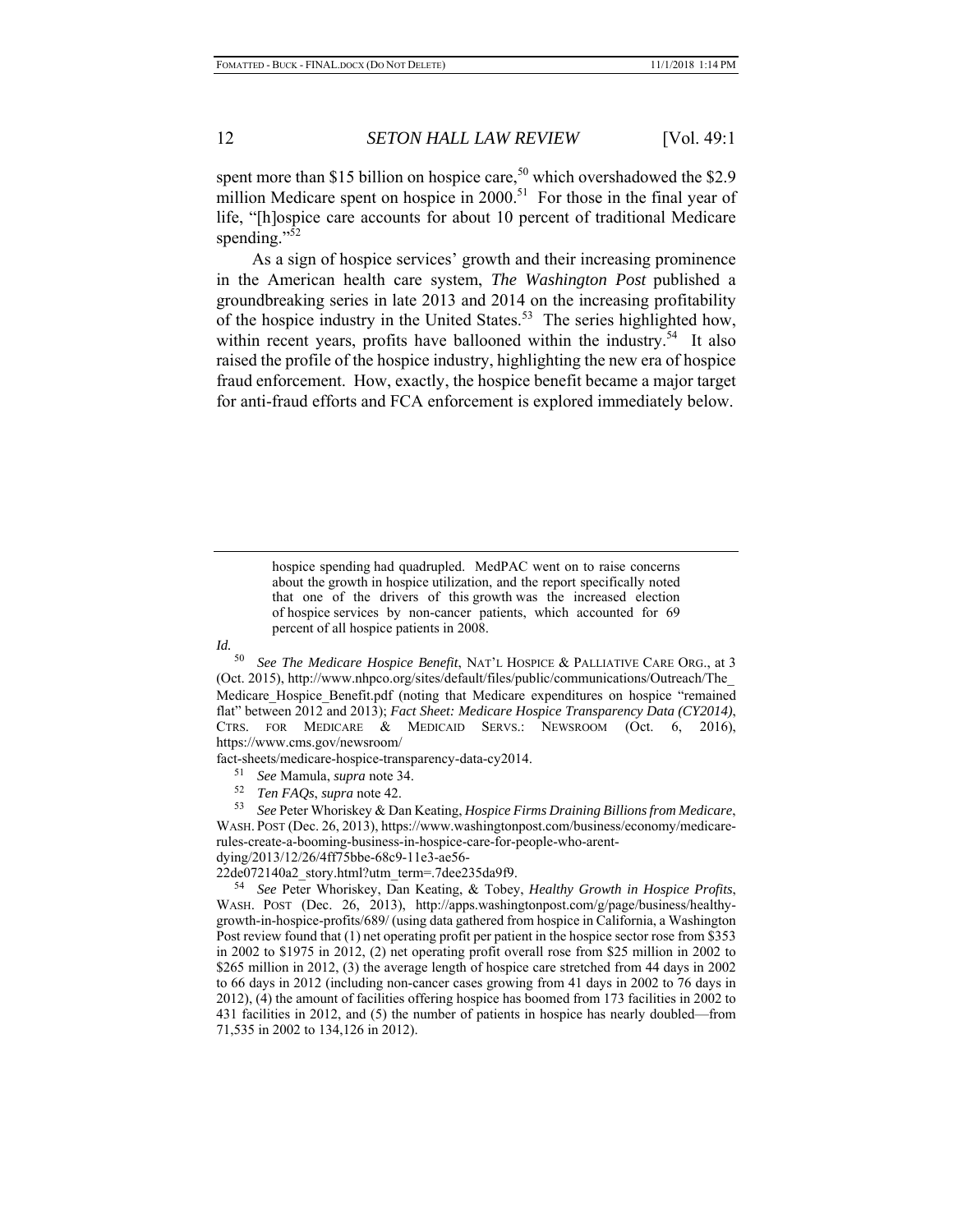#### B. *Why Hospice Attracts the FCA*

The booming business of Medicare's hospice benefit has raised questions about the costly incentives that exist within it.<sup>55</sup> Indeed, put bluntly, "concerns are rising about treatments for patients who aren't near death."56 This rapid growth of the industry, vague clinical standards around necessity, and dark incentives flowing from reimbursement policy, have placed the hospice benefit squarely within the sights of the  $DOL<sup>57</sup>$ 

In order to be a reimbursable service within the Medicare program, hospice services—and the patients for which they are intended<sup>58</sup>—must comply with and meet particular regulatory requirements.<sup>59</sup> Specifically, a physician or medical director must "specify that the individual's prognosis is for a life expectancy of six months or less if the terminal illness runs its course," the provider must supply clinical information that demonstrates this judgment, the "physician must include a brief narrative explaining the clinical findings that supports a life expectancy of [six] months or less as part of the certification and recertification forms," and the physician must sign and date the certification. $60$  This certification serves as the center of the conflict around cases of alleged hospice fraud—including the complexity, heterogeneity, and uncertainty that comes with it. $61$ 

<sup>55</sup> *See* Markette & Ruff, *supra* note 34, at 45–46 ("MedPAC also noted that the hospice reimbursement system, which reimbursed the hospice a flat amount for each day of hospice service, created an incentive to try to admit patients who would remain on hospice for longer periods of time.").

<sup>56</sup> Peter Whoriskey, *As More Hospices Enroll Patients Who Aren't Dying, Questions About Lethal Doses Arise*, WASH. POST (Aug. 21, 2014), https://www.washingtonpost.com/ news/storyline/wp/2014/08/21/as-more-hospices-enroll-patients-who-arent-dying-questionsabout-lethal-doses-arise/?utm\_term=.cefcfac5ac4a ("As the hospice industry has grown, hospices are more frequently enrolling patients who aren't near death."). 57 *See* Halabi, *supra* note 36, at 450–51 (detailing FCA allegations against Vitas

Innovative Hospice Care); *see also* Markette & Ruff, *supra* note 34, at 71 ("The increased suspicion of the hospice industry has also led to an increase in the number of hospices being sued under the federal False Claims Act. . . . Following the lead of the OIG and MedPAC, these lawsuits have focused on issues related to patient eligibility and include allegations that hospices have admitted ineligible patients, kept patients on hospice services for which they were ineligible, and provided medically unnecessary services."); Mark H. Schlein, *Non-Pharmaceutical False Claim Cases*, ANNUAL AAJ-PAPERS 118 (2012) (noting that hospice fraud is "high on the HHS OIG list" and is "widespread.").

<sup>58</sup> *See, e.g.*, 42 C.F.R. § 418.3 (2014) (mandating that "[t]erminally ill means that the individual has a medical prognosis that his or her life expectancy is six months or less if the illness runs its normal course").

<sup>59</sup> *See* 42 U.S.C. § 1395(dd) (2018) (laying out the hospice program, requirements, certification, and definitions); *see also* 42 C.F.R. § 418.22 (2011) (laying out requirements to meet the certification of terminal illness).

<sup>&</sup>lt;sup>60</sup> 42 C.F.R. §§ 418.22(b)(1)–(3), (5) (2011).<br><sup>61</sup> See Bernice Yeung *AseraCare Hosnice* Se

<sup>61</sup> *See* Bernice Yeung, *AseraCare Hospice, San Francisco-Owned Company, Accused of Medicare Fraud*, HUFFINGTON POST (Jan. 6, 2012), https://www.huffingtonpost.com/2012/01 /06/aseracare-hospice-medicare-fraud\_n\_1190658.html (quoting a relator's attorney calling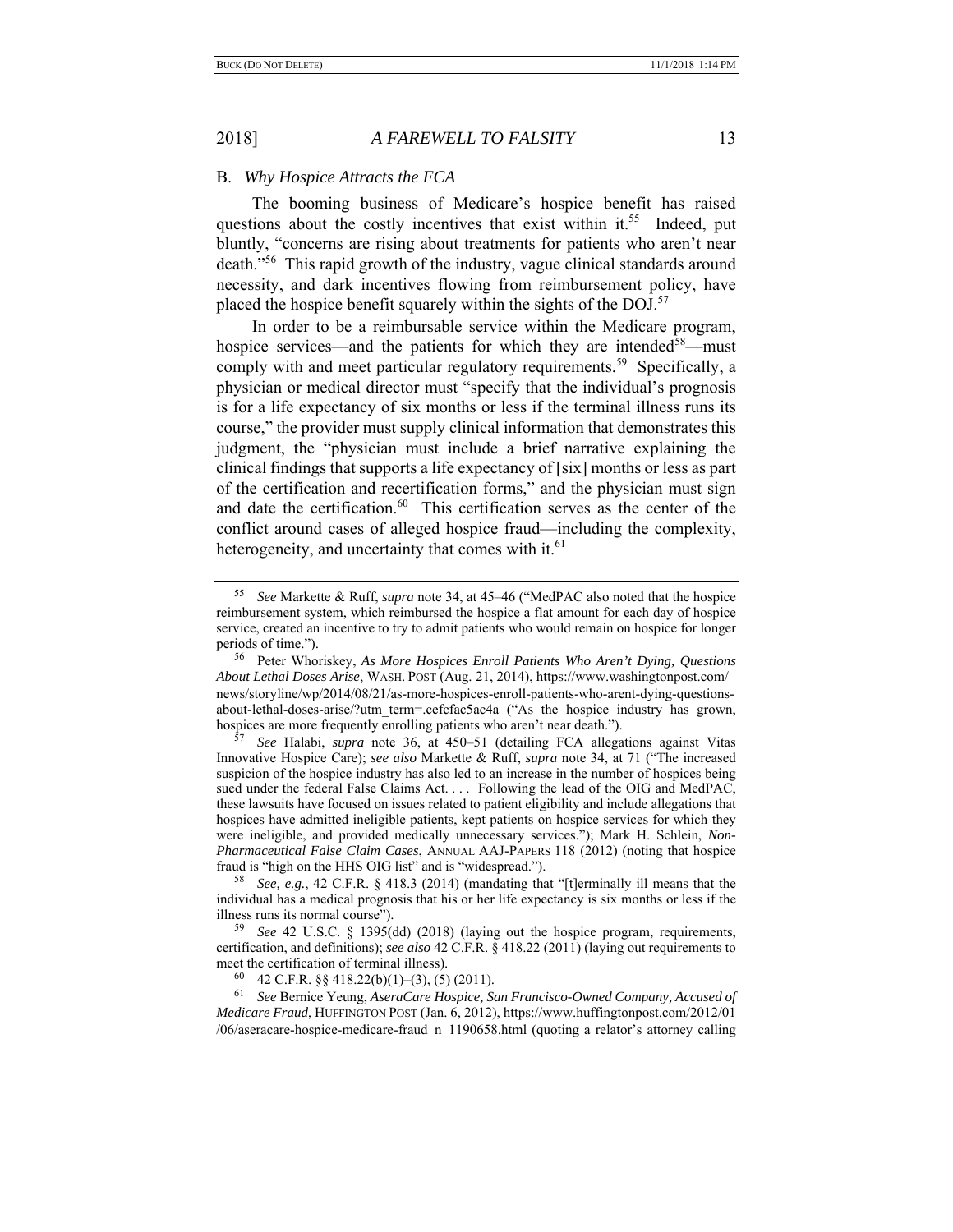With an increasing emphasis on the hospice benefit, and a growing number of citizens reaching retirement age, both the Office of Inspector General (OIG) within the Department of Health and Human Services, and the DOJ, have turned attention to the problem of hospice fraud.<sup>62</sup> The DOJ's focus is illustrated by a flurry of recent settlements.<sup>63</sup> In one such settlement, the DOJ alleged that the hospice agency's "business practices were designed to maximize the number of patients for whom it could bill Medicare without regard to whether the patients were eligible for and needed hospice."<sup>64</sup> Further, the allegations focused on actions undertaken by the defendants that "allegedly included discouraging doctors from recommending that ineligible patients be discharged from hospice[,] and failing to ensure that nurses accurately and completely documented patients' conditions in the medical records."65 In another recent settlement, the OIG Special Agent in Charge lamented that "[p]atients are being falsely diagnosed as terminally ill in order

62 *See, e.g.*, Suzanne Murrin, *Hospices Should Improve Their Election Statements and Certifications of Terminal Illness*, U.S. DEP'T OF HEALTH & HUMAN SERVS. OFFICE OF INSPECTOR GEN. (Sept. 2016), https://oig.hhs.gov/oei/reports/oei-02-10-00492.pdf.

63 *See, e.g.*, Press Release, U.S. Dep't of Justice Office of Pub. Affairs, Minnesota-Based Hospice Provider to Pay \$18 Million for Alleged False Claims to Medicare for Patients Who Were Not Terminally Ill (Jul. 13, 2016), https://www.justice.gov/opa/pr/minnesota-basedhospice-provider-pay-18-million-alleged-false-claims-medicare-patients-who [hereinafter Minnesota-Based Hospice Provider to Pay \$18 Million] (noting that the settlement resolved allegations under the FCA that Evercare Hospice and Palliative Care "claimed Medicare reimbursement for hospice care for patients who were not eligible for such care because they were not terminally ill"); Press Release, U.S. Dep't of Justice U.S. Attorney's Office, N. Dist. Iowa, Hospice to Pay More Than \$1 Million to Resolve False Claims Act Allegations (Dec. 18, 2015), https://www.justice.gov/usao-ndia/pr/iowa-hospice-pay-more-1-million-resolvefalse-claims-act-allegations (noting a settlement of nearly \$1.1 million to settle allegations that "Iowa [h]ospice knowingly submitted false claims to the government for payment of [hospice] services because, during some or all of the period that certain patients were receiving hospice care, the patients did not have a medical prognosis of six months or less if their illnesses ran their normal course"); Jennifer Williams & Rose Betts, *Guardian Hospice Pays \$3 Million to Resolve Medicare Fraud Allegations*, ATLANTA BUS. CHRON. (Oct. 2, 2015), http://www.bizjournals.com/atlanta/news/2015/10/02/guardian-hospice-pays-3 million-to-resolve.html (noting that the settlement ended claims that defendants sought reimbursement for hospice services for patients who were not terminally ill, and that they failed to "properly train . . . staff and medical directors on the hospice eligibility criteria, set[] aggressive targets to recruit and enroll patients, and fail[ed] to properly oversee the Atlanta hospice"); *Hospice to Pay Millions in Settlement for Medicare Fraud*, WASH. TIMES (Feb. 12, 2015), https://www.washingtontimes.com/news/2015/feb/12/hospice-to-pay-millions-insettlement-for-medicare/ (noting that Good Shepherd Hospice Inc. entered into a settlement following allegations from the federal government that Good Shepherd "pressured employees to meet census and hospice admissions targets" and that "employees were paid bonuses based on the number of patients enrolled").

<sup>64</sup> Minnesota-Based Hospice Provider to Pay \$18 Million, *supra* note 63.

*Id.* 

the terminal illness certification "as much a metaphysical question as a medical question" and noting that "[t]here's a lot of wiggle room, and where there's wiggle room, you have people who will take advantage of it for their financial gain").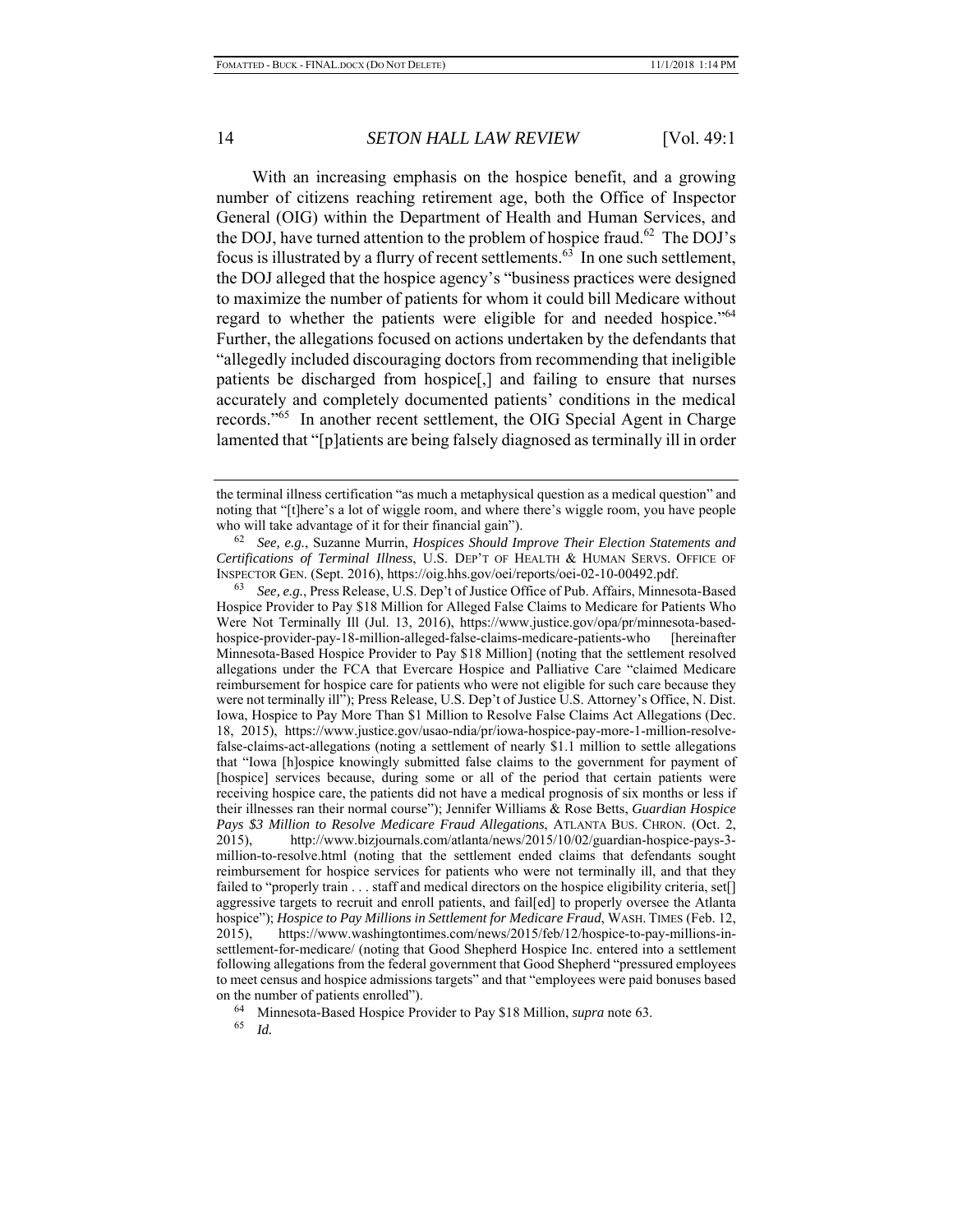to line the pockets of hospice owners who are treating Medicare like their own personal ATM."66

These allegations are not unique, and they led the OIG to file a report in the fall of 2016 entitled, "Hospices Should Improve Their Election Statements and Certifications of Terminal Illness."<sup>67</sup> There remains little room for misunderstanding; in the report, the OIG found that "[p]revious OIG work has raised concerns that some election statements used by hospices are misleading[,] and that physicians are sometimes not involved in care planning and may rarely visit beneficiaries."68 The report contained examples of hospice services fraudulently submitting false claims regarding hospice eligibility.<sup>69</sup> Importantly for the instant purposes, the report noted that fourteen percent of GIP ("general inpatient") stays were accompanied by a deficient certification in violation of federal rules.<sup>70</sup> And "in [ten] percent of stays, the certifying physician did not include a narrative at all or included only the beneficiary's diagnosis."<sup>71</sup> As a result, the OIG asserted "that the certifying physician did not explain the clinical findings that support a life expectancy for the beneficiary of [six] months or less.<sup>"72</sup>

These developments have also led the Centers for Medicare and Medicaid Services (CMS) to alert providers to the potential waste and abuse that could exist within the hospice program related to terminal illness certification. Policy papers encourage hospice providers to "train[] staff on hospice eligibility, medical necessity, and proper documentation to avoid any undue penalties or sanctions[,] $^{373}$  and push them to "make sure staff" members understand anti-fraud efforts," and to "provide proper training regarding the False Claims Act."<sup>74</sup>

The concern is based upon undeniable trends. According to a 2014 report published in the *Journal of Palliative Medicine* in which the authors reviewed more than one million Medicare records, they found that "[m]ore

<sup>66</sup>Cleveland Mississippi Hospice Owner Sentenced, *supra* note 34, at 8.

 $^{67}$  Murrin, *supra* note 62, at 12.

*Id.* 

<sup>69</sup> *Id.* (noting in one case that "the hospice owner also paid health care professionals for referring patients to his hospice even though they were not appropriate for hospice care").

 $\frac{70}{71}$  *Id.* at 11.

 $\frac{71}{72}$  *Id.* at 11.

*Id.* at 11.

<sup>73</sup> *Program Integrity—An Overview for Hospice Providers*, CTRS. FOR MEDICARE & MEDICAID SERVS. (Feb. 2016), https://www.cms.gov/Medicare-Medicaid-Coordination/ Fraud-Prevention/Medicaid-Integrity-Education/Downloads/hospice-provideroverviewfactsheet.pdf [hereinafter *Program Integrity—An Overview for Hospice Providers*].

<sup>74</sup> *Hospice Toolkit: Program Integrity—An Overview for Medicaid Hospice Providers*, CTRS. FOR MEDICARE & MEDICAID SERVS. (Feb. 2016), https://www.cms.gov/Medicare-Medicaid-Coordination/Fraud-Prevention/Medicaid-Integrity-Education/Downloads/ hospice-provideroverview-booklet.pdf.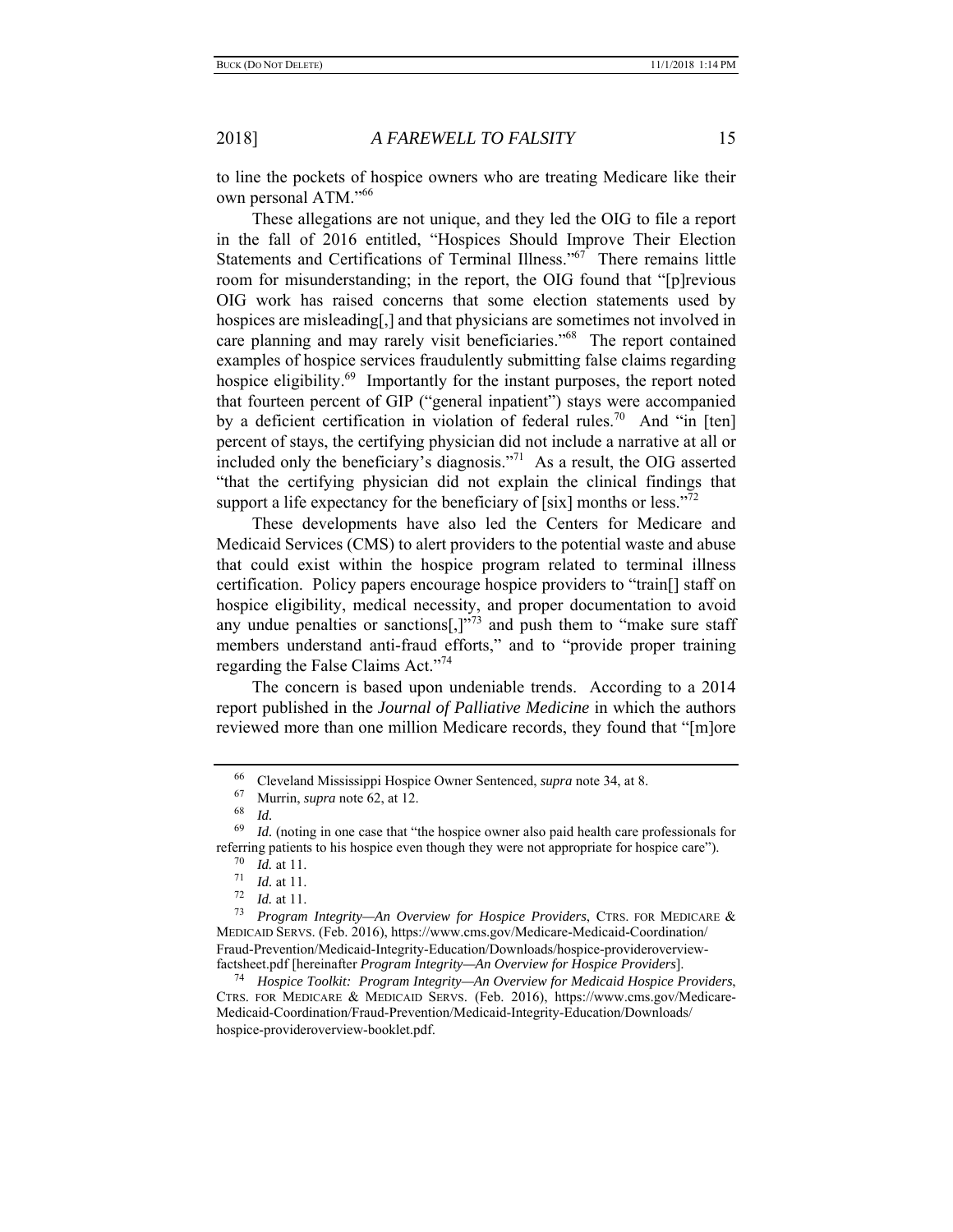than one-third of patients who were released alive from hospices did not reenroll in a hospice and were still alive six months after being released."<sup>75</sup> This tracks an undeniable increase in the *length* of time that individuals are using the hospice benefit—as "[t]he average length of a stay [in hospice] rose to 86 days in 2011 from 54 days in 2000."<sup>76</sup> By 2014, that number was 88 days.<sup>77</sup> There has been a marked split between for-profit and nonprofit hospice entities regarding the average length of stay in hospice: in 2013, the average stay for for-profit hospice was 105 days, while the average stay for nonprofits was 68 days.78

Finally, even though they tend to vary wildly, states' "live discharge" rates, that is, the percentage of individuals who are discharged from the hospice program alive, are rising overall.<sup>79</sup> According to a recent report, the live discharge percentage ranged from forty-one percent in Mississippi, to thirty-five percent in Alabama, to seventeen percent and sixteen percent in Arkansas and Tennessee, respectively.<sup>80</sup> Live discharge rates exceeded twenty-five percent in five states—in addition to Mississippi and Alabama, the rates were highest among Oklahoma, South Carolina, and Utah.<sup>81</sup> This means that in these five states, more than one in every four patients certified for Medicare's hospice benefit ends up being discharged from the program alive, raising questions about the certification process.

All of this data pressures the enforcement agencies tasked with overseeing Medicare expenditures. Although these trends do not conclusively prove that some providers are taking advantage of Medicare's hospice benefit, they also seem to suggest an undeniable shift in hospice care provision—from shorter to longer stays.<sup>82</sup> Whether or not these shifts are indicative of health care fraud hinge on whether or not the hospice care has

<sup>75</sup> *See* Joan M. Teno et al., *A National Study of Live Discharges from Hospice*, 17 J. PALLIATIVE MED. 1081 (2014), http://online.liebertpub.com/doi/abs/10.1089/jpm.2013.0595? journalCode=jpm; Peter Whoriskey & Dan Keating, *Rising Rates of Hospice Discharge in U.S. Raise Questions About Quality of Care*, WASH. POST (Aug. 6, 2014), https://www.washingtonpost.com/business/economy/leaving-hospice-care-alive-rising-ratesof-live-discharge-in-the-us-raise-questions-about-quality-of-care/2014/08/06/13a4e7a0-175e -11e4-9e3b-7f2f110c6265\_story.html?tid=a\_inl&utm\_term=.3662fb5e6967.

<sup>76</sup> Mamula, *supra* note 34. 77 *See Hospice Services, in* REPORT TO THE CONGRESS: MEDICARE PAYMENT POLICY <sup>300</sup> (Mar. 2016), http://www.medpac.gov/docs/default-source/reports/chapter-11-hospiceservices-march-2016-report-.pdf (last visited Feb. 17, 2017).

<sup>78</sup> *See* Mamula, *supra* note 34.

<sup>79</sup> *See* Whoriskey & Keating, *supra* note 75 (noting that, between 2000 and 2012, "the overall rate of live discharges increased from 13.2 percent of hospice discharges to 18.1 percent in 2012").

<sup>80</sup> Whoriskey & Keating, *supra* note 75.

 $rac{81}{82}$  *Id.* 

<sup>82</sup> *See* Mamula, *supra* note 34.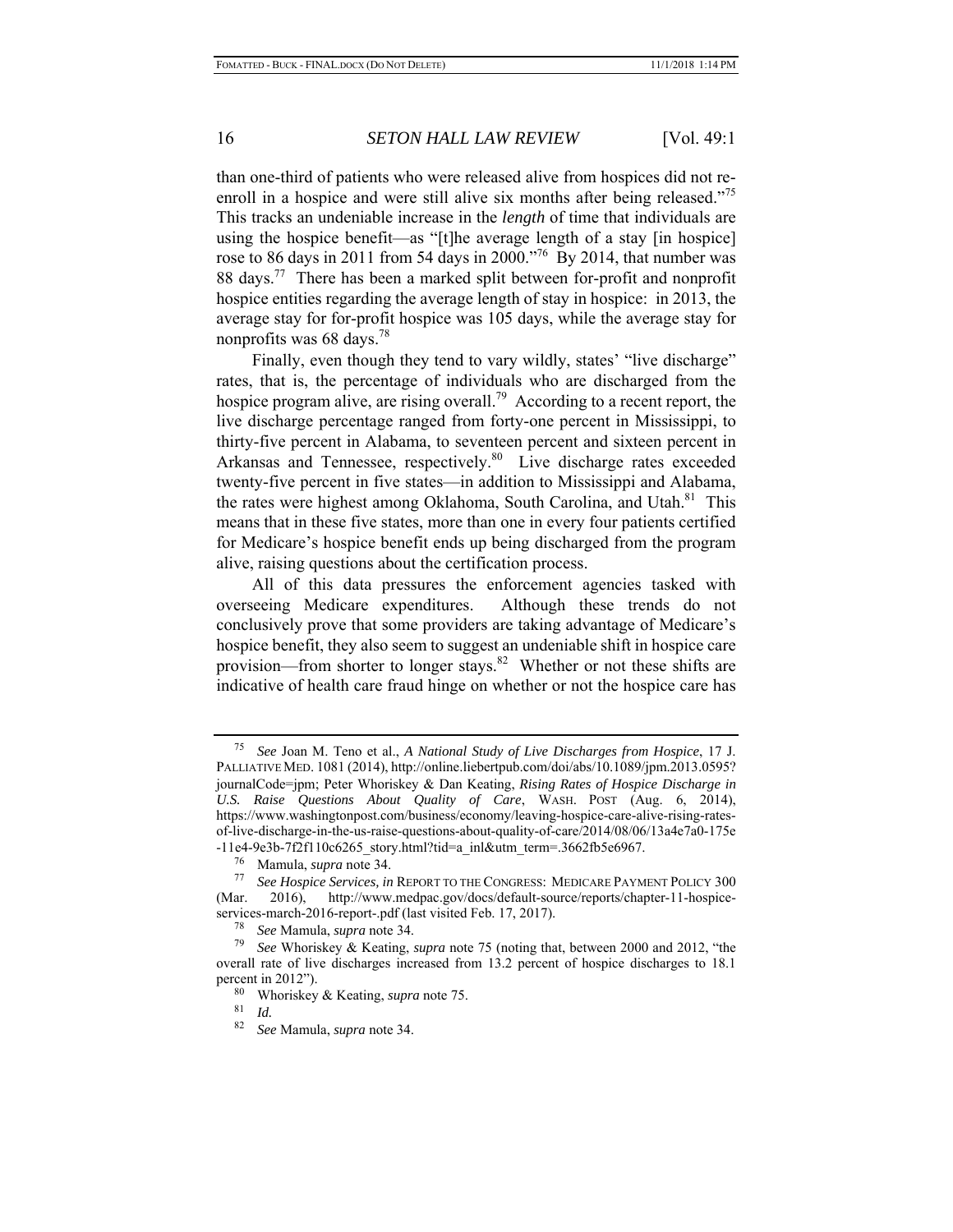been certified as medically necessary by a physician<sup>83</sup>—which is where the center of the battle against hospice fraud currently resides.

## IV. UNITED STATES V. ASERACARE

Attempting to use the FCA as a powerful tool against perceived greed and ballooning profits from health care companies is nothing new, but the progression and resolution of *United States v. AseraCare*84—featuring a prominent hospice provider, multiple attention-grabbing court decisions, and important new standards for medical-necessity based FCA cases—is unmatched. Because of the complex medical necessity-based conflict that can exist within the hospice reimbursement structure, the amount of allegations from multiple relators featuring medical necessity-based allegations, and the result of the *AseraCare* case in early 2016, hospice fraud enforcement is garnering increasing interest and attention.<sup>85</sup> No matter the ultimate resolution of the *AseraCare* case—an appeal is pending before the Eleventh Circuit at the time of this writing<sup>86</sup>—it provides a worthwhile lens through which to examine the legal issues at stake. The story of this seminal case—from the allegations through the trials—follows immediately below.

### A. *About AseraCare*

AseraCare Hospice ("AseraCare") is, undeniably, a large for-profit hospice chain.<sup>87</sup> It owns facilities in nineteen states,  $88$  and admits 10,000 patients annually.<sup>89</sup> AseraCare is described as a hospice and palliative care company,<sup>90</sup> but also offers multifaceted services for those facing the end of life—including nursing care, bereavement counseling, spiritual support, pet

87 *See* Whoriskey & Keating, *supra* note 53*.*

<sup>83</sup> *See* Buck, *supra* note 32; *Program Integrity—An Overview for Hospice Providers*, *supra* note 73.

<sup>84</sup> U.S. *ex rel.* Paradies v. AseraCare, Inc., No. 2:12-cv-00245 (N.D. Ala. May 2, 2008).

<sup>85</sup> *See* Ina Jaffe, *HHS Inspector General's Report Finds Flaws and Fraud in U.S. Hospice Care*, NPR: POLICY-ISH (Jul. 31, 2018), https://www.npr.org/sections/healthshots/2018/07/31/634075540/hhs-inspector-generals-report-finds-flaws-and-fraud-in-u-shospice-care.

<sup>86</sup> *See* Lois Norder, *Pending Court Ruling Could Be Pivotal in Health Care Fraud Case*, ATLANTA J. CONST. (Mar. 6, 2018), https://www.myajc.com/news/crime—law/pendingcourt-ruling-could-pivotal-health-care-fraud-cases/g2MehFpQxMYRIiqv3lan1I/.

<sup>88</sup> *See* Lisa Schencker, *Hospice Provider AseraCare Scores a Win in Unusual False Claims Case*, MOD. HEALTHCARE (Mar. 31, 2016), http://www.modernhealthcare.com/article /20160331/NEWS/160339976.

<sup>89</sup> *See id.* ("AseraCare facilities see about 10,000 patient admissions each year, according to court documents. Most patients are enrolled in Medicare.").

<sup>90</sup> *See* Melinda Crosby, *The Ugly Face of Profiteering in Hospice Care—For-Profit Effects on the Field*, NONPROFIT Q. (Sept. 20, 2016), https://nonprofitquarterly.org/2016/09/ 20/ugly-face-profiteering-hospice-care-profit-effects-field/ (noting the prevalence of hospice fraud in the health care system).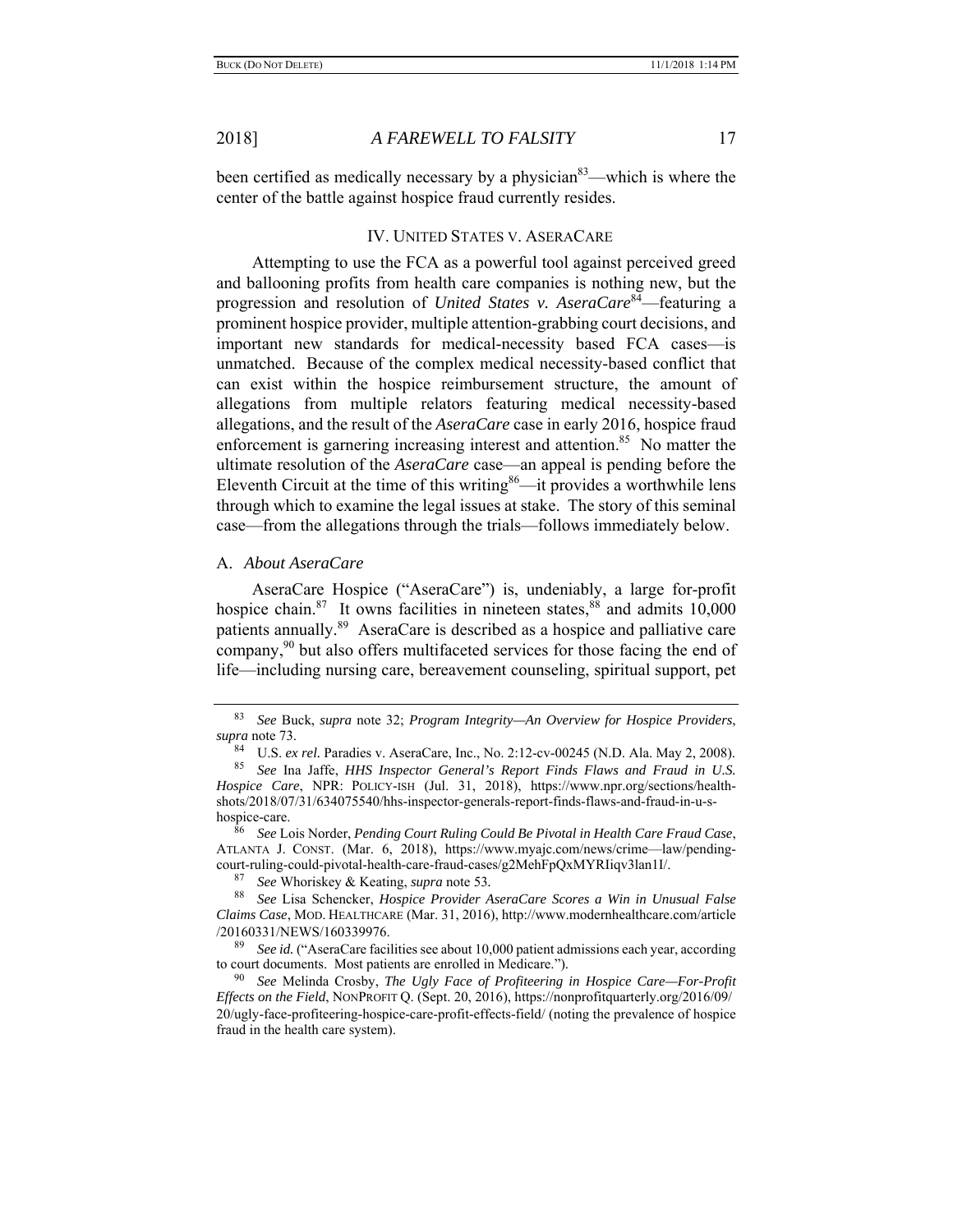and music therapy, nutrition counseling, social worker counseling, personal care assistance, and rehabilitation therapy. $91$  Its services are available in three different settings—at home, in nursing facilities, and at assisted living facilities.<sup>92</sup>

AseraCare is owned by Golden Living, LLC ("Golden Living"), one of the largest private companies in the United States.<sup>93</sup> Founded in 1963 and based in Plano, Texas, Golden Living, which also owns other health care companies including Aegis Therapies and 360 Healthcare Staffing, had grown to employ 42,000 workers by  $2016<sup>94</sup>$  Its total revenue in 2015 topped \$3 billion.<sup>95</sup> It is self-described as "one of the nation's premier providers of health care services for the aging."<sup>96</sup>

Nevertheless, AseraCare would become the target of fraud allegations made both by private relators and the federal government claiming that the company engaged in hospice fraud to illegitimately boost its profits. <sup>97</sup> The three private relators' lawsuits, based on violations of the federal FCA, were originally filed in 2008, 2009, and 2010. $98$  All three lawsuits, which were filed in Alabama, Wisconsin, and Georgia, alleged similar fraudulent conduct by AseraCare.<sup>99</sup>

#### B. *Procedural History*

The *AseraCare* action has a unique procedural history. The DOJ initially intervened in the lawsuit filed in the Northern District of Alabama by relators and former employees Dawn Richardson and Marsha Brown.<sup>100</sup>

97 *See* Norder, *supra* note 86.

<sup>91</sup> *See* ASERACARE HOSPICE, http://www.aseracare.com/services/ (last visited Jan. 23, 2017).

 $\frac{92}{93}$  *Id.* 

<sup>93</sup> *See America's Largest Private Companies 2017: #150 Golden Living*, FORBES, http://www.forbes.com/companies/golden-living/ (last visited Oct. 10, 2018).

<sup>94</sup> *Id.* 

*Id.* 

<sup>&</sup>lt;sup>96</sup> Press Release, AseraCare Hospice, AseraCare Hospice Responds to U.S. Attorney / Department of Justice Filing (Jan. 3, 2012), http://www.modernhealthcare.com/assets/pdf/CH 7701013.PDF [hereinafter AseraCare Hospice Responds to U.S. Attorney].

<sup>98</sup> One lawsuit was filed in May of 2008 by relators Debora Paradies, London Lewis, and Roberta Manley in the Eastern District of Wisconsin. Motion to Procedurally Consolidate at 2, Richardson and Brown *ex rel.* U.S. v. Golden Gate Nat'l Senior Care LLC, No. 2:09-cv-00627-KOB (N.D. Ala. Jul. 13, 2012) [hereinafter Motion to Procedurally Consolidate]. A second lawsuit was filed on March 27, 2009, by relators Dawn Richardson and Marsha Brown in the Northern District of Alabama, and a third was filed by relator Joseph L. Micca, in the Northern District of Georgia. *Id.*<br><sup>99</sup> *Id.*<br><sup>100</sup> *See* Press Release U.S. D

See Press Release, U.S. Dep't of Justice Office of Pub. Affairs, U.S. Files Complaint Against National Chain of Hospice Providers Alleging False Claims on the Medicare Program (Jan. 3, 2012), https://www.justice.gov/opa/pr/us-files-complaint-against-national-chain-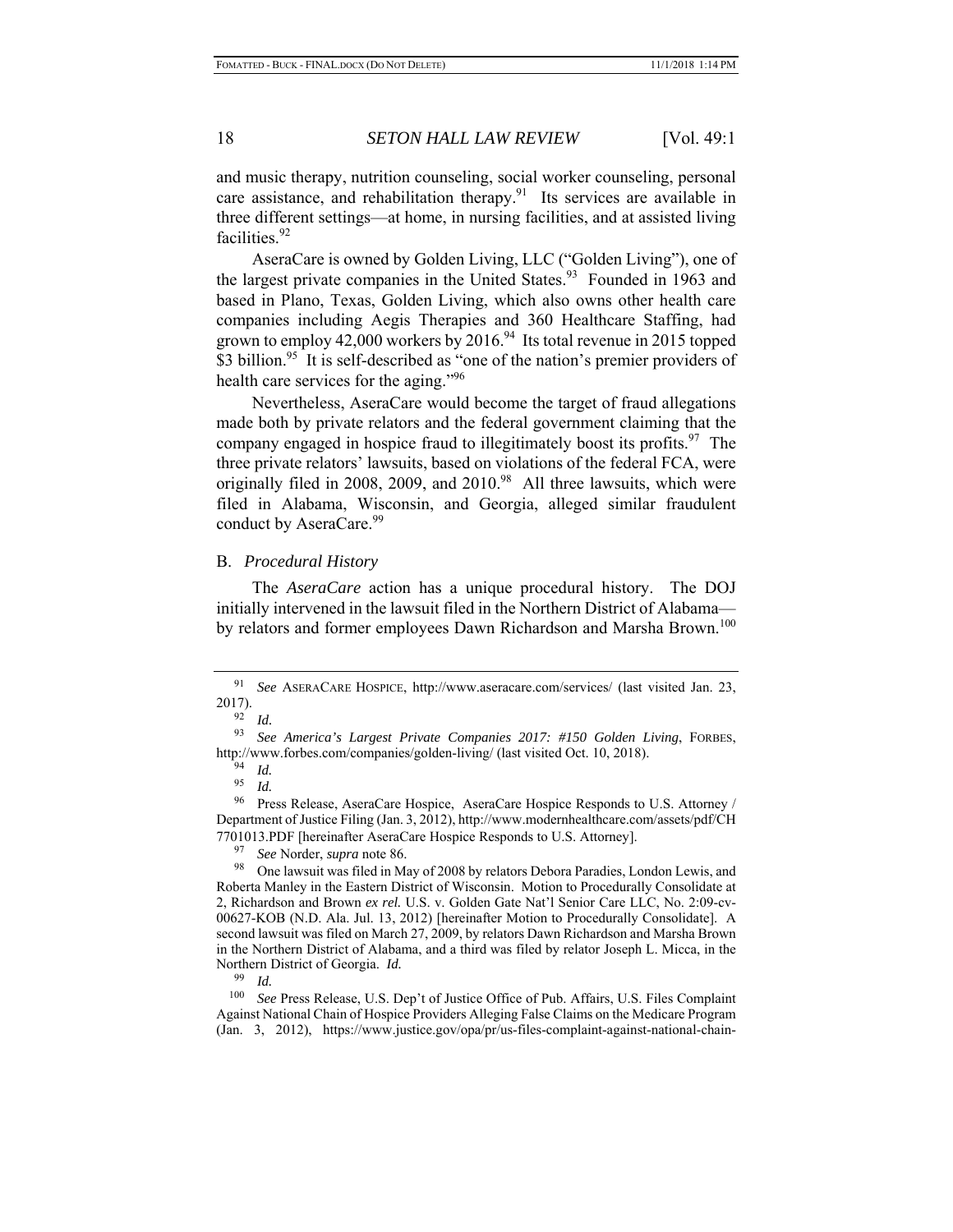Specifically, the U.S. government intervened, and that complaint was unsealed on December 22,  $2011$ <sup>101</sup> On January 3, 2012, through a public press release, the DOJ announced its reasons for intervening in the FCA whistleblower lawsuit against AseraCare.<sup>102</sup>

In addition to the lawsuit filed by Richardson and Brown in Alabama, the other two lawsuits—filed in Georgia and Wisconsin—raised similar allegations, so the parties sought to consolidate all three cases in the Northern District of Alabama.103 On January 23, 2012, District Court Judge J.P. Stadtmueller granted transfer of the action pending before the Eastern District of Wisconsin to the Northern District of Alabama due to "convenience and the interests of justice."104 And after requesting a transfer on December 13, 2011,  $105$  the Northern District of Georgia granted a transfer of Counts III and VI of relator Joseph L. Micca's complaint (these featured the hospice fraud allegations) to the Northern District of Alabama.<sup>106</sup> This latter transfer was made on June 22, 2012.<sup>107</sup>

Once the lawsuits were transferred and consolidated, the DOJ filed a

103 *See* Motion to Procedurally Consolidate, *supra* note 98.

United States v. AseraCare, Inc., No. 08-cv-384-JPS, 2012 WL 187519, at \*2 (E.D. Wisc. Jan. 23, 2012) ("Underlying this dispute is the existence of two similar False Claims Act [] actions, one in the Northern District of Georgia, and one in the Northern District of Alabama, both of which have been unsealed at this juncture . . . . The Georgia and Alabama actions were also brought against AseraCare, by different relators, for at least similar Medicare fraud claims. The United States has intervened in the Alabama action and filed its complaint against AseraCare."). In granting transfer, the Court noted the "duplicative discovery and overlapping issues" as well as a "relatively similar set of core facts." *Id.* at  $*12.$ <sub>105</sub>

105 *See Sweet Home is Alabama for FCA Case, Judge Says: United States v. AseraCare*, 17 WESTLAW J. HEALTH CARE FRAUD 9, at \*1 (2012).

106 Motion to Procedurally Consolidate at 3, U.S. *ex rel.* Paradies v. AseraCare, Inc., No. 2:12-cv-00245-KOB (N.D. Ala. Jul. 13, 2012). Interestingly, on the claims not severed and transferred, Golden Living Nursing Homes settled the claims with Dr. Micca on January 2, 2013. *See* Press Release, U.S. Dep't of Justice U.S. Attorney's Office, N. Dist. Ala., Golden Living Nursing Homes Settle Allegations of Substandard Wound Care (Jan. 2, 2013), https://www.justice.gov/usao-ndga/pr/golden-living-nursing-homes-settle-allegations-

substandard-wound-care (claims focused on "inadequate and worthless wound care services to residents at two of its Atlanta area nursing homes"). The settlement amounted to \$613,300. *Id.* <sub>107</sub>

107 *See* U.S. *ex rel.* Micca v. GGNSC Holdings, LLC, No. 1:10-CV-1055-ODE, 2012 WL 13028161 (Jun. 22, 2012).

hospice-providers-alleging-false-claims-medicare [hereinafter U.S. Files Complaint Against National Chain of Hospice Providers].

<sup>101</sup> *See* Joe Carlson, *Feds File Suit Against Hospice Provider AseraCare*, MODERN HEALTHCARE (Jan. 3, 2012), http://www.modernhealthcare.com/article/20120103/NEWS/30 1039961. The DOJ had initially intervened in the case brought by Brown and Richardson, and a consolidated complaint in intervention in 2012 was filed after other actions were combined with it. *Id.*<br><sup>102</sup> U.S. Files Complaint Against National Chain of Hospice Providers, *supra* note 100.<br><sup>103</sup> See Metion to Procedurally Consolidate, supra note 08.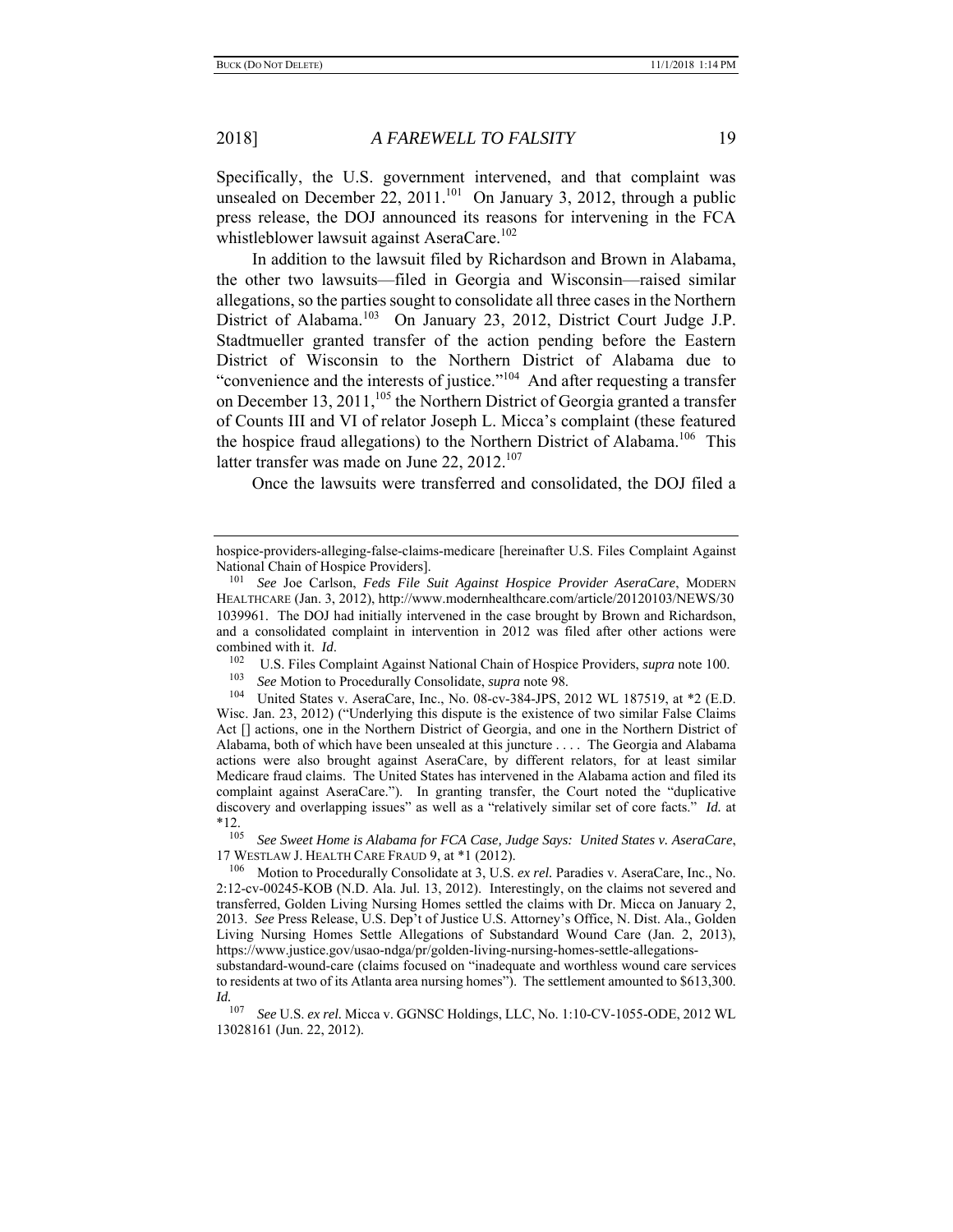consolidated complaint in intervention on August 2,  $2012$ ,  $^{108}$  and again on November 2, 2012.<sup>109</sup> All three actions were transferred to the District Court for the Northern District of Alabama on August 28, 2012,<sup>110</sup> before Chief Judge Karon Owen Bowdre,<sup>111</sup> and they were formally and finally consolidated on October 17, 2012.<sup>112</sup>

According to a DOJ press release in early 2012 announcing its decision to intervene, "the government allege[d] that AseraCare violated the False Claims Act when it misspent millions of taxpayer dollars intended for Medicare recipients who have a prognosis of six months or less to live and need hospice care."<sup>113</sup> Further, "the government contend[ed] that AseraCare Hospice knowingly submitted false claims to Medicare for hospice care for patients who were not terminally ill."<sup>114</sup> Quoted in the press release, Joyce White Vance, U.S. Attorney for the Northern District of Alabama, stated that "Medicare benefits, including the hospice benefits, are intended only for those individuals who are appropriately qualified . . . . We must protect the public welfare and tax-funded benefits programs."<sup>115</sup>

In response to the DOJ's intervention decision, AseraCare published a news release, which contained statements from its hospice president, chief medical officer, and general counsel.<sup>116</sup> In addition to denying the allegations and emphasizing how unpredictable disease patterns and progressions are, the statement from AseraCare's General Counsel, David Beck, noted that the lawsuit was "especially troubling because we believe it could constrain certain patients—most notably those who suffer from

<sup>108</sup> *See* United States' Response to Defendants' Motion to Dismiss The Action or, in the Alternative, to Dismiss Relators' Complaint Originally Filed in 2:09-cv-00627-AKK at 3, Richardson and Brown ex rel. U.S. v. Golden Gate Nat'l Senior Care LLC, No. 2:09-cv-00627-KOB (N.D. Ala. Oct. 24, 2012).

<sup>109</sup> *See* Yeung, *supra* note 61; Consolidated Complaint in Intervention, U.S. *ex rel.* Paradies v. AseraCare, Inc., No. 2:12-cv-00245-KOB (N.D. Ala. Nov. 2, 2012).

<sup>110</sup> *See* Consolidation Order at 2, U.S. *ex rel.* Paradies v. AseraCare, Inc., No. 2:12-cv-00245-KOB (N.D. Ala. Aug. 28, 2012), ("The court finds that the cases should be consolidated for discovery purposes pursuant to the court's discussion with counsel at the status conference."). 111 *See* United States' Consolidated Complaint in Intervention at 2, U.S. ex rel. Paradies

v. AseraCare, Inc., No. 2:12-cv-00245-KOB (N.D. Ala. Nov. 2, 2012). 112 *See* Notice of Consolidation, Richardson and Brown ex rel. U.S. v. Golden Gate Nat'l

Senior Care LLC, No. 2:09-cv-00627-KOB (N.D. Ala. Oct. 17, 2012) (for the three cases, noting that "for all subsequent pleadings, please use case style contained in notice and electronically file all pleadings in the lead case 2:12-cv-0245-KOB," including associated cases 2:12-cv-00245-KOB, 2:09-cv-00627-JOB, and 2:12-cv-02264-KOB).

<sup>113</sup> U.S. Files Complaint Against National Chain of Hospice Providers, *supra* note 100*.* 

 $\frac{114}{115}$  *Id.* 

 $\frac{115}{116}$  *Id.* 

<sup>116</sup> *See* AseraCare Hospice Responds to U.S. Attorney, *supra* note 96.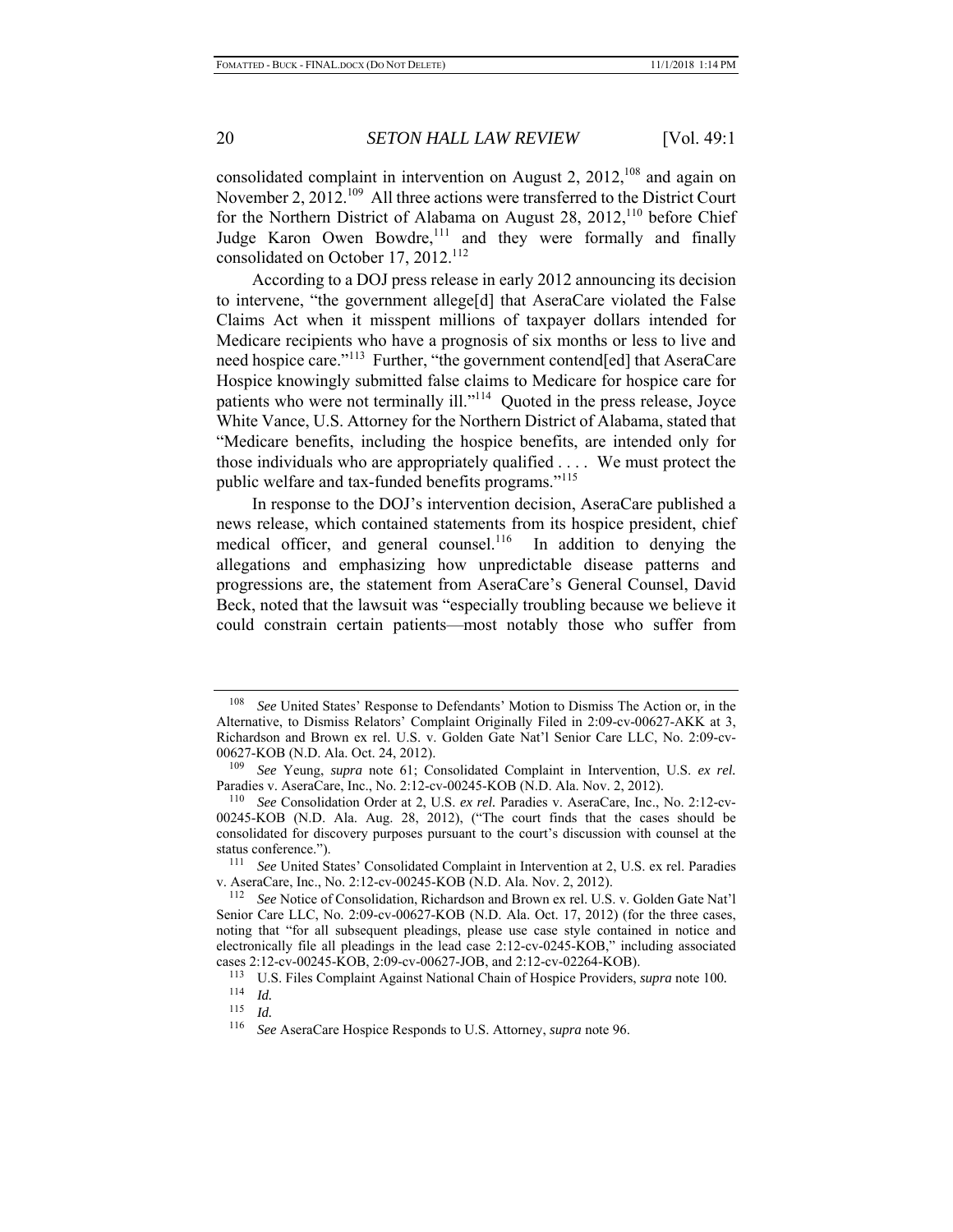unpredictable disease—from utilizing the hospice benefit."<sup>117</sup> The statement highlighted that, under Medicare regulations, "two independent physicians" must certify the patient's eligibility, and that CMS, "which administers hospice, ha<sup>[s]</sup> repeatedly stated that there is no limit to how long a patient may remain under hospice care as long as the patient's doctor certifies that a patient is terminally ill and has a six-month prognosis."118 Finally, noting that CMS "has expressly recognized that a medical prognostication of life expectancy is not always exact," AseraCare management highlighted the fact that "the federal government provided clear guidance that there is no limit on how long an individual may receive hospice care as long as he or she meets these eligibility criteria."<sup>119</sup>

#### C. *A Summary of the Allegations*

For the instant presentation, the allegations presented below—which include the multiple relators' complaints and the federal government's intervention complaints—are divided into four categories: (1) wrongful certification, in which AseraCare allegedly certified patients that should not have been certified for hospice care; (2) alleged pressure on employees specifically that employees were unfairly pressured to push admission and census-building over quality of care concerns; (3) enrollment shortcuts that AseraCare allegedly employed in order to admit as many patients to the hospice benefit as possible; and (4) other enrollment techniques that sought to conceal AseraCare's alleged hospice fraud. These four categories of allegations are addressed in turn.

### 1. Wrongful Certification

The crux of the complaints focused on the allegation that AseraCare had "knowingly submitted false claims to Medicare for hospice care for patients who were not terminally ill."<sup>120</sup> Specifically, the DOJ's complaint alleged that AseraCare "milked Medicare's hospice benefit by pressuring its employees to enroll people into hospice who weren't dying and resisted discharging them despite evidence they weren't deteriorating."<sup>121</sup> Along these lines, one of the relators alleged that she was pressured "to admit nonqualifying patients" and "to dump problem patients without regard to

 $\frac{117}{118}$  *Id.* 

*Id* at 1–2.

 $\frac{119}{120}$  *Id* at 2.

<sup>120</sup> *See* U.S. Files Complaint Against National Chain of Hospice Providers, *supra* note  $\frac{100}{121}$ 

<sup>121</sup> *See* Jordan Rau, *Lawsuit Accuses Company of Fraudulently Cycling Patients Through Nursing Homes, Hospice Care*, KAISER HEALTH NEWS (Jan. 4, 2012), http://khn.org/news/hospice-medicare-fraud-lawsuit-aseracare/.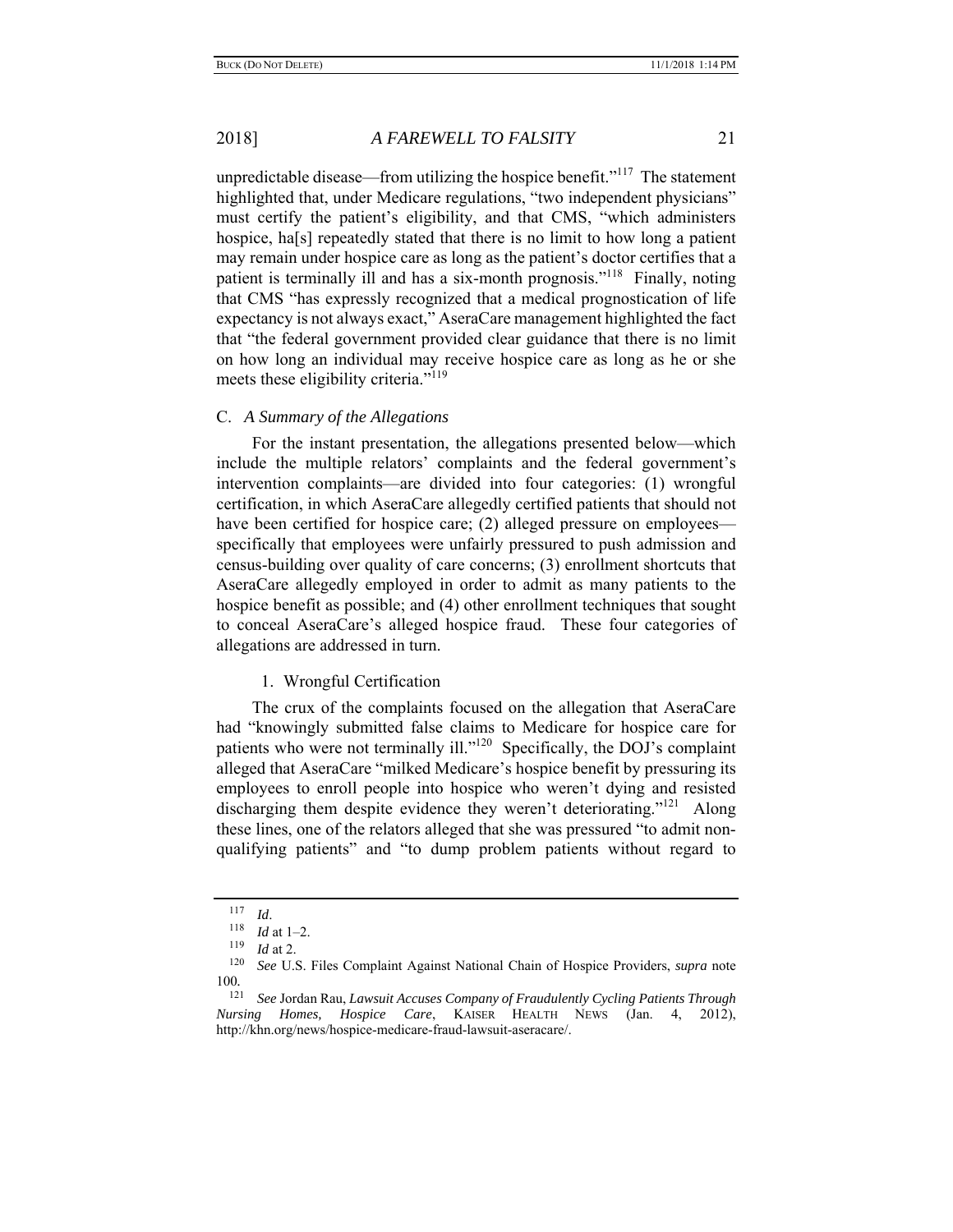#### qualification."122

These allegations centered around AseraCare's purported efforts to fraudulently increase Medicare reimbursements by over-enrolling patients in hospice services.<sup>123</sup> The DOJ's "complaint outlined several cases in which AseraCare allegedly kept elderly people despite evidence they weren't dying."<sup>124</sup> In addition to the hospice allegations, the relators alleged that AseraCare "referred and re-referred" patients until Medicare had paid the "maximum number of days of skilled nursing care, including rehabilitative therapy  $\dots$  home health care, and hospice care."<sup>125</sup>

Based on the complaint filed by relators Brown and Richardson, a substantial amount of the individuals enrolled in the hospice benefit in AseraCare's south Alabama locations were allegedly discharged from the program alive, with relators alleging that a "shockingly high percentage[] of AseraCare's patients [did] not die in six months."126 Allegedly, "between 35.5% and 78.6% of AseraCare's discharged patients were non-terminal in south Alabama between 2005 and early 2009. $v^{127}$  This was evidence of the admission of patients who were not sick enough for the hospice benefit, the relators alleged, and was clear proof of fraud perpetrated on the federal government via the Medicare program.<sup>128</sup>

<sup>122</sup> Qui Tam Complaint at 3, U.S. *ex rel.* Paradies v. AseraCare, Inc., No. 2:12-cv-00245- KOB (N.D. Ala. Mar. 31, 2009).

<sup>123</sup> *Id.* 

<sup>124</sup> Rau, *supra* note 121 (according to government allegations, "[t]he patient admitted for end-stage heart disease, which usually renders people unable to walk, was able to go to the graduation and field trip even as he was kept on hospice for more than a year. When he was finally discharged, it was because he needed treatment for other medical conditions . . . ."). In a subsequent complaint, the government alleged that this individual also "went out with a family friend and picked berries," and, thirteen months after being admitted as a hospice patient, "had no chest pain, was not using oxygen, and was still able to walk to the dining room." United States' Consolidated Complaint in Intervention at 19–20, U.S. *ex rel.* Paradies v. AseraCare, Inc., No. 2:12-cv-00245-KOB (N.D. Ala. Nov. 2, 2012). This patient was allegedly discharged fourteen months after entering the hospice program. *Id.* Another patient "diagnosed with end-stage 'debility,' was not losing weight as is typically the case, according to the legal filing, and instead went out for a trip to Wendy's and another to go birdwatching." Whoriskey & Keating, *supra* note 53. A final patient was allegedly admitted to AseraCare's hospice program in April 2007. United States' Consolidated Complaint in Intervention at 18, U.S *ex rel.* Paradies v. AseraCare, Inc., No. 2:12-cv-00245-KOB (N.D. Ala. Nov. 2, 2012). As of September of 2009, the patient was still alive, and still enrolled in hospice. *Id.* 

<sup>125</sup> Qui Tam Complaint at 13, Richardson and Brown ex rel. U.S. v. Golden Gate Nat'l Senior Care LLC, No. 2:09-cv-00627-KOB (N.D. Ala. Mar. 31, 2009) (describing the alleged "cycling" that has taken place at AseraCare).

 $\frac{126}{127}$  *Id.* at 27–29.

 $\frac{127}{128}$  *Id.* at 28.

*Id.* at 29.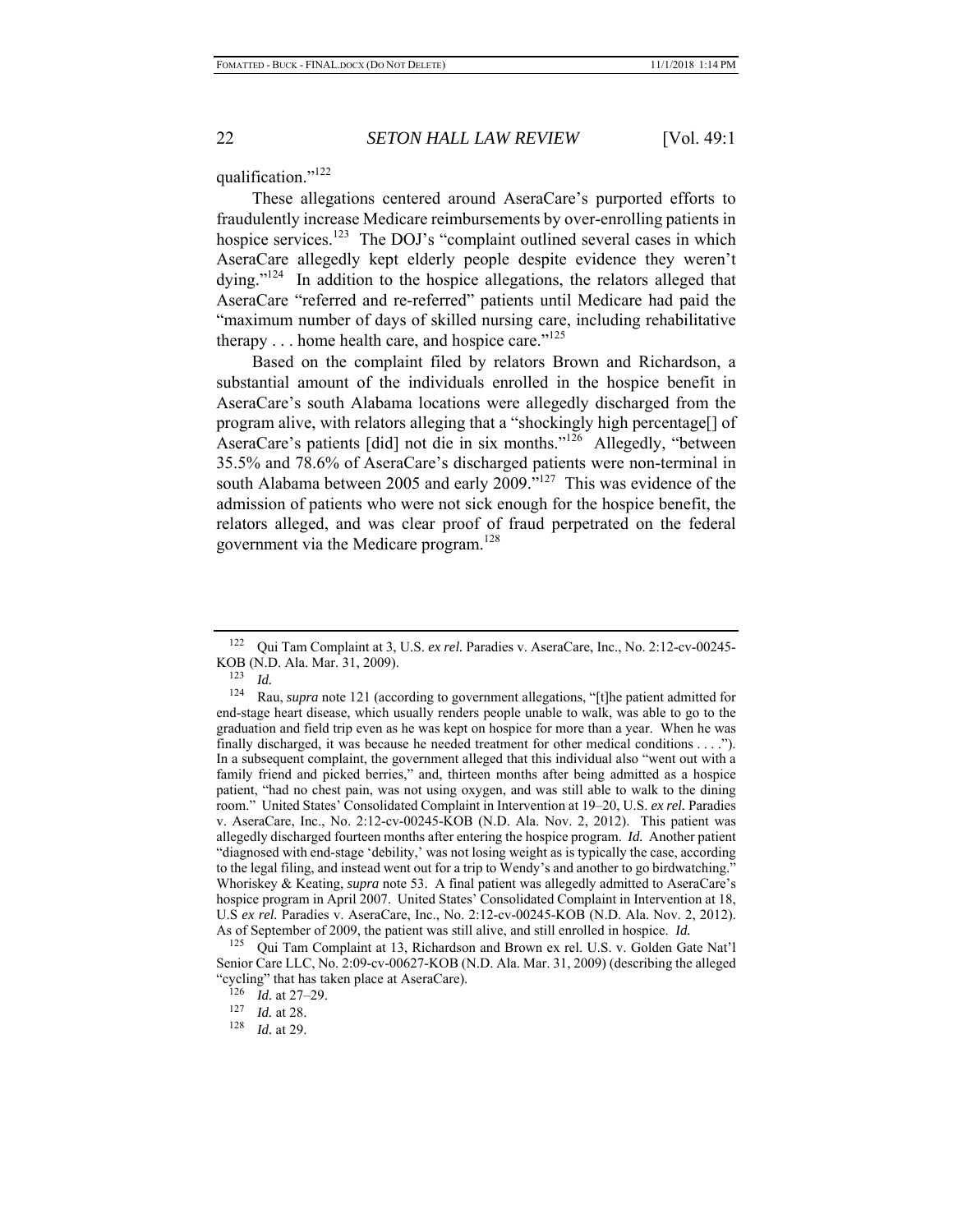## 2. Pressure on Employees

The government alleged that AseraCare accomplished this fraud by forcing its employees to constantly tend to and improve its enrollment numbers. Specifically, the DOJ alleged that the company engaged in a sustained pattern "of intensely pressuring employees to enroll as many hospice patients as possible [and] setting high targets."<sup>129</sup> According to the government's allegations, AseraCare tied its staff's "[j]ob retention" to "maintaining census, or the number of patients for whom AseraCare could bill Medicare or other insurance."<sup>130</sup> Drops in the census numbers (those enrolled in hospice) worried staff members because the company had allegedly threatened layoffs.<sup>131</sup>

As a result, staff members were allegedly hesitant to discharge patients who did not seem to meet the hospice criteria out of fear of a "census" decline.<sup>132</sup> According to the allegations, AseraCare did not only threaten layoffs, but also rewarded enrollment increases, as AseraCare's compensation and promotion structure was based on admissions.<sup>133</sup> The company's Provider Relations Managers (PRMs) were allegedly "compensated in direct proportion to the number of patients admitted and billed to Medicare for [h]ospice treatment and [were] routinely terminated if they fail[ed] to meet their monthly targeted number of referrals."<sup>134</sup>

The company allegedly had a clear focus on attracting patients to its program—not unlike many other for-profit health care companies, but Aseracare's efforts were aggressive. According to an individual who served as chaplain for the company, an AseraCare director was described as one who "would be like, 'Get a patient, get a patient, get a patient," in an effort

<sup>129</sup> Rau, *supra* note 121.

A regional sales director in 2007 was placed on a correction action plan in part because his region failed to admit at least 33 people each week for hospice care. In June 2006, the company offered a massage chair as a prize to the employee who "[won] the game" by meeting its admission goal and being the first to admit a patient in July . . . . An outside auditor . . . suggested in a report that the company's personnel policies were affecting clinical decisions,  $\ldots$  [and he noted that] since the company laid employees off when the number of hospice patients dwindled, workers were "resistant to patient discharge" even if the patients no longer were eligible for Medicare hospice benefits.

*Id.*

<sup>130</sup> United States' Consolidated Complaint in Intervention at 13, U.S. *ex rel.* Paradies v. AseraCare, Inc., No. 2:12-cv-00245-KOB (N.D. Ala. Nov. 2, 2012).<br><sup>131</sup> *Id.*<br><sup>132</sup> *Id* 

 $\frac{132}{133}$  *Id.* 

<sup>133</sup> Qui Tam Complaint at 20, Richardson and Brown *ex rel.* U.S. v. Golden Gate Nat'l Senior Care LLC, No. 2:09-cv-00627-KOB (N.D. Ala. Mar. 31, 2009).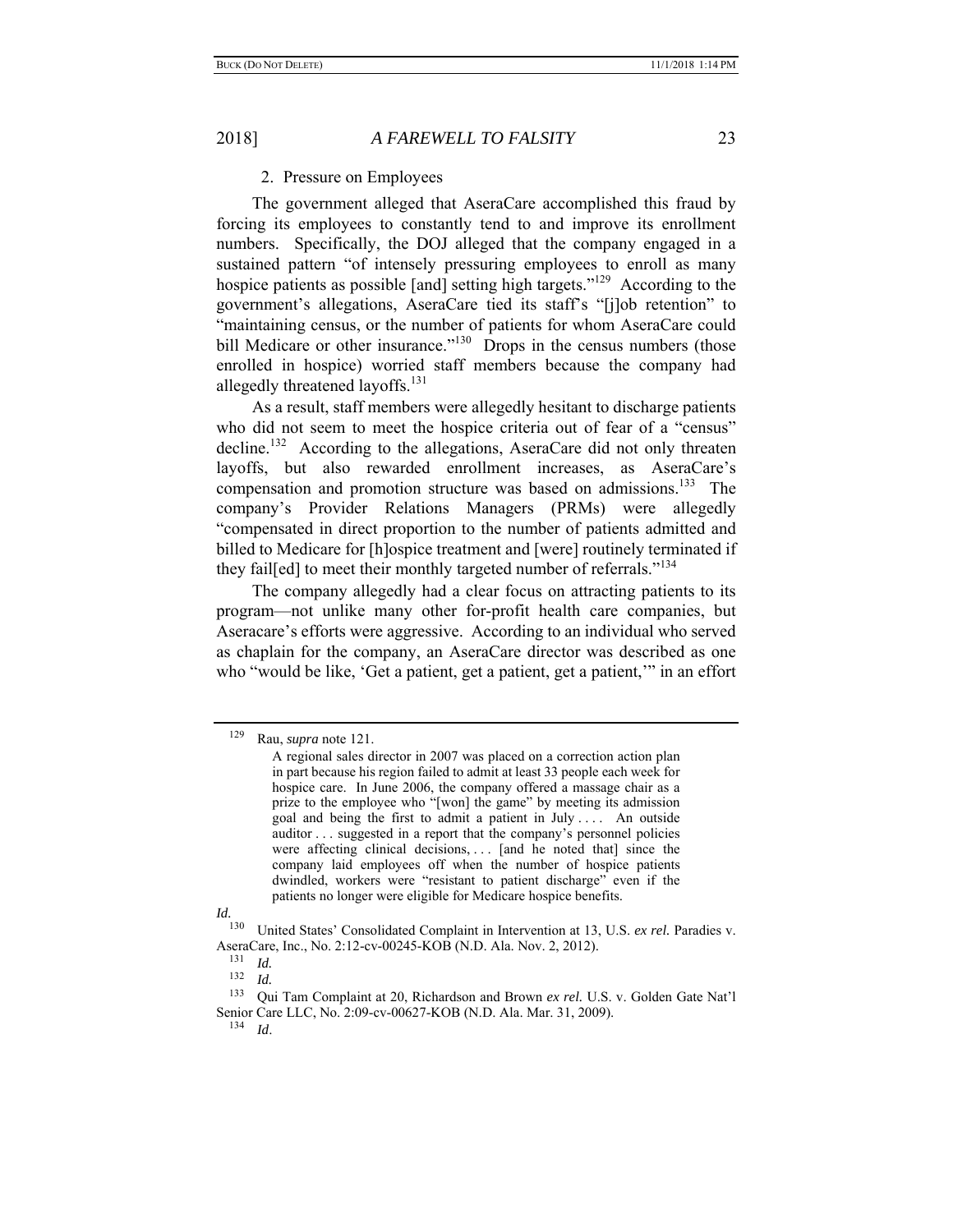to improve the company's bottom line.<sup>135</sup> An email written by one of the company's regional vice presidents demonstrated how much employees were pushed to aggressively admit patients to AseraCare's hospice program.136 Additionally, AseraCare's employees were allegedly pressed to enroll more patients in its hospice program.<sup>137</sup> According to the allegations, it was common for AseraCare employees to "troll public hospitals, tour public housing complexes[, and] ride along with Meals-on-Wheels food deliveries" in an effort to seek more patients.<sup>138</sup>

When discussing hospice as an option with families and patients, the relators' complaint notes that AseraCare directed its employees "to 'listen for the yes."<sup>139</sup> Further, allegedly, "AseraCare [h]ospice employees [were] specifically taught by management to tell reluctant potential patients: '[w]hile you're thinking about it' enroll in hospice 'just for a few days.'"<sup>140</sup> Additionally, "officials gave advice to their recruiters on how to close a deal with families who are 'not ready yet' for hospice."<sup>141</sup> Allegedly, Aseracare directed its recruiters to emphasize "the urgency of a decision, and [to say] things like, '[w]e only have [ten] minutes left.'"<sup>142</sup> Finally, a training presentation attached to the relators' lawsuit pushed trainees to deploy key phrases such as, "at least you'll be covered at night," and encouraged employees to forcefully advocate for admission with phrases including, "try us," and "your doctor wants the best."<sup>143</sup>

136 *Id*.

"In order to make our admission goal for the month, we are down to the wire, and need today to be a huge admit day for every region," a regional vice president wrote in an e-mail, according to the lawsuit. "Mobilize your teams, get them into the game this morning . . . when we call on them, they always respond with referrals and a push to convert those referrals into admits ASAP."

#### *Id.*

Another email reflects the same aggressive business practice. According to the government's allegations, the director of operations for hospice Region 3 wrote the following: "The highest admit day ever was in Region 1 with 16. We can get there too—today is the day for really focused action. Go around the barriers and make this happen now, your families need you." United States' Consolidated Complaint in Intervention at 12, U.S. *ex rel.* Paradies v. AseraCare, Inc., No. 2:12-cv-00245-KOB (N.D. Ala. Nov. 2, 2012). 137 *See* Whoriskey & Keating, *supra* note 53.

- 
- Yeung, *supra* note 61.

139 Qui Tam Complaint at 22, Richardson and Brown *ex rel.* U.S. v. Golden Gate Nat'l Senior Care LLC, No. 2:09-cv-00627-KOB (N.D. Ala. Mar. 31, 2009).

<sup>135</sup> Whoriskey & Keating, *supra* note 53.

 $\frac{140}{141}$  *Id.* 

<sup>141</sup> Whoriskey & Keating, *supra* note 53. 142 *Id.*

<sup>143</sup> Qui Tam Complaint at 50, Richardson and Brown *ex rel.* U.S. v. Golden Gate Nat'l Senior Care LLC, No. 2:09-cv-00627-KOB (N.D. Ala. Mar. 31, 2009).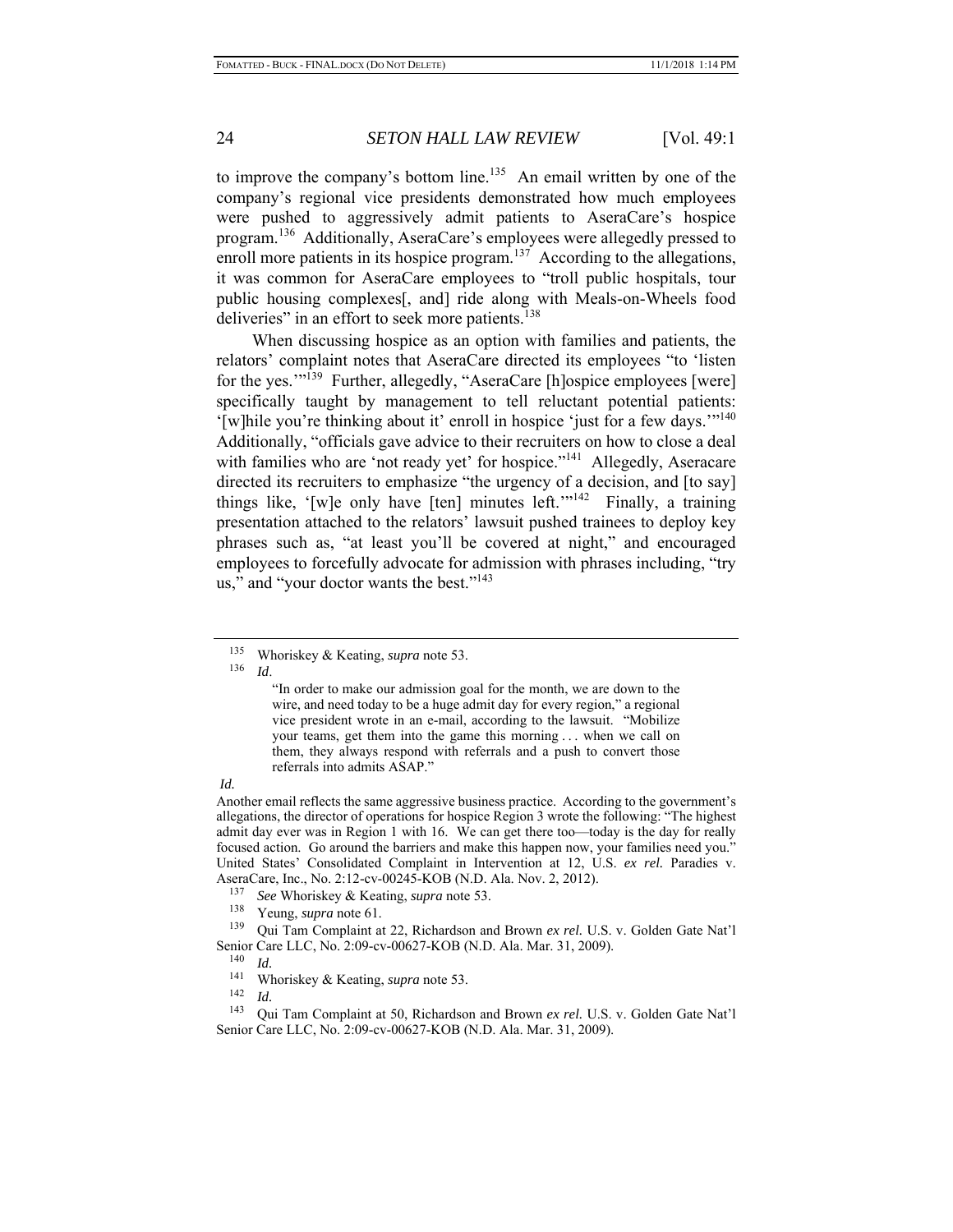## 3. Enrollment Shortcuts

Because of the pressure placed on admitting new enrollees into its hospice program, AseraCare allegedly used shortcuts to ensure that individuals could continue to be admitted to the program.<sup>144</sup> For instance, the government alleged that a nurse "was told on numerous occasions to admit more patients" and that "[i]f this nurse determined that a patient did not qualify for hospice under Medicare, she said that another nurse was sent to re-evaluate the patient."<sup>145</sup> The government also alleged that admissions nurses, and not physicians, regularly made hospice eligibility determinations, in violation of Medicare rules.<sup>146</sup>

In at least one instance, AseraCare allegedly had a physician—who was required to certify eligibility for hospice—"sign multiple Certifications of Terminal Illness forms in blank and then use[] the pre-signed forms in furtherance of billing Medicare for inadmissible patients."<sup>147</sup> In incredible testimony, Roberta Manley, one of the relators and Aseracare's Patient Care Coordinator in Milwaukee between April 2007 and January 2008,

testified about how the medical director of that agency, Dr. Mateo, "was doing his drawings" and "wasn't participating" during the interdisciplinary team meetings. She further testified that she prepared for meetings by setting up Dr. Mateo's sketch pad, crayons, and coloring pencils and would present papers to Dr. Mateo with "little stickies" where he should sign if he was present to sign them or would use a pre-signed form if he was not at the meeting.<sup>148</sup>

The plaintiffs also alleged that an AseraCare employee said that "a mere suspicion that the patient had cancer or a lung disorder was sufficient to admit the patient for a trial 90 day period."<sup>149</sup> If "the initial suspicion had proven groundless," then AseraCare employees were allegedly instructed to

<sup>144</sup> *See, e.g.*, United States' Consolidated Complaint in Intervention at 13, U.S. *ex rel.* Paradies v. AseraCare, Inc., No. 2:12-cv-00245-KOB (N.D. Ala. Nov. 2, 2012).

 $\frac{145}{146}$  *Id.* 

<sup>146</sup> *See id.* at 14.

<sup>&</sup>lt;sup>147</sup> Complaint for Damages and Injunctive Relief Under the False Claims Act at  $7-8$ , U.S. *ex rel.* Paradies v. AseraCare, Inc., No. 2:08-cv-00384-JPS (E.D. Wis. May 2, 2008) (also noting that "Interdisciplinary Plans of Care (IPOC), which are billings to the United States, are also pre-signed by physicians and submitted . . . in support of claims of payment"). This allegation was also made in a relator's complaint that "discretion is invariably left to nurses, who then submit the paperwork for the signature of an M.D. *in absentia* without a direct examination of the admitted [h]ospice patient." Qui Tam Complaint at 23, Richardson and Brown *ex rel.* U.S. v. Golden Gate Nat'l Senior Care LLC, No. 2:09-cv-00627-KOB (N.D. Ala. Mar. 31, 2009).

<sup>148</sup> *AseraCare I*, 153 F. Supp. 3d 1372, 1380–81 (N.D. Ala. 2015).

<sup>&</sup>lt;sup>149</sup> Complaint for Damages and Injunctive Relief Under the False Claims Act at 12, United States v. AseraCare, Inc., No. 2:08-cv-00384-JPS (E.D. Wis. May 2, 2008).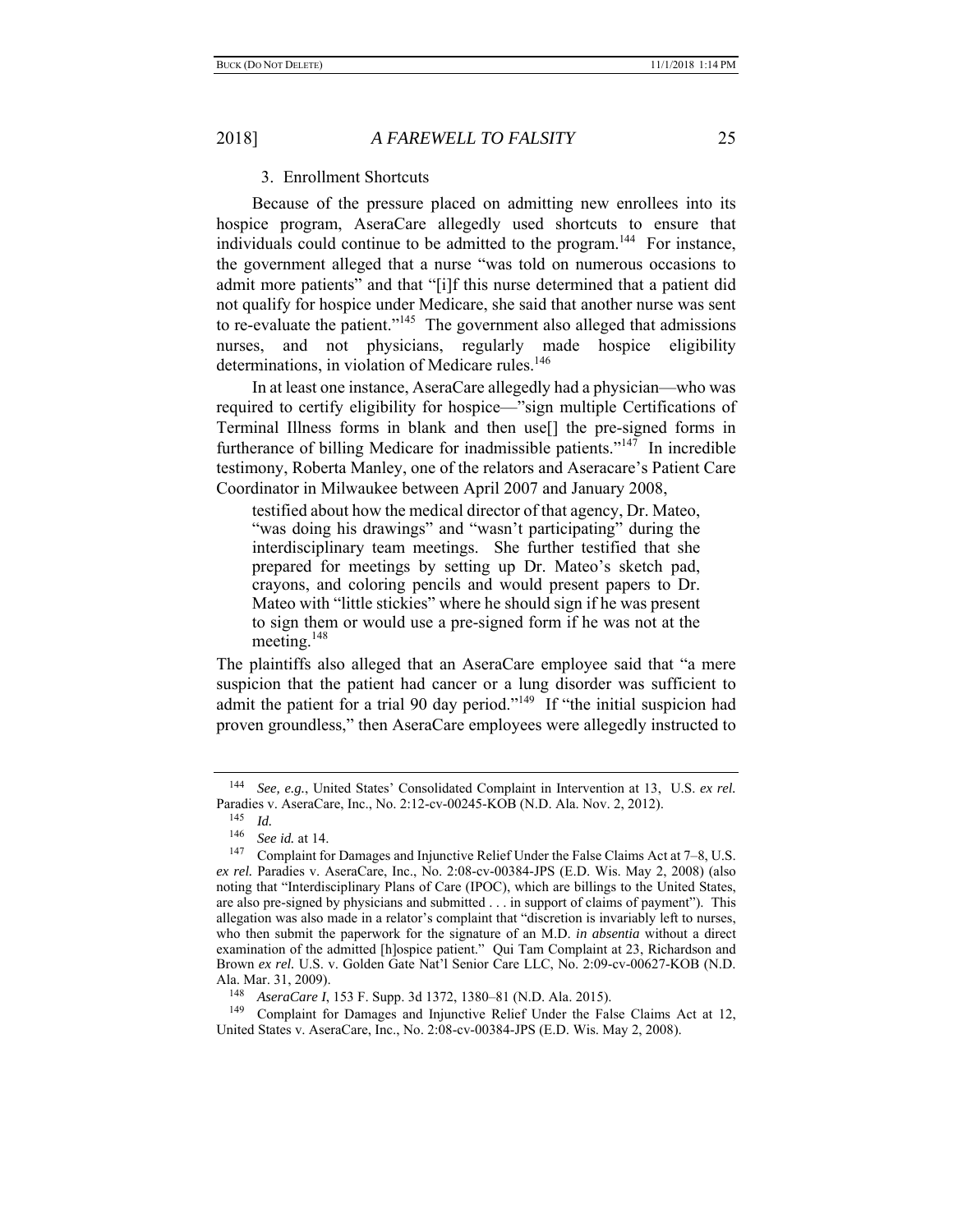change the diagnosis to ensure that the patient remained enrolled in the program.<sup>150</sup>

4. Muddying the Numbers

Finally, one of the relators alleged that she was pressured "to aggressively target imminent-death patients in order to intentionally shrink AseraCare's average length of stay and average per patient expenditure, and thus to evade detection of [the company's] fraudulent billing of Medicare."<sup>151</sup> According to the government, "AseraCare instruct[ed] its nurses, nurse supervisors, and marketers to develop practices for identifying and aggressively recruiting such 'last breath' patients."152 It was also alleged that employees were pushed to "solicit oncologists for 'last breath' referrals."153 This way, according to the DOJ, AseraCare could be sure to keep its average expenditures per patient and average days stayed in AseraCare's hospice programs low, so that its otherwise long stays would not be noticed by federal regulators.

\* \* \*

Based on the allegations in the FCA action referenced above, the DOJ alleged that AseraCare fraudulently sought, and improperly received, \$67.5 million in reimbursements from Medicare.<sup>154</sup> Subject to the treble damages

Vice President of Sales . . . advised Plaintiff-Relator . . . that she needed to enroll more short length of stay patients . . . . [It was suggested that the relator] should not attempt to persuade them that patients should abandon chemotherapy for palliative care—which might cut into the oncologists' profits—but should rather solicit the doctors to refer their patients to AseraCare in the last few days of their lives. In that way the oncologists could maximize profits and AseraCare could maximize "last breath" referrals and—by increasing the denominator of the Aggregate Cap equation—allowable Medicare reimbursements. Under Defendants' scheme, oncologists are encouraged by Defendants to impose on cancer patients the horrific effects of aggressive chemotherapy until the patients are on the verge of death—days or even hours from death and far past legitimate hope of a cure—and then to refer the almost-dead patients to AseraCare for enrollment for the sole purpose of shrinking AseraCare's average length of stay and fraudulently increasing its Aggregate Cap amount, thereby disguising AseraCare's fraudulent admission of other non-qualifying patients.

 $\frac{150}{151}$  *Id.* 

Qui Tam Complaint at 3, Richardson and Brown ex rel. U.S. v. Golden Gate Nat'l Senior Care LLC, No. 2:09-cv-00627-KOB (N.D. Ala. Mar. 31, 2009).

<sup>152</sup> *Id.* at 31. *See also* Whoriskey & Keating, *supra* note 53 ("In some cases, hospice recruiters even specifically sought out 'last-breath' patients—those who would die quickly to bring their average down, according to the lawsuit.").

<sup>153</sup> Qui Tam Complaint at 32, Richardson and Brown *ex rel.* U.S. v. Golden Gate Nat'l Senior Care LLC, No. 2:09-cv-00627-KOB (N.D. Ala. Mar. 31, 2009).

<sup>154</sup> *See* Kent Faulk, *Whistleblower Trial: Did AseraCare Hospice Bill Medicare for*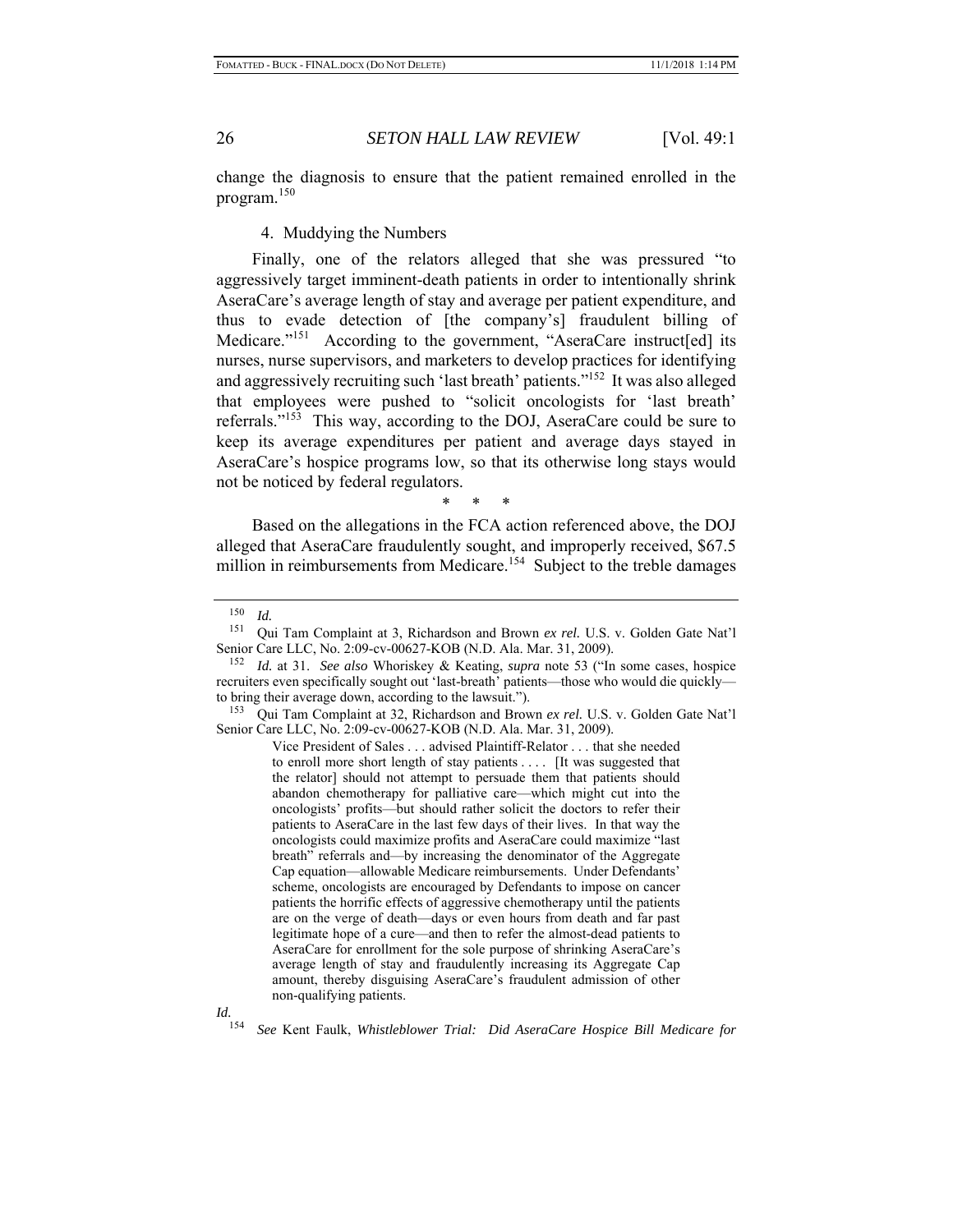provisions mandated by the FCA—but not including the per-claim penalties required by the Act<sup>155</sup>—the DOJ sought more than \$200 million from AseraCare.<sup>156</sup> This figure incorporated the time period during which the fraudulent reimbursements allegedly occurred—just over four total years, between January 1, 2007 to December 31, 2008, and January 1, 2009 to February 28, 2011.<sup>157</sup>

### D. *The Trial*

Adding to *AseraCare*'s intrigue has been its uncommon procedural history. In May of 2015, Chief Judge Bowdre bifurcated the trial,  $158$ separating the issue of falsity from a separate phase "on all other issues and claims, including the knowledge and damage elements of the [g]overnment's claims."159 This first phase of the trial, which focused exclusively on the falsity requirement under the FCA, began on August 10,  $2015^{160}$  This phase—which focused its analysis on 121 patients—ended in mid-

156 *See* Kent Faulk, *\$202 Million AseraCare Medicare Fraud Case Starts Aug. 3 DOJ Says*, **AL.COM** (July 10, 2015), http://www.al.com/news/birmingham/index.ssf/2015/07/company\_could\_owe\_more\_than\_2 0.html. The \$202 million damages amount sought by the DOJ was the result of a random sample:

> The DOJ came to that dollar amount through an analysis of random samples of 2,181 AseraCare patients for whom the company billed Medicare for at least 365 days of continuous hospice care. . . . More than half of the 233 cases in the random samples should have been deemed ineligible for hospice, the DOJ argued.

*Id.*

 $\frac{157}{158}$  *Id.* 

This was a controversial decision. *See* Peter S. Spivack, Stephanie L. Carman, & Natalie T. Sinicrope, *5 Important Lessons from AseraCare's FCA Case*, LAW360 (Mar. 9, 2016, 11:03 AM), https://www.law360.com/articles/768839/5-important-lessons-fromaseracare-s-fca-case (noting that the case was bifurcated into two phases—a phase one that focused on falsity, and a phase two that focused on intent and other FCA issues—and describing the decision and procedural posture of the case as "uncharted waters.") Indeed, the AseraCare "court's decision to bifurcate the trial was preceded—and likely influenced by a controversial decision: to allow the government to use statistical sampling and extrapolation in its efforts to prove falsity and calculate potential damages." *Id.*  $^{159}$  *A gaze Cane I*  $^{152}$  F Supp. 24.1272. (N D, Ale. 2015)

*Patients Who Weren't About to Die?*, AL.COM (Aug. 9, 2015, 10:47 AM), http://www.al.com/news/birmingham/index.ssf/2015/08/whistleblower\_trial\_were\_nond.html.

<sup>155</sup> Those penalties were adjusted upwards as of August 2016. *See False Claims Act Penalties Double as of August 1, 2016*, NAT'L L. REV. (July 19, 2016), http://www.natlawreview.com/article/false-claims-act-penalties-double-august-1-2016 ("As of August 1, 2016, False Claims Act civil penalties increase to between \$10,781.40 and \$21,562.80 per claim, plus three times the amount of damages that the federal government sustains because of the false claim.").

<sup>159</sup> *AseraCare I*, 153 F. Supp. 3d 1372, 1377 (N.D. Ala. 2015).

<sup>160</sup> *Id*. at 1379.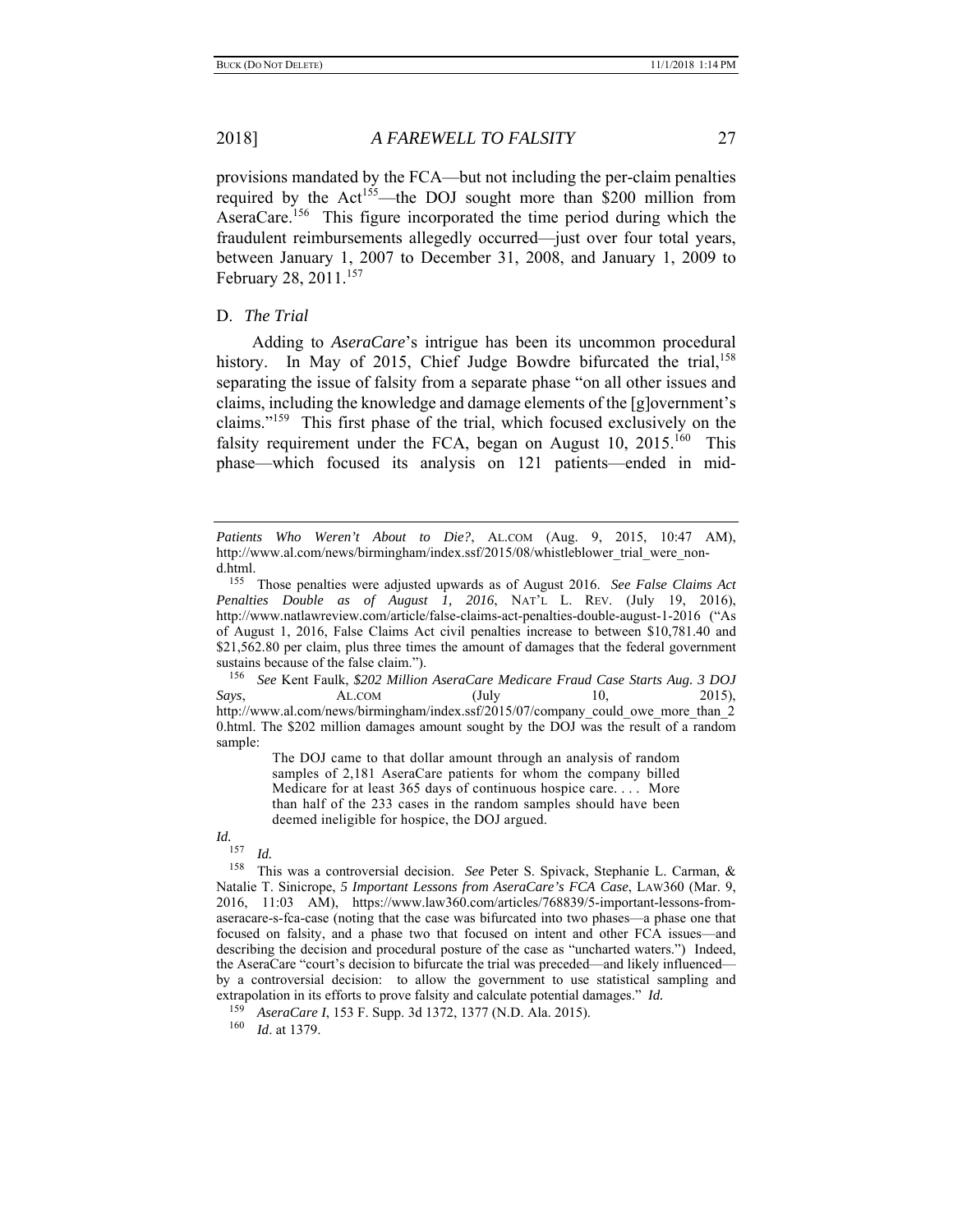October.<sup>161</sup> At the conclusion of the phase, the "jury answered... interrogatories and found that AseraCare submitted false claims for 104 of the patients during some or all of their hospice stay."<sup>162</sup> Following the jury verdict, the court was prepared to move on to the subsequent phase of the trial, during which the jury was set to look at whether AseraCare violated the intent requirement under the FCA, specifically to "examine whether AseraCare knowingly submitted false claims."<sup>163</sup>

But the *AseraCare* case did not proceed in this typical fashion. Following the jury's decision in October, Chief Judge Bowdre issued a memorandum order in which she effectively overturned the jury's findings due to incorrect jury instructions. This was followed by an even more stunning opinion in March of 2016. Both of these opinions are presented below.

## 1. The November 2015 Opinion

Less than two weeks after the jury returned a finding of falsity for 104 of the 121 patients examined in the AseraCare case, and in a surprising turn of events,<sup>164</sup> Chief Judge Bowdre ordered a new trial.<sup>165</sup> Granting Aseracare's motion for a new trial because "she had given the jury 'incomplete' instructions before their deliberations in the first phase of the trial,"<sup>166</sup> Chief Judge Bowdre reopened the issue due to what amounted to a jury instruction error. According to a report about the case:

AseraCare attorneys last week had asked [Chief Judge] Bowdre for a new trial after she stated she realized she had committed 'major reversible error' in the jury instructions, according to a court document filed today by DOJ attorneys. [Chief Judge] Bowdre granted AseraCare's motion on the ground that she had failed to provide the jury with a "sufficient legal standard for evaluating the case," according to the document. Specifically, [Chief Judge] Bowdre said today that she had not included essential statements of the False Claims Act law in her jury instructions, including that claims are not false under that law when reasonable persons can disagree on whether the hospice care

<sup>161</sup> *See* Kent Faulk, *AseraCare Hospice Trial with \$200 Million at Stake Gets Do-Over*, AL.COM (Oct. 26, 2015), http://www.al.com/news/birmingham/index.ssf/2015/10/federal\_ judge halts aseracare.html.

<sup>162</sup> *AseraCare I*, 153 F. Supp. 3d at 1379.

<sup>163</sup> Lisa Schencker, *Hospice Company AseraCare Loses First Round of False Claims Trial*, MODERN HEALTHCARE (Oct. 15, 2015), http://www.modernhealthcare.com/article/2015 1015/NEWS/151019935.

<sup>164</sup> Faulk, *supra* note 161 (quoting a practitioner as finding the reversal as "somewhat surprising").

<sup>165</sup> *Id.* 

<sup>166</sup> *Id.*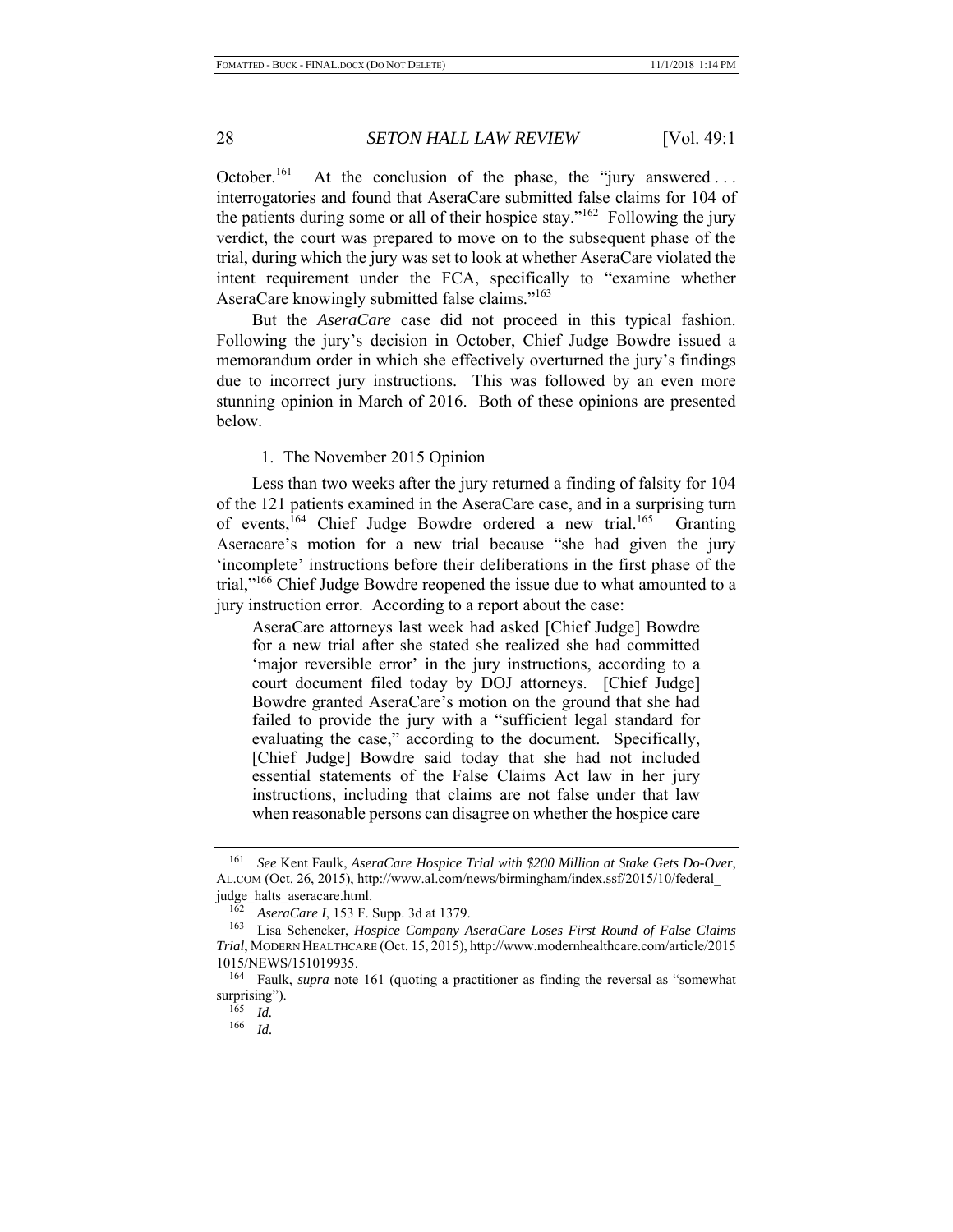was properly billed to the government.<sup>167</sup>

Further, the Court filed a memorandum opinion on November 3, 2015, in which it formally granted AseraCare's motion for a new trial.<sup>168</sup> Chief Judge Bowdre candidly began the order by noting that, as the FCA "is still developing" and that "[m]any key issues remain undecided," the court had provided insufficient instructions to the jury.<sup>169</sup> In a nod to the rapidlydeveloping standards in medical necessity-based FCA cases, Chief Judge Bowdre emphasized the "uncharted" nature of the government's allegations in the case. $170$ 

Specifically, the Judge noted that, following the initial jury finding, the court "had serious questions as to whether the [g]overnment had proven an objective falsehood . . . ."171 And, upon review, Chief Judge Bowdre felt that the instructions given did not convey the appropriately high standard that courts must impose on the government pursuing medical necessity-based fraud cases.172 Specifically, Chief Judge Bowdre wrote that

the court became convinced that it committed reversible error in the instructions it provided to the jury. The court concluded that it should have advised the jury that (1) "the FCA requires 'proof of an objective falsehood,'" and (2) a mere difference of opinion, *without more*, is not enough to show falsity.<sup>173</sup>

Consequently, Chief Judge Bowdre noted that the "failure to instruct the jury on these key points of law was reversible error."<sup>174</sup>

Foreshadowing what was to come in 2016, the court noted that it was "convinced that the law is clear: a difference of opinion is not enough."<sup>175</sup> The court had told the jury that "a claim is 'false' if it is an assertion that is untrue when made or when used," and that "practices that may be improper,

 $\frac{167}{168}$  *Id.* 

<sup>&</sup>lt;sup>168</sup> *AseraCare I*, 153 F. Supp. 3d 1372, 1377 (N.D. Ala. 2015).<br><sup>169</sup> *Id.* at 1375 ("One of the undecided areas of law in the Ele

*Id.* at 1375 ("One of the undecided areas of law in the Eleventh Circuit is the legal standard for falsity in a case like this one, where the [g]overnment alleges that the hospice provider's medical records do not support its hospice eligibility certifications, and, therefore, the certifications are false. This case does not involve the types of false claims for which the legal standard is well-established: the hospice provider forged physicians' signatures, billed for services that it did not perform, or submitted claims for fictitious patients. In traversing this uncharted territory, the court has carefully considered each of the novel issues presented by this case, and has attempted to render its decisions in a way that aligns with the current state of the law. Nonetheless, the court misstepped. The court committed reversible error in failing to provide the jury with complete instructions as to what was legally necessary for it to find that the claims before it were false.").

<sup>170</sup> *Id.* 

<sup>171</sup> *Id.* at 1381.

<sup>172</sup> *Id.* 

<sup>&</sup>lt;sup>173</sup> *Id.* (citations omitted).<br><sup>174</sup> *AssocCare I* 153 E Sy

<sup>&</sup>lt;sup>174</sup> *AseraCare I*, 153 F. Supp. 3d at 1381.<br><sup>175</sup> *Id* 

*Id.*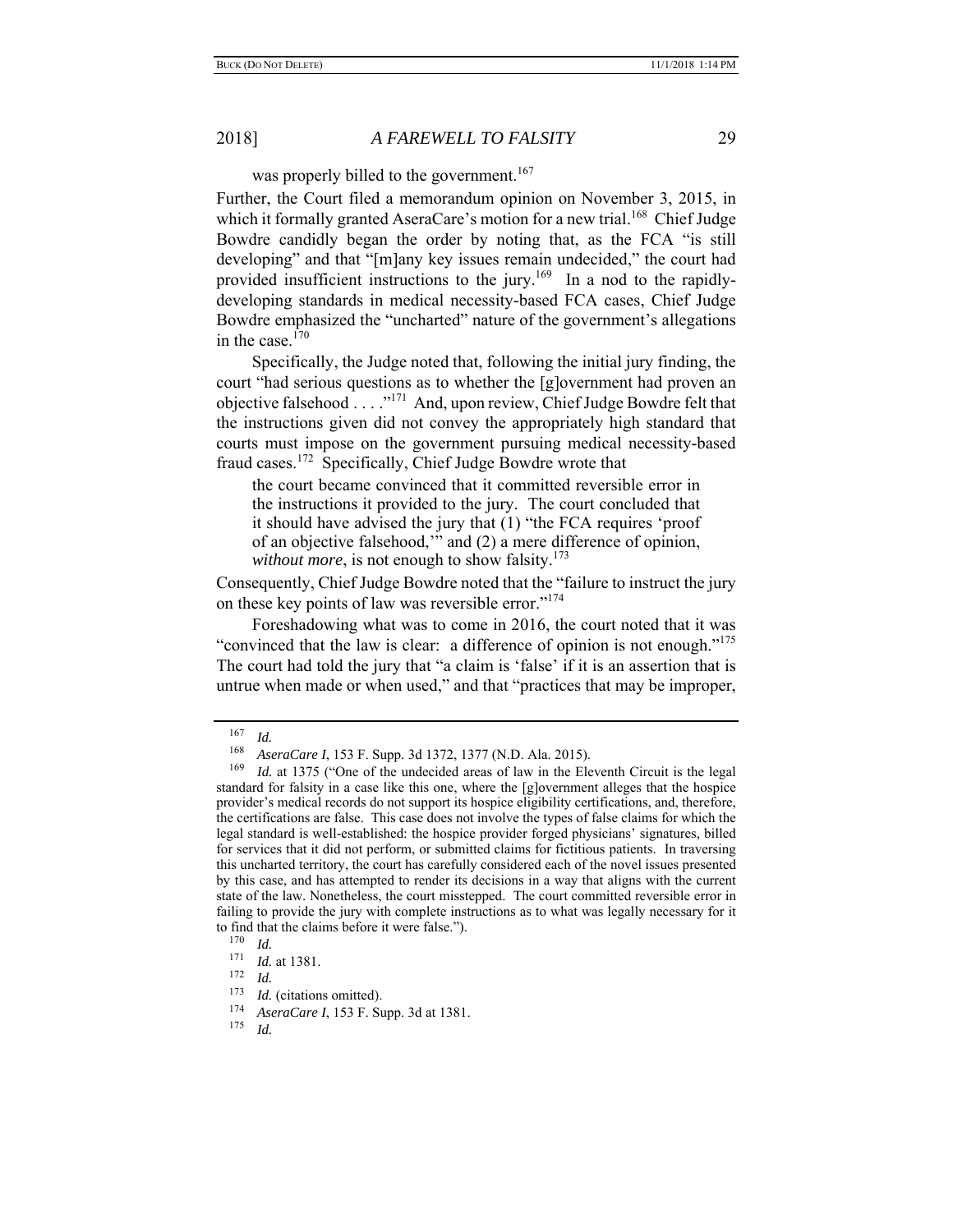standing alone, are insufficient to show falsity without proof that specific claims were in fact false when submitted to Medicare."<sup>176</sup> Again, the court noted its mistake: "[t]hese instructions, while correct statements, were incomplete. The instructions that the court gave did not fully advise the jury about the standard it must apply to find that AseraCare submitted false claims."<sup>177</sup>

Finally, the court drew on past precedent to note that scientific judgments and medical opinions "about which reasonable minds may differ cannot be false."178 The fact that CMS relied upon the doctor's certification for hospice, which features individual clinical judgment, bolstered Chief Judge Bowdre's conclusion that the hospice certification statement is a judgment or opinion that does not lend itself well to the FCA's falsity standard.<sup>179</sup> "This guidance from CMS," the Chief Judge wrote, "shows that physicians applying their clinical judgment about a patient's projected life expectancy could disagree, and neither physician would be wrong."<sup>180</sup>

In effect, Chief Judge Bowdre's conclusion on the FCA requirements in the November 2015 case cracked open a potentially radical defense for providers targeted by the FCA for a medical necessity-based fraud claim. This argument features the potentiality that if the provider can couch his or her disagreement with Medicare as a reasonable clinical disagreement, then the FCA—dependent upon falsity and intent—may be limited in application. Consequently, it seems, in this area, medical disagreement—as long as it is reasonable and supported—can serve to immunize providers from FCA enforcement.

#### 2. The March 2016 Opinion

In a straightforward and striking opinion in the spring of 2016, Chief Judge Bowdre tossed the lawsuit, granting summary judgment in favor of AseraCare.181 Put simply, Chief Judge Bowdre disagreed with the government's characterization of the case. Responding to "[g]overnment claims that the medical records of the 123 patients at issue in this case do not contain 'clinical information and other documentation that support [this] medical prognosis,' and thus, AseraCare's claims for those patients were

<sup>&</sup>lt;sup>176</sup> *Id.* at 1382 (citations omitted).

 $\frac{177}{178}$  *Id.* 

 $\frac{178}{179}$  *Id.* at 1383.

 $\frac{179}{180}$  *Id.* 

AseraCare I, 153 F. Supp. 3d at 1384 ("The case law, the regulations, and even the testimony of the [g]overnment's witnesses support the court's conclusion that it should have instructed the jury that a mere difference of opinions among physicians, *without more*, is insufficient to show falsity under the False Claims Act.").

<sup>181</sup> United States v. AseraCare Inc. (*AseraCare II*), 176 F. Supp. 3d 1282, 1284 (N.D. Ala. 2016).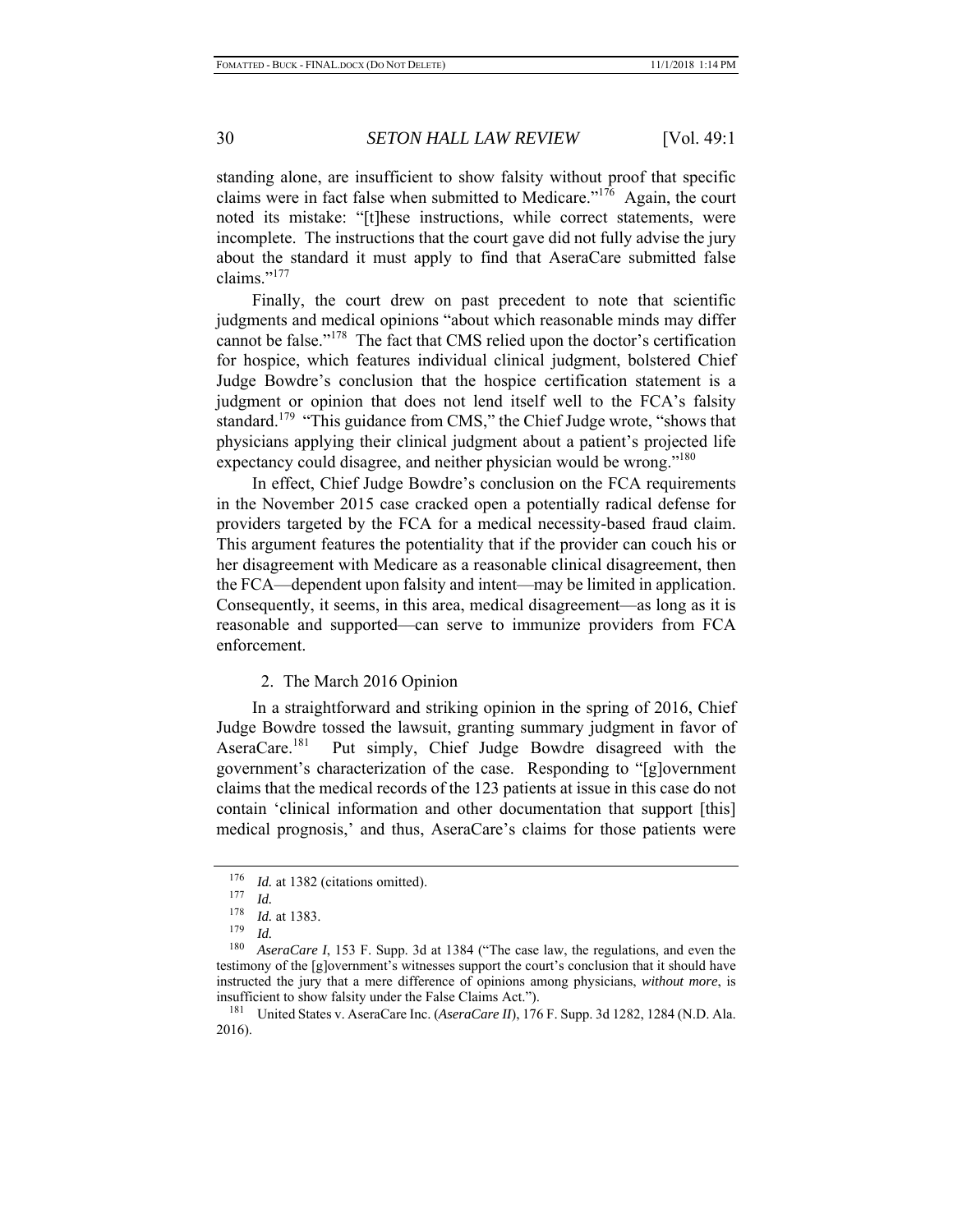'false,'" Chief Judge Bowdre noted that the case could be characterized by "conflicting views of physicians about whether the medical records support AseraCare's certifications that the patients at issue were eligible for hospice care."<sup>182</sup> Chief Judge Bowdre noted that "[w]hen hospice certifying physicians and medical experts look at the very *same* medical records and disagree about whether the medical records support hospice eligibility, the opinion of one medical expert *alone* cannot prove falsity without further evidence of an objective falsehood."<sup>183</sup> Further, when it comes to the FCA, as she noted in the November 2015 opinion, "[a] mere difference of opinion between physicians, *without more*, is not enough to show falsity."184 Instead, "all that exists is a difference of opinion."<sup>185</sup>

In her opinion, Chief Judge Bowdre seemed keenly aware of the potentially wide reach of the FCA, noting that "[t]he court [was] concerned that allowing a mere difference of opinion among physicians alone to prove falsity would totally eradicate the clinical judgment required of the certifying physicians."186 The court further noted that the certification—based upon the clinical expertise of a physician—was a vital component of the hospice certification process, and that enabling the government to prove falsity through a clinical disagreement would allow the government to "shortcircuit" the falsity requirement within the  $FCA$ <sup>187</sup> "If the court were to find that all the [g]overnment needed to prove falsity in a hospice provider case was one medical expert who reviewed the medical records and disagreed with the certifying physician," the court found, "hospice providers would be subject to potential FCA liability any time the [g]overnment could find a medical expert who disagreed with the certifying physician's clinical judgment. The court refuses to go down that road."<sup>188</sup>

<sup>&</sup>lt;sup>182</sup> *Id.* at 1283 (citations omitted).

 $\frac{183}{184}$  *Id.* 

*Id.* The Court also noted that "AseraCare's medical experts, as well as the certifying physicians, also reviewed the same medical records and found that they *did* support the [certifications of terminal illness] of the patients at issue. The court finds that contradiction based on clinical judgment or opinion alone cannot constitute falsity under the FCA as a matter of law." *Id.* at 1286.<br><sup>185</sup> *Id.* at 1285 ("When t

Id. at 1285 ("When two or more medical experts look at the same medical records and reach different conclusions about whether those medical records support the certifying physicians' [Certifications of Terminal Illness], all that exists is a difference of opinion. This difference of opinion among experts regarding the patients' hospice eligibility *alone* is not enough to prove falsity, and the [g]overnment has failed to point the court to any *objective* evidence of falsity." (emphasis in original)).<br> $\frac{186}{Id}$ 

<sup>&</sup>lt;sup>187</sup> *AseraCare II*, 176 F. Supp. 3d at 1285.<br><sup>188</sup> *Id* 

*Id.*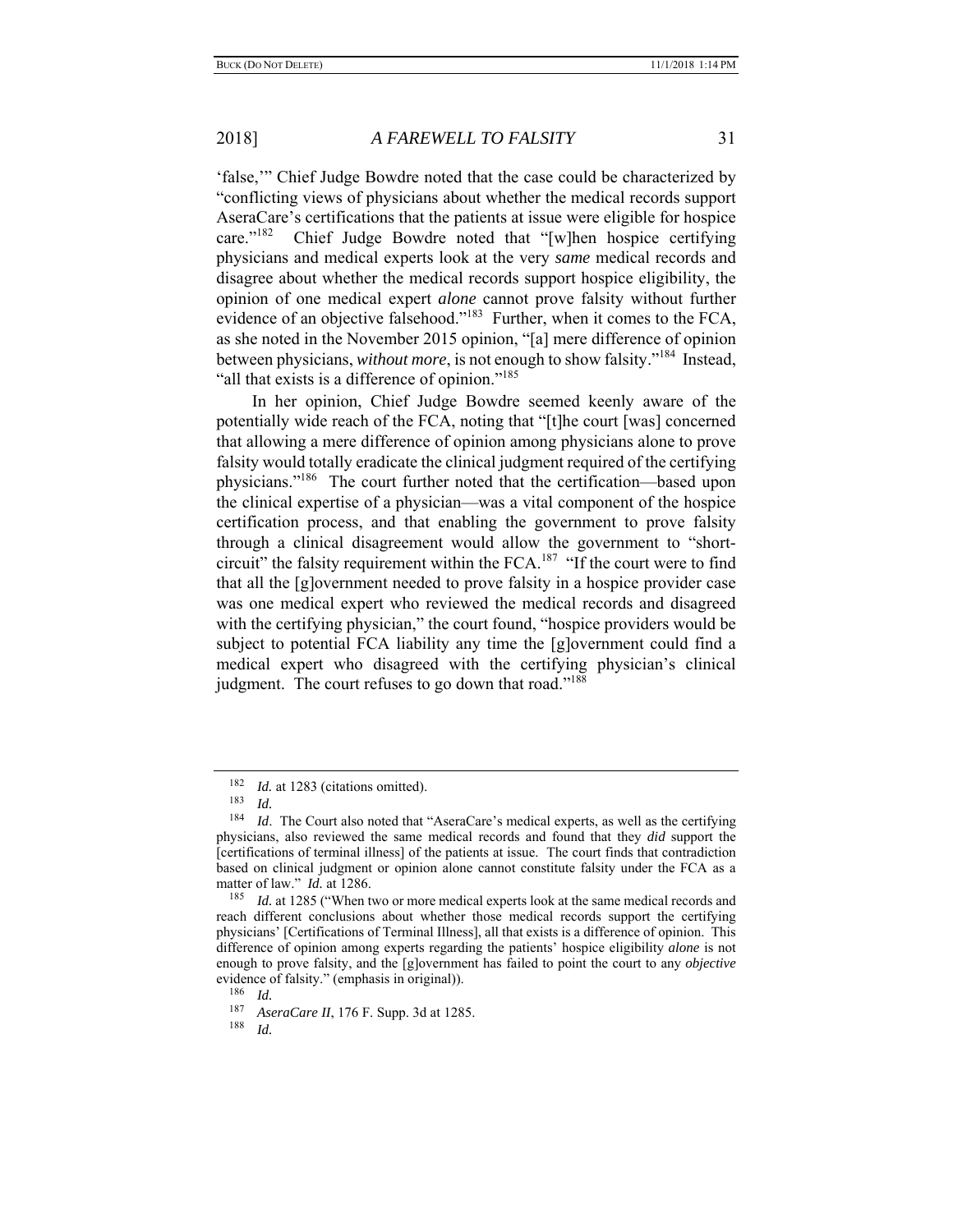## \* \* \*

Chief Judge Bowdre's surprising March 2016 opinion became a focal point for the health law industry, with many in the provider community celebrating the decision.<sup>189</sup> Whether Chief Judge Bowdre's holding stands, however, is still to be determined. The DOJ has filed an appeal in the *AseraCare* case that is pending before the Eleventh Circuit at the time of this writing,<sup>190</sup> and oral arguments were held in 2017.<sup>191</sup> Nevertheless, no matter the outcome of the appeal of the *AseraCare* case, the legal reasoning employed and the perspective of the FCA shared in the case by Chief Judge Bowdre has already had an impact on other courts' treatment of the FCA and its falsity requirement, especially in cases alleging a lack of medical necessity.

#### V. HETEROGENEITY AS AN ANTAGONIST TO FRAUD

*AseraCare* was not the first—and certainly will not be the last—federal court case to apply a stringent falsity requirement to the detriment of relators in health care FCA cases. Noteworthy cases drew attention before *AseraCare*'s 2016 result, and at least two federal court decisions have relied on and extended the *AseraCare* conception of falsity under the FCA. The more recent of these two decisions—which was overturned by an appellate court in 2018—had, at the time, led practitioners to claim that the tie between the FCA and medical necessity was "increasingly tenuous," clearly

<sup>189</sup> *See, e.g.*, Kathleen McDermott & Howard J. Young, *False Claims Act Trial Sets Precedent for Future Cases*, MORGAN LEWIS LAWFLASH (Apr. 1, 2016), https://www.morganlewis.com/pubs/false-claims-act-trial-sets-precedent-for-future-cases (noting that Chief Judge Bowdre's decision "explains and resolves this important FCA legal issue with elegant and devastating simplicity, ensuring that the decision will be a strong and influential precedent[,]" and calling the case a "notable defeat for the government's assertion of FCA liability against healthcare providers"); Michael L. Waldman & Eric A. White, *AseraCare Puts 'False Claims' Back in the False Claims Act*, BLOOMBERG BNA (July 18, 2016), https://www.bna.com/aseracare-puts-false-n73014444927/ (calling the *AseraCare*  decision a "possible common-sense reawakening"). Further, lawyers have noted that "[h]ealthcare providers are understandably frustrated to have legitimate clinical disagreements labeled as fraudulent practices with no nexus to actual false claims or any evidence of objective falsehood related to a claim." McDermott & Young, *supra* note 189. *See also* Schencker, *supra* note 88 ("If a medical professional says, 'Here are the criteria, and in my professional opinion, I believe this person is appropriate for hospice care,' that, I believe, should constitute a barrier to fraud prosecution," and noting that he "believes hospices shouldn't face fraud liability just because another medical professional may reasonably disagree with it certifications.") (quoting Mark Silberman, a partner at Duane Morris).

<sup>190</sup> *See AseraCare I*, 153 F. Supp. 3d 1372 (N.D. Ala. 2015), *appeal docketed*, No. 16- 13004 (11th Cir. 2016).

<sup>191</sup> *See False Claims Act Standard for Falsity of Medicare Hospice Claims Debated on Appeal*, LEXIS LEGAL NEWS, (Apr. 17, 2017), https://www.lexislegalnews.com/articles/1650 7/false-claims-act-standard-for-falsity-of-medicare-hospice-claims-debated-on-appeal.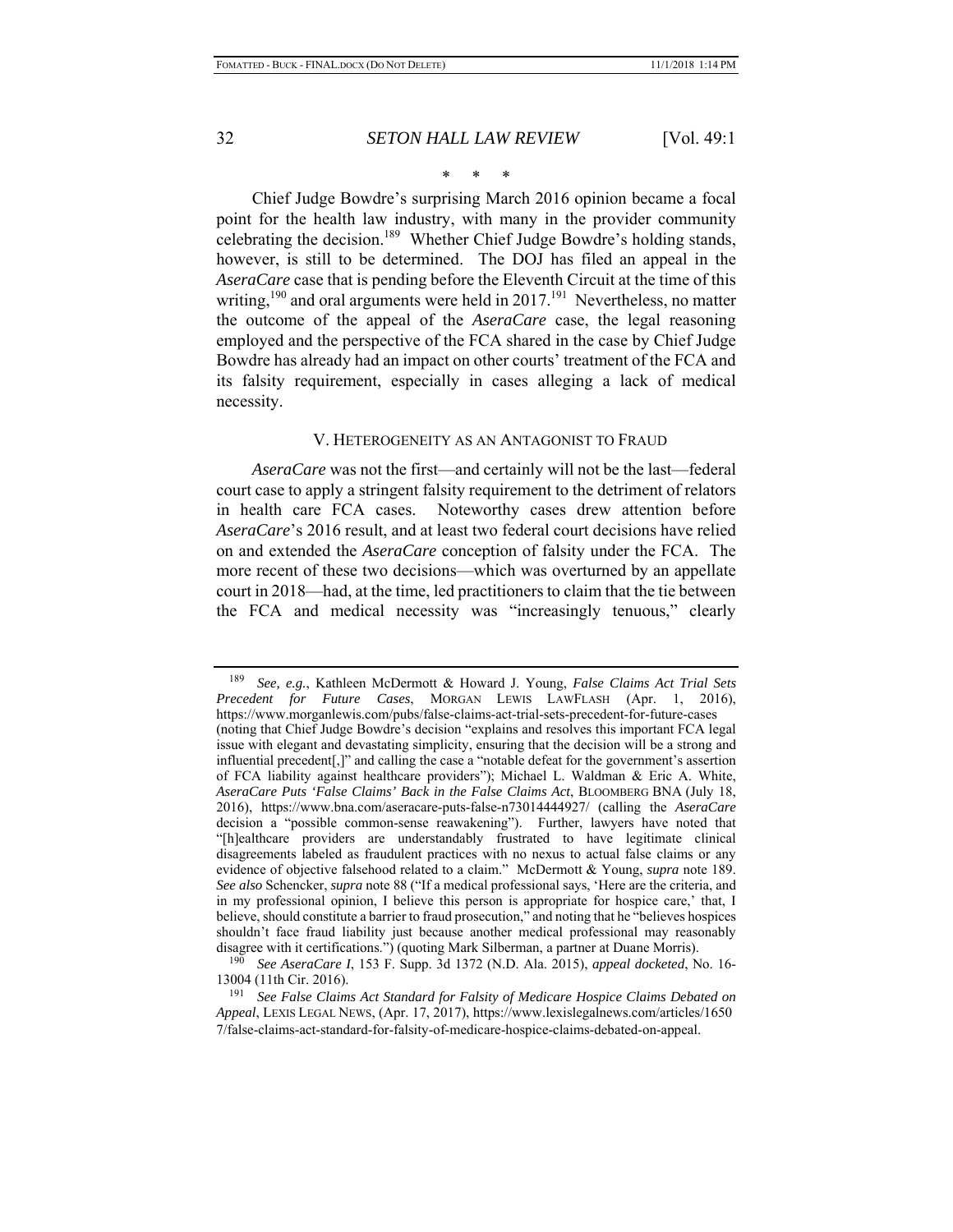"welcome news for health care providers."<sup>192</sup> Nonetheless, the Tenth Circuit's decision in 2018 has undoubtedly muddied the falsity analysis.<sup>193</sup>

## A. *The Siblings and Progeny of AseraCare*

These cases are *U.S.* ex rel. *Morton v. A Plus Benefits, Inc.*, 194 decided in 2005 by the Tenth Circuit, *U.S.* ex rel. *Wall v. Vista Hospice Care*, 195 decided by the District Court for the Northern District of Texas in 2016, and U.S. ex rel. *Polukoff v. St. Mark's Hospital*,<sup>196</sup> heard and decided by the District Court for the District of Utah in 2017, and overturned by the Tenth Circuit in 2018,<sup>197</sup> which demonstrates the instability of case law in this area. All three cases are summarized briefly below.

#### 1. U.S. ex rel. Morton v. A Plus Benefits, Inc.

Eleven years before Chief Judge Bowdre's opinion in *AseraCare*, a three-judge panel of the Tenth Circuit applied a similar analysis regarding the FCA's falsity requirement.<sup>198</sup> In a case with unique facts, relators parents of a prematurely-born infant who needed medical treatment alleged that their private insurance plan wrongly denied coverage for treatment, and "directed" them to "file the claims with Medicaid."<sup>199</sup> Therefore, because of the plan's allegedly wrongful refusal, Medicaid covered the services, and the parents alleged that the statement constituted Medicaid fraud.<sup>200</sup> Due to the wrongful denial of coverage, they argued, the Medicaid program paid for services for which it should not have paid.<sup>201</sup>

The District Court dismissed the complaint due to its failure to allege a false or fraudulent claim, and the Tenth Circuit affirmed.<sup>202</sup> In its analysis,

See Rebecca C. Martin & Laura McLane, *The FCA and Medical Necessity: An Increasingly Tenuous Relationship*, MCDERMOTT WILL & EMERY: FCA UPDATE (Feb. 7, 2017), http://www.fcaupdate.com/2017/02/the-fca-and-medical-necessity-an-increasinglytenuous-relationship/ ("In cases where the FCA is used by the government and relators to monitor and attempt to punish allegedly 'fraudulent' conduct that, in reality, involves questions of physician judgment, *Polukoff*'s adoption of *AseraCare*'s logic gives added weight to arguments against liability premised on disagreements over clinical decisionmaking").

<sup>&</sup>lt;sup>193</sup> U.S. *ex rel.* Polukoff v. St. Mark's Hosp., 895 F.3d 730 (10th Cir. 2018).<br><sup>194</sup> U.S. *ex rel.* Morton v. A Plus Benefits Inc., 130 F. App'x, 980 (10th Cir.

U.S. *ex rel.* Morton v. A Plus Benefits, Inc., 139 F. App'x. 980 (10th Cir. 2005).

<sup>195</sup> U.S. *ex rel.* Wall v. Vista Hospice Care, Inc., No. 3:07–cv–00604–M, 2016 WL 3449833 (N.D Tex. June 20, 2016).

<sup>196</sup> *See* U.S. *ex rel.* Polukoff v. St. Mark's Hosp., No. 2:16–cv–00304–JNP–EJF, 2017 WL 237615 (D. Utah Jan. 19, 2017), *rev'd*, 895 F.3d 730 (10th Cir. 2018).

 $\frac{197}{198}$  *Id.* 

<sup>198</sup> *See Morton*, 139 F. App'x. at 980.

 $\frac{199}{200}$  *Id.* at 981.

 $\frac{200}{201}$  *Id.* 

 $\frac{201}{202}$  *Id.* 

*Id.* at 982.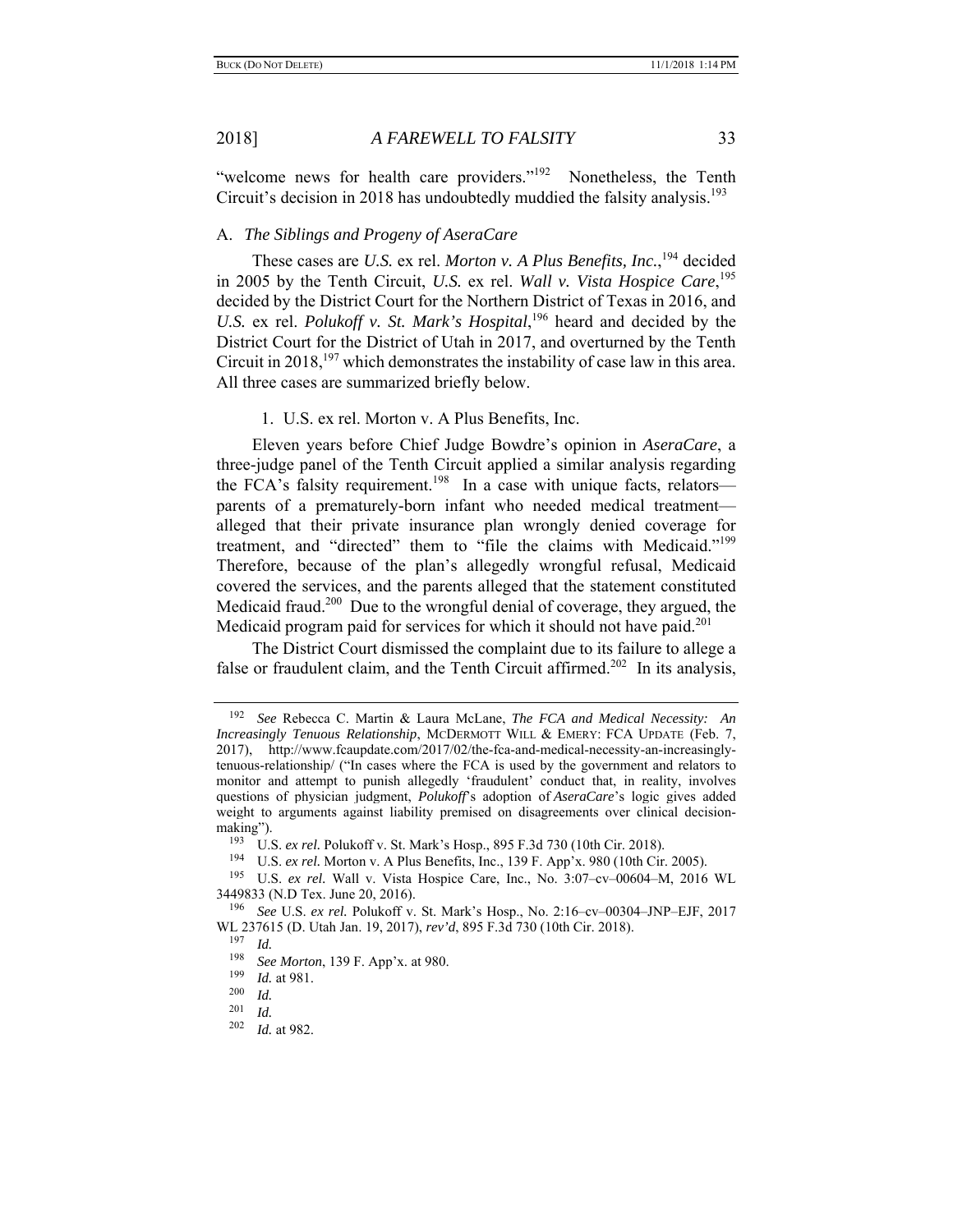the Tenth Circuit noted that the scienter and falsity showings required under the FCA were "inseparable."203 While taking a harder line on the FCA falsity requirement, and citing other FCA cases, the court noted that, to find FCA liability, what is required is an "objective falsehood," and "a lie."<sup>204</sup>

Rejecting the relators' attempt to prove falsity, the court noted that "liability under the FCA must be predicated on an objectively verifiable fact."<sup>205</sup> Further, the court noted that the clinical determination was not "susceptible to proof of truth or falsity" and that "not all clinical diagnoses and characterizations of medical care are intrinsically ambiguous," but called the care at issue in the case "inherently ambiguous."<sup>206</sup> As a result, the Tenth Circuit concluded that the plaintiffs' challenge did not fall within the parameters of the FCA, and that the relators could not show the requisite falsity to maintain an FCA action.<sup>207</sup> Dismissal with prejudice by the District Court was appropriate, and the order was affirmed.<sup>208</sup> In a subsequent opinion, nonetheless, the Tenth Circuit has limited the application of this holding, "cabin[ing it] to the facts in that case."<sup>209</sup>

## 2. United States ex rel. Wall v. Vista Hospice Care, Inc.

The relator in *Vista Hospice Care*, a social worker employed for two years by Vista Hospice ("Vista"), alleged that Vista had violated the Anti-Kickback Statute  $(AKS)^{210}$  the FCA, and the Texas Medicaid Fraud

 $\frac{203}{204}$  *Id.* 

<sup>204</sup> *Morton*, 139 F. App'x. at 982.

<sup>205</sup> *Id.* at 983 (The court also noted that "we are not prepared to conclude that in all instances, merely because the verification of a fact relies upon clinical medical judgments, or involves a decision of coverage under an ERISA plan, the fact cannot form the basis of an FCA claim.").

<sup>206</sup> *Id.* at 983–84. The court quoted *Wang v. FMC Corp.*, noting "[t]he Act is concerned about ferreting out 'wrongdoing,' not scientific errors. What is false as a matter of science is not, by that very fact, wrong as a matter of morals." 975 F.2d 1412, 1421 (9th Cir. 1992). The *Wang* court noted that "[t]he Act would not put either Ptolemy or Copernicus on trial." *Id.* 

<sup>&</sup>lt;sup>207</sup> *Morton*, 139 F. App'x. at 984.

 $\frac{208}{209}$  *Id.* 

U.S. ex rel. Polukoff v. St. Mark's Hosp., 895 F.3d 730, 742 (10th Cir. 2018).

<sup>210</sup> The Anti-Kickback Statute (AKS), a federal criminal anti-fraud statute, reads (in relevant part) as follows:

<sup>(1)</sup> Whoever knowingly and willfully solicits or receives any remuneration (including any kickback, bribe, or rebate) directly or indirectly, overtly or covertly, in cash or in kind—

<sup>(</sup>A) in return for referring an individual to a person for the furnishing or arranging for the furnishing of any item or service for which payment may be made in whole or in part under a Federal health care program, or

<sup>(</sup>B) in return for purchasing, leasing, ordering, or arranging for or recommending purchasing, leasing, or ordering any good, facility, service, or item for which payment may be made in whole or in part under a Federal health care program,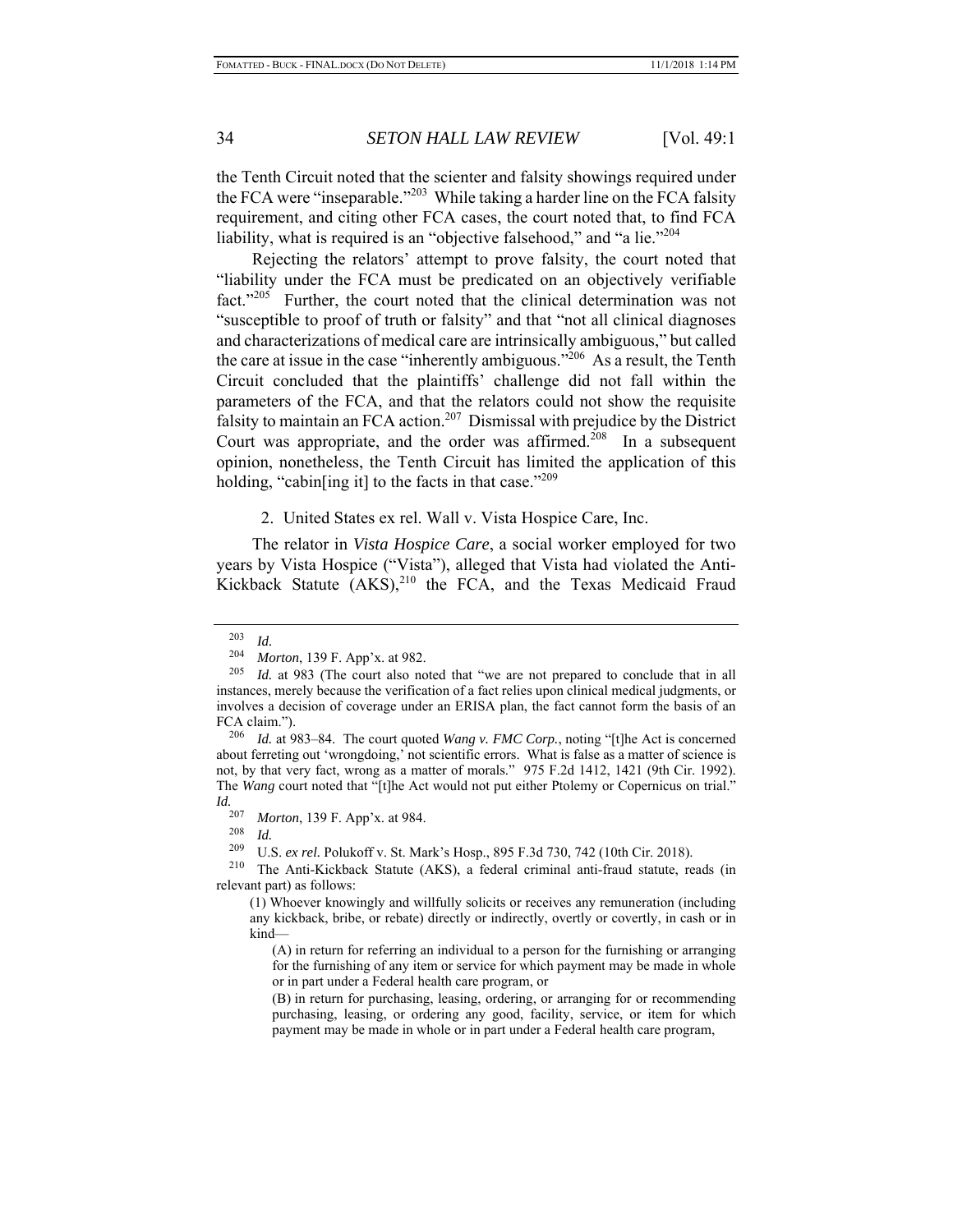Prevention Act (TMFPA), $^{211}$  alleging a scheme to wrongfully enroll and bill for hospice services for allegedly ineligible individuals.<sup>212</sup> In a decision written by Judge Barbara M.G. Lynn, the court granted Vista's motion for summary judgment for each claim, except for an allegation of retaliation.<sup>213</sup>

Notably for the instant analysis, Vista focused on the testimony of the relator's expert witness, Dr. Karl Steinberg, and in addition to seeking dismissal of the false claims allegations, Vista sought to strike the expert's testimony.<sup>214</sup> In a passage that bears a similarity to the analysis in *AseraCare*, Judge Lynn noted that "an FCA claim about the exercise of [clinical] judgment must be predicated on the presence of an objectively verifiable fact at odds with the exercise of that judgment, not a matter of questioning subjective clinical analysis."<sup>215</sup> Further, the court provided examples of what would be sufficient.<sup>216</sup>

For example, a relator could present evidence that a certifying physician was not, in fact, exercising the physician's clinical judgment when certifying a patient, because the physician never reviewed the patient's medical condition nor saw the patient, or that the physician did not actually believe that if the patient's disease ran its normal course, the patient had a prognosis of six months or less. A testifying physician's disagreement with a certifying physician's prediction of life expectancy is not enough

shall be guilty of a felony and upon conviction thereof, shall be fined not more than \$25,000 or imprisoned for not more than five years, or both.

42 U.S.C. § 1320a-7b(b) (2018). 211 *See* TEX. HUM. RES. CODE ANN. §§ 36.001–36.132 (West 2015). The Texas Medicaid Fraud Prevention Act (TMFPA) is known as a state-level analog to the federal FCA. *See, e.g.*, U.S. *ex rel.* Bates v. Dentsply Int'l, Inc., No. CIV.A. 12-7199, 2014 WL 4384503, at \*10 (E.D. Pa. Sept. 4, 2014) (noting that the "[r]elator has alleged violations of 28 state and municipal laws analogous to the federal False Claims Act," and citing the TMFPA allegations as one of the "analogous" state laws).<br><sup>212</sup> United States v. Vista Hospice Care, Inc., No. 3:07-cv-00604-M, 2016 WL 3449833,

at \*1 (N.D Tex. June 20, 2016).

shall be guilty of a felony and upon conviction thereof, shall be fined not more than \$25,000 or imprisoned for not more than five years, or both.

<sup>(2)</sup> Whoever knowingly and willfully offers or pays any remuneration (including any kickback, bribe, or rebate) directly or indirectly, overtly or covertly, in cash or in kind to any person to induce such person—

<sup>(</sup>A) to refer an individual to a person for the furnishing or arranging for the furnishing of any item or service for which payment may be made in whole or in part under a Federal health care program, or

<sup>(</sup>B) to purchase, lease, order, or arrange for or recommend purchasing, leasing, or ordering any good, facility, service, or item for which payment may be made in whole or in part under a Federal health care program,

<sup>2&</sup>lt;sup>13</sup>*Id.* at \*27.<br><sup>214</sup>*Id.* at \*1.<br><sup>215</sup>*Id* at \*17.

 $\frac{215}{216}$  *Id.* at \*17.

<sup>216</sup> *Id.*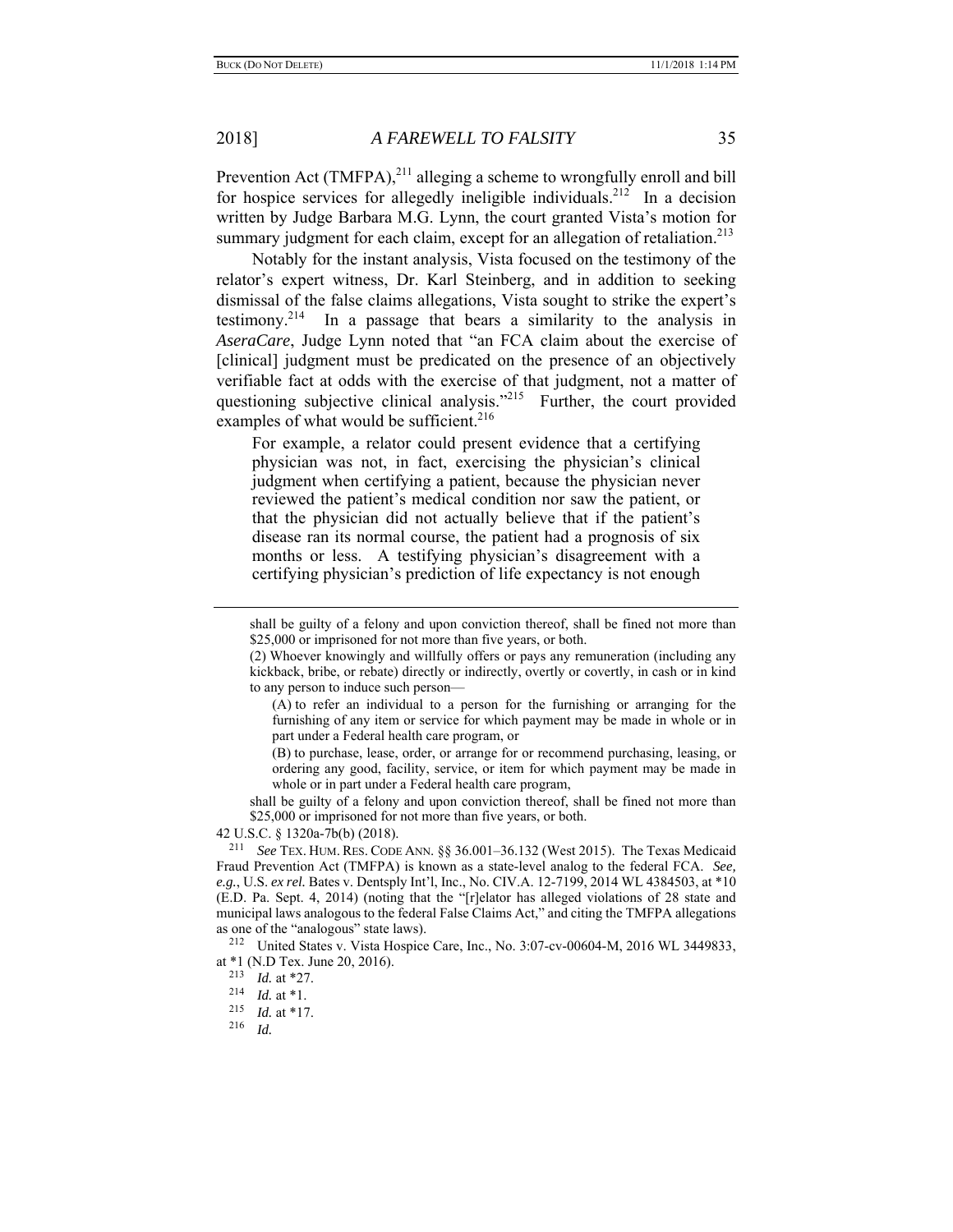to show falsity.<sup>217</sup>

Further, mirroring the concern that was later expressed in *AseraCare*, Judge Lynn painted the hypothetical that unknowing providers could find themselves targeted by the DOJ following a situation in which an expert reviewer disagreed with their clinical decisions.

If all that was necessary to prove falsity was to put up a medical expert to review medical records and provide an opinion at odds with that of the certifying physician, hospice providers would be subject to potential FCA liability "any time [a relator] could find a medical expert who disagreed with the certifying physician's clinical judgment." That situation would be directly at odds with the assurances given by CMS that doctors need not fear the exercise of their medical judgment as to the future course of a terminal patient.<sup>218</sup>

The court noted that the relator did not sufficiently allege causation, as he failed to draw a connection between the patients that were reviewed by the expert, Dr. Steinberg, and the claims for which Vista sought reimbursement.<sup>219</sup> Finding these deficiencies fatal to the relator's claim, the court dismissed the false claims allegations based on the same reasoning as Judge Bowdre's decision in *AseraCare*. 220

### 3. United States ex rel. Polukoff v. St. Mark's Hospital

Nearly one year after Chief Judge Bowdre's decision in *AseraCare*, the District Court for the District of Utah granted a motion to dismiss with prejudice in *U.S.* ex rel. *Polukoff v. St. Mark's Hospital*. 221 Another decision to grab the attention of the defense bar, in writing about the *St. Mark's Hospital* case, attorney commentators have noted that the case represents another reminder of how a case like *St. Mark's Hospital*, "in reality, involves questions of physician judgment," and "gives added weight to arguments against liability premised on disagreements over clinical decisionmaking."<sup>222</sup>

<sup>&</sup>lt;sup>217</sup> *Id.* (citations omitted).

<sup>&</sup>lt;sup>218</sup> *Vista Hospice Care*, 2016 WL 3449833, at \*18 (citation omitted).<br><sup>219</sup> Id. ("Although Relator has produced some evidence of the Defer

Id. ("Although Relator has produced some evidence of the Defendants' pressure on their employees to admit large numbers of hospice patients, and that a few employees falsified data on a few specified patient charts, a practice that could jeopardize the proper exercise of physician judgment, she has not tied that evidence to the patients whose charts Dr. Steinberg evaluated, nor to the submission of a single false claim. Relator concedes that she cannot do so.").<br> $220$ 

<sup>220</sup>*Id.* at \*21. 221 *See* U.S. *ex rel.* Polukoff v. St. Mark's Hosp., No. 2:16–cv–00304–JNP–EJF, 2017 WL 237615 (D. Utah Jan. 19, 2017), *rev'd*, 895 F.3d 730 (10th Cir. 2018). 222 Martin & McLane, *supra* note 192.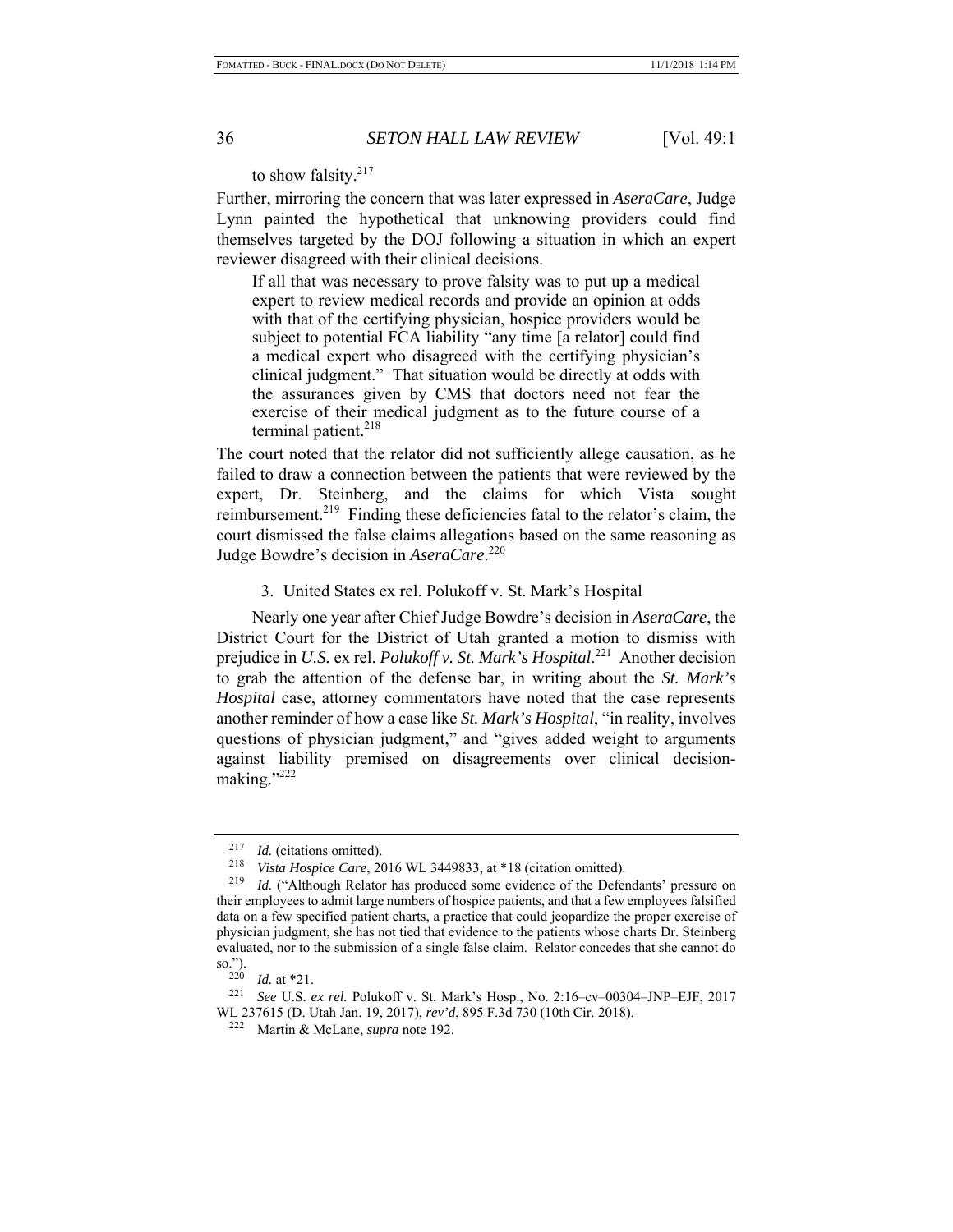In short, the relator in *St. Mark's Hospital* alleged that a cardiologist "performed unnecessary medical procedures and then billed the federal government for some of these procedures."<sup>223</sup> Further, according to the relator's allegations, Intermountain Healthcare, Inc. and Intermountain Medical Center (collectively referred to as "IHC"), and St. Mark's Hospital ("St. Mark's"), "fraudulently billed the government for costs associated with these unnecessary procedures."<sup>224</sup> Specifically, the allegations focused on a procedure called "patent foramen ovale (PFO) closure,"<sup>225</sup> which is performed in an effort to prevent the patient from suffering a stroke.<sup>226</sup>

Importantly to the District Court and Judge Jill N. Parrish, the clinical expertise surrounding whether or not a PFO closure would prevent a patient from suffering a stroke was subject to shifting clinical opinion.<sup>227</sup> Specifically, as the court mentioned, both the American Heart Association (AHA) and the American Stroke Association (ASA) had changed their guidance documents in the last decade, and Medicare had no National Coverage Determination (NCD) for the procedure.<sup>228</sup> As a result, the court noted that no clear clinical consensus existed for the procedure.<sup>229</sup>

The relator's argument centered on the fact that because the procedures must have been medically necessary and reasonable in order to be reimbursable by Medicare, and because the care could not have been medically necessary, the representation was false, and therefore, the cardiologist violated the  $FCA<sup>230</sup>$  Citing the Tenth Circuit's decision in *Morton* and the Northern District of Alabama's 2016 decision in *AseraCare*, the District Court required proof that the "defendants knowingly made an objectively false representation to the government that caused the

<sup>&</sup>lt;sup>223</sup> See St. Mark's Hosp., 2017 WL 237615, at \*1.<br><sup>224</sup> *Id.* The court noted that the relator alleged that Dr. Sorensen fraudulently administered the procedure to patients, and that "the hospital defendants [through] their managing agents knew that Dr. Sorensen was performing allegedly medically unnecessary procedures in their facilities, but billed the government for costs associated with these procedures anyway." *Id.*  at  $*6.$ <br>225

 $\frac{225}{226}$  *Id.* at \*1.

Id. ("The foramen ovale is a small opening in the wall separating the two upper chambers of the heart found in a fetus as it develops in the womb. In about 75% of the population, the opening closes soon after birth. In the other 25% of the population, the opening never closes. Except in rare cases, this condition is asymptomatic. But an adult with a PFO has an increased risk of suffering a stroke because blood clots that would otherwise have lodged in the lungs during pulmonary circulation may instead leak through the PFO, enter the systemic circulatory pathway, and lodge in the brain. A PFO may be closed through a percutaneous surgical procedure.").

<sup>227</sup> *Id.* 

 $\frac{228}{229}$  *Id.* 

<sup>229</sup> *St. Mark's Hosp.*, 2017 WL 237615, at \*1.

<sup>230</sup> *Id.* at \*8.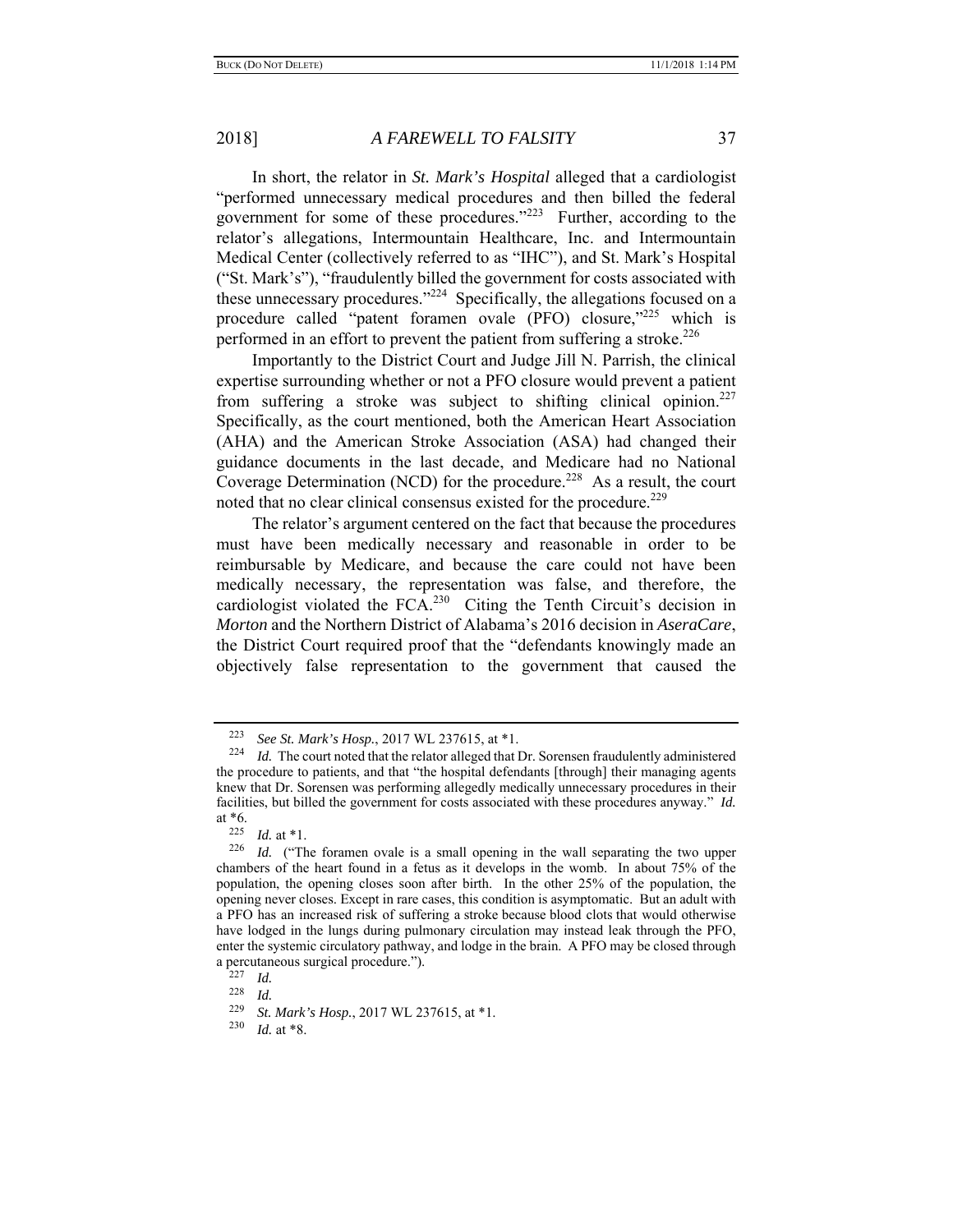government to remit payment."<sup>231</sup>

On that front, the court did not agree with the relator that the certification of the reasonableness and necessity of the PFO closures was "objectively false" under the meaning of the  $FCA$ <sup>232</sup> In its most important passage:

[t]hese representations, however, cannot be proven to be objectively false. Opinions, medical judgments, and "conclusions about which reasonable minds may differ cannot be false" for the purposes of an FCA claim. Moreover, liability may not be premised on subjective interpretations of imprecise statutory language such as "medically reasonable and necessary." Dr. Polukoff alleges that some of the PFO closures performed were medically unreasonable and unnecessary because they were performed on patients with an elevated risk of stroke but who had not yet suffered a stroke or to treat chronic migraines. But similar to the medical decisions at issue in *Morton*, these allegations are based on subjective medical opinions that cannot be proven to be objectively false.<sup>233</sup>

In attempting to show that the cardiologist administered care that was not medically necessary, and by implication, that the reimbursement sought for that care was false, Dr. Polukoff relied on the AHA/ASA standards to prove that the care was lacking in medical necessity.<sup>234</sup> But the court rejected the argument, noting that Medicare did not require compliance with the professional standard in order to reimburse for the care at issue.<sup>235</sup> For this argument, the court relied on the seminal *Mikes v. Straus* decision from the Second Circuit in 2001.<sup>236</sup> Consequentially, the court noted that "even if Dr. Polukoff could show that [the cardiologist] did not comply with the relevant AHA/ASA standards, this does not support a claim that [the cardiologist]'s certification that the PFO closures were medically necessary was objectively false."<sup>237</sup>

<sup>231</sup> *Id.* at **\***8–9 (citing U.S. *ex rel.* Morton v. A Plus Benefits, Inc., 139 F. App'x. 980, 982 (10th Cir. 2005); *AseraCare II*, 176 F. Supp. 3d 1282, 1283 (N.D. Ala. 2016)).

<sup>232</sup> *St. Mark's Hosp.*, 2017 WL 237615, at \*8–9.

<sup>233</sup> *Id.* at \*9 (citations omitted).

 $\frac{234}{235}$  *Id.* at \*10.

<sup>&</sup>lt;sup>235</sup> *Id.* (citing Chesbrough v. VPA, P.C., 655 F.3d 461, 468 (6th Cir. 2011)).<br><sup>236</sup> *Id* The Court in *St. Mark's Hospital* quoted arguably the most import

Id. The Court in *St. Mark's Hospital* quoted arguably the most important sentence from *Straus*, noting that "[t]he term 'medical necessity' does not impart a qualitative element mandating a particular standard of medical care, and [the relator] does not point to any legal authority requiring us to read such a mandate into the form." *Id.* 

<sup>&</sup>lt;sup>237</sup> *Id.* In a footnote, the court noted that the guidelines do not speak to whether or not the procedure was recommended to treat migraines, the treatment plan Dr. Sorensen was following. *See id.* at \*10 n.7. ("Although the 2006 and 2011 recommendations may give rise to a permissible inference that a prior stroke is a prerequisite to a PFO closure, the AHA/ASA never explicitly states that a patient with an elevated risk of strokes should not receive the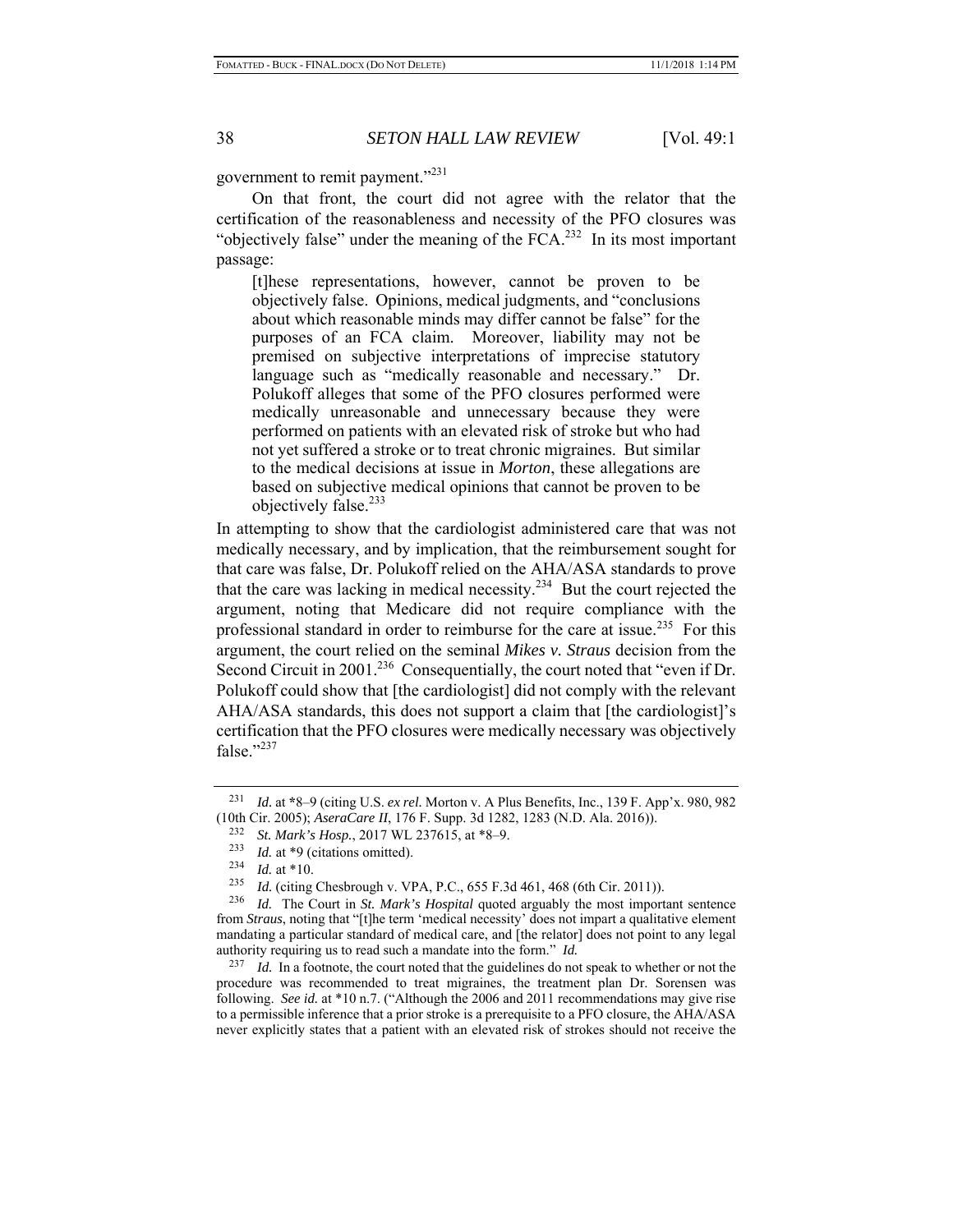The court then noted that Medicare remained free—through the Secretary of Health and Human Services (HHS)—to establish a standard in this area of clinical practice through the national coverage determination (NCD) process to allay any confusion that exists within the provider community.<sup>238</sup> The court concluded by dismissing the claim with prejudice—denying the relator's request of leave to amend his complaint but not before a noteworthy rebuke of the relator's attempted theory of liability.<sup>239</sup> In a sweeping passage, Judge Parrish noted that

[i]n the absence of an objective standard created by the government, Dr. Polukoff can only rely upon the subjective and ambiguous "reasonable and necessary" standard. Any attempt to prove that the defendants have violated this standard by seeking payment for PFO closures must necessarily rest on evidence of medical opinions and subjective standards of care rather than objectively false representations. But as the Tenth Circuit held in *Morton*, the punitive provisions of the FCA—including treble damages and attorney fees—cannot be applied absent an objectively false representation. Therefore, Mr. Polukoff's FCA claims fail as a matter of law and the court dismisses all causes of action asserted against the defendants.<sup>240</sup>

Throughout this section, Judge Parrish seemed to call into question the validity of a substantial amount of FCA actions that had been maintained in recent years that hinged on the definition and understanding of medical necessity. Indeed, an FCA action that rests on a theory of liability that the care administered was not medically necessary is purportedly based upon "evidence of medical opinions and subjective standards of care."<sup>241</sup> The decision seemed to immediately change the calculus for targeted parties, relators, and the United States government in litigating these cases and considering settlement.

But the Tenth Circuit reversed Judge Parrish's decision in mid-2018.<sup>242</sup> Reversing and remanding the lower court, the Tenth Circuit found that medical necessity determinations *can* be false—adopting a broad reading of the  $FCA^{243}$ —"if the procedure was not reasonable and necessary under the government's definition of the phrase."<sup>244</sup> Recognizing that "a broad

procedure. In the absence of a clear prohibition, even if Dr. Sorensen had represented that he had complied with AHA/ASA guidelines, such a representation would not be objectively false.").<br> $238$ 

<sup>&</sup>lt;sup>238</sup> *St. Mark's Hosp.*, 2017 WL 237615, at \*10.

 $\frac{239}{240}$  *Id.* at \*11–12.

 $\frac{240}{241}$  *Id.* at \*10.

<sup>&</sup>lt;sup>242</sup> U.S. *ex rel.* Polukoff v. St. Mark's Hosp., 895 F.3d 730 (10th Cir. 2018).

<sup>243</sup>*Id.* at 742-43. 244 *Id.* at 743.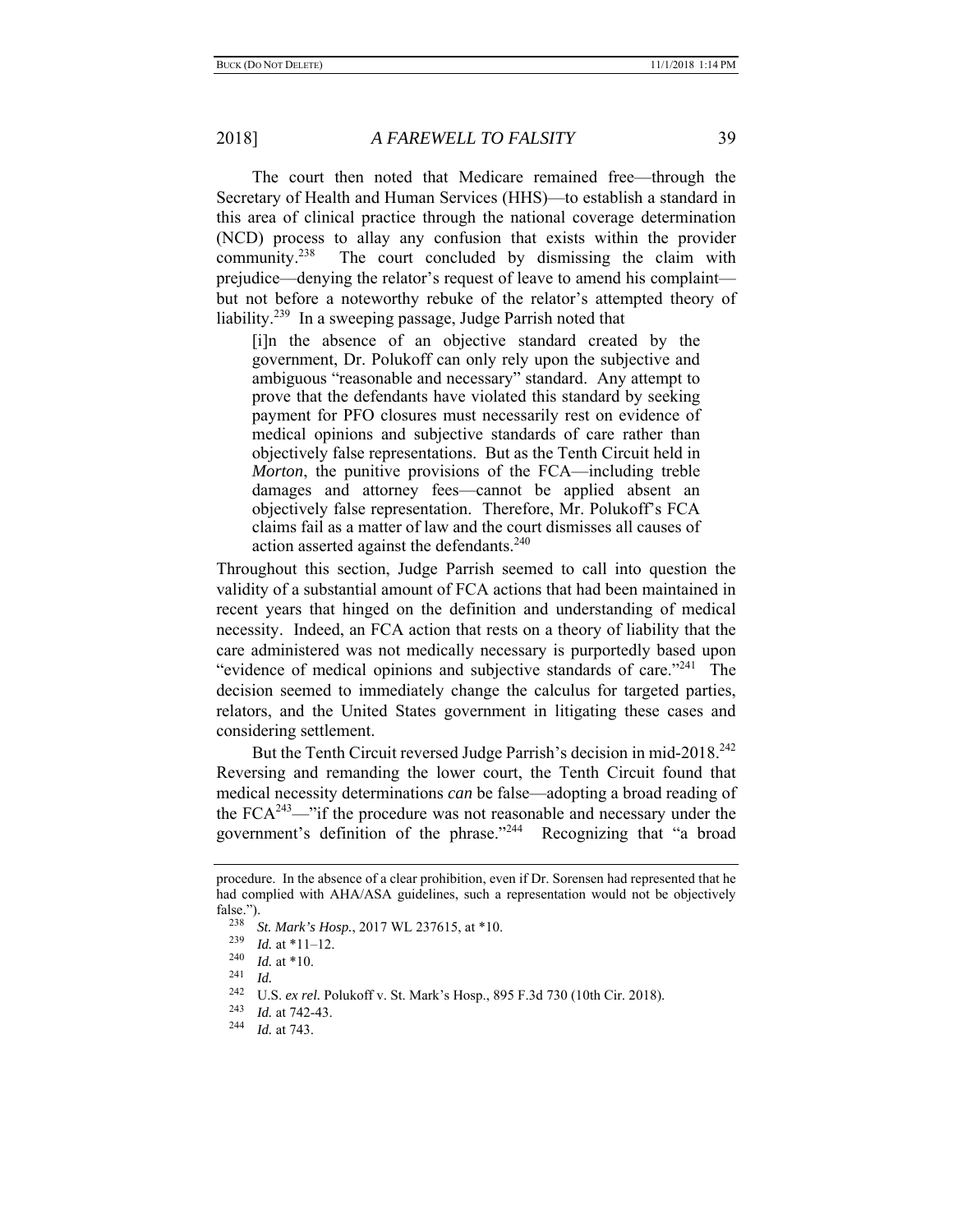definition of 'false or fraudulent' might expose doctors to more liability under the FCA," the court pointed to the Supreme Court's recent ruling in *Universal Health Services, Inc. v. U.S.* ex rel. *Escobar*, which highlighted the importance of proof of materiality and scienter in FCA cases.<sup>245</sup> Whether or not *Escobar* provides an important backstop in these cases, the decision illustrated the rolling legal standards in this area.

## B. *The Problem of Reasonable Clinical Judgment*

As the *AseraCare* case waits on appellate resolution, recent case law shows that the application of the FCA to medical necessity-based fraud may be in the midst of a reorganization. Indeed, the government has entered into a litany of settlements in recent years with doctors, hospitals, and skilled nursing facilities that have resolved medical necessity-based fraud allegations.<sup>246</sup> These settled cases sent a strong message to the provider community that a failure to demonstrate or defend the medical necessity of an administered procedure or product constitutes a false claim. Care that is administered that is allegedly not medically necessary has—with few exceptions—been enough for the government to achieve FCA settlements.<sup>247</sup>

But those are settled cases, and within medical necessity-based cases that make it in front of a judge or jury, "most courts have acknowledged that

 $\frac{245}{246}$  *Id.* 

See, e.g., Press Release, U.S. Dep't of Justice Office of Pub. Affairs, Dignity Health Agrees to Pay \$37 Million to Settle False Claims Act Allegations (Oct. 30, 2014), https://www.justice.gov/opa/pr/dignity-health-agrees-pay-37-million-settle-false-claims-actallegations (documenting the settlement of allegations "that 13 of [Dignity Health's] hospitals in California, Nevada and Arizona knowingly submitted false claims to Medicare and TRICARE by admitting patients who could have been treated on a less costly, outpatient basis"); Press Release, U.S. Dep't of Justice, Nation's Largest Nursing Home Therapy Provider, Kindred/Rehabcare to Pay \$125 Million to Resolve False Claims Act Allegations (Jan. 12, 2016), https://www.justice.gov/opa/pr/nation-s-largest-nursing-home-therapyprovider-kindredrehabcare-pay-125-million-resolve-false (discussing an agreement settling allegations that companies "violated the False Claims Act by knowingly causing skilled nursing facilities (SNFs) to submit false claims to Medicare for rehabilitation therapy services that were not reasonable, necessary and skilled, or that never occurred"); *DOJ: Orthopedic Surgery Practice Agrees to Settle False Claims Act Allegations*, NEWS4JAX (Dec. 7, 2016), http://www.news4jax.com/news/local/jacksonville/doj-orthopedic-surgery-practice-agreesto-settle-false-claims-act-allegations (documenting that, among other allegations, an orthopedic medical group "used and billed for ultrasound-guided injections routinely even in the absence of medical necessity"); Kurt Eichenwald, *Tenet Healthcare Paying \$54 Million in Fraud Settlement*, N.Y. TIMES: TIMESMACHINE (Aug. 7, 2003), http://www.nytimes.com/2003/08/07/business/tenet-healthcare-paying-54-million-in-fraudsettlement.html (noting that the settlement was entered into "to resolve government accusations that doctors at a hospital in Northern California conducted unnecessary heart procedures and operations on hundreds of patients" and that the "settlement is the largest in a case [at the time] involving what is known as medical necessity fraud, or billing government health programs for tests and treatments that the patient's condition did not require").

<sup>247</sup> *See, e.g.*, Eichenwald, *supra* note 246.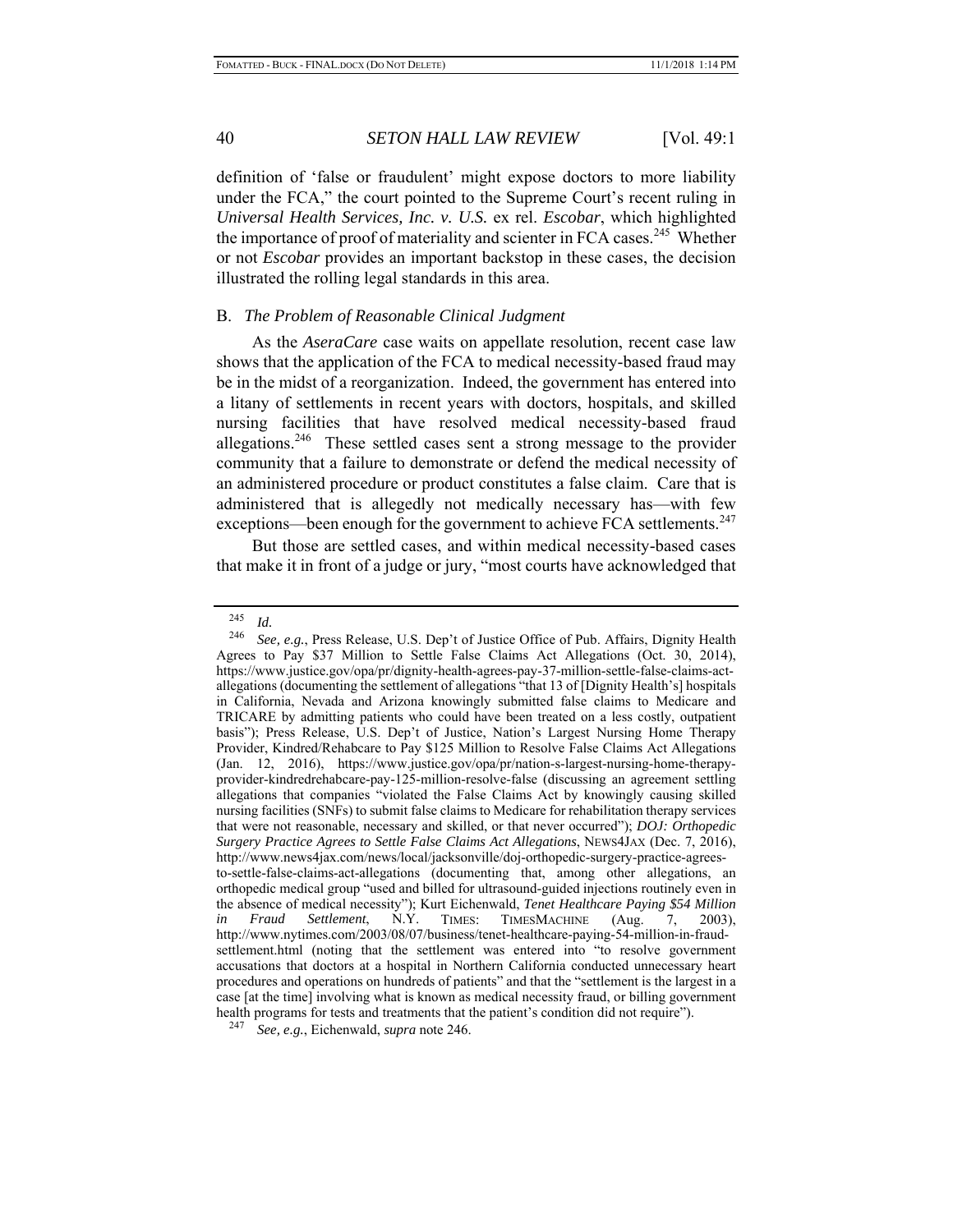'liability under the FCA . . . must be predicated on an objectively verifiable fact."<sup>248</sup> This becomes a difficult challenge, especially when trying to determine whether "a statement or certification by a physician or other practitioner that a service or item is medically necessary objectively false, and what must the government or the relator allege and prove to establish a knowingly false certification or statement."<sup>249</sup> Of course, the challenge involves the intersection between the "objective falsehood" requirement and the "subjective judgment on which medical experts, may, in many cases, reasonably disagree"—which often can be the hallmark of a medical necessity determination.<sup>250</sup>

As a result, like in *AseraCare*, if courts conclude that FCA claims based on reasonable opinions of medical necessity are not typically actionable even if those decisions could be deemed negligent—well-settled FCA applications seem to be at risk.<sup>251</sup> Nonetheless, medical necessity statements can be "objective falsehoods" if they conflict with clearly known facts, are completely unsupportable, or depend upon false information that was knowingly submitted. $252$ 

Consequently, the predominant challenge of prosecuting a medical necessity-based fraud case becomes mapping an intent-based fraud statute onto the heterogeneous and complex world of clinical decision-making. If the DOJ focuses on the clinical care at issue—that is, that some care is medically necessary and that other care is fraudulent—then the clinical decisions that are somewhere between the poles on that continuum are hard to define. This challenge invites courts to opt for clear, simple rules in this foggy area—which explains the enticing cleanliness present in dismissing a medical necessity-based FCA claim due to a "mere" clinical disagreement between doctors.<sup>253</sup>

But, while simple, this may not fully represent the precedent, structure, and common usage of the FCA. It is an odd paradox to claim that, due to medical complexity, the DOJ would be unable to prove that a clinical decision lacks medical necessity in *any* case—i.e., that any clinical decisionmaker is subject to yawning and unverifiable medical heterogeneity—but it seems that this conclusion may be the import of *AseraCare* and some of its

<sup>248</sup> Michael W. Youtt, H. Victor Thomas, & Adam Robison, *The FCA and Fraudulent Opinions of Medical Necessity*, 32 A.B.A GP SOLO, no. 6, Nov./Dec. 2015, at 74 (quoting U.S. *ex rel.* Morton v. A Plus Benefits, Inc., 139 F. App'x. 980, 983 (10th Cir. 2005)).

<sup>&</sup>lt;sup>249</sup> *Id.* at 75.<br><sup>250</sup> *Id.* at 74

 $\frac{250}{251}$  *Id.* at 74.

Id. 74–75 ("Courts have recognized that mere differences of scientific or medical opinions are not actionable under the FCA.").<br> $^{252}$  *M* at 75

*Id.* at 75.

<sup>253</sup> *See AseraCare I*, 153 F. Supp. 3d 1372 (N.D. Ala. 2015), *appeal docketed*, No. 16- 13004 (11th Cir. 2016); *AseraCare II*, 176 F. Supp. 3d 1282, 1284 (N.D. Ala. 2016).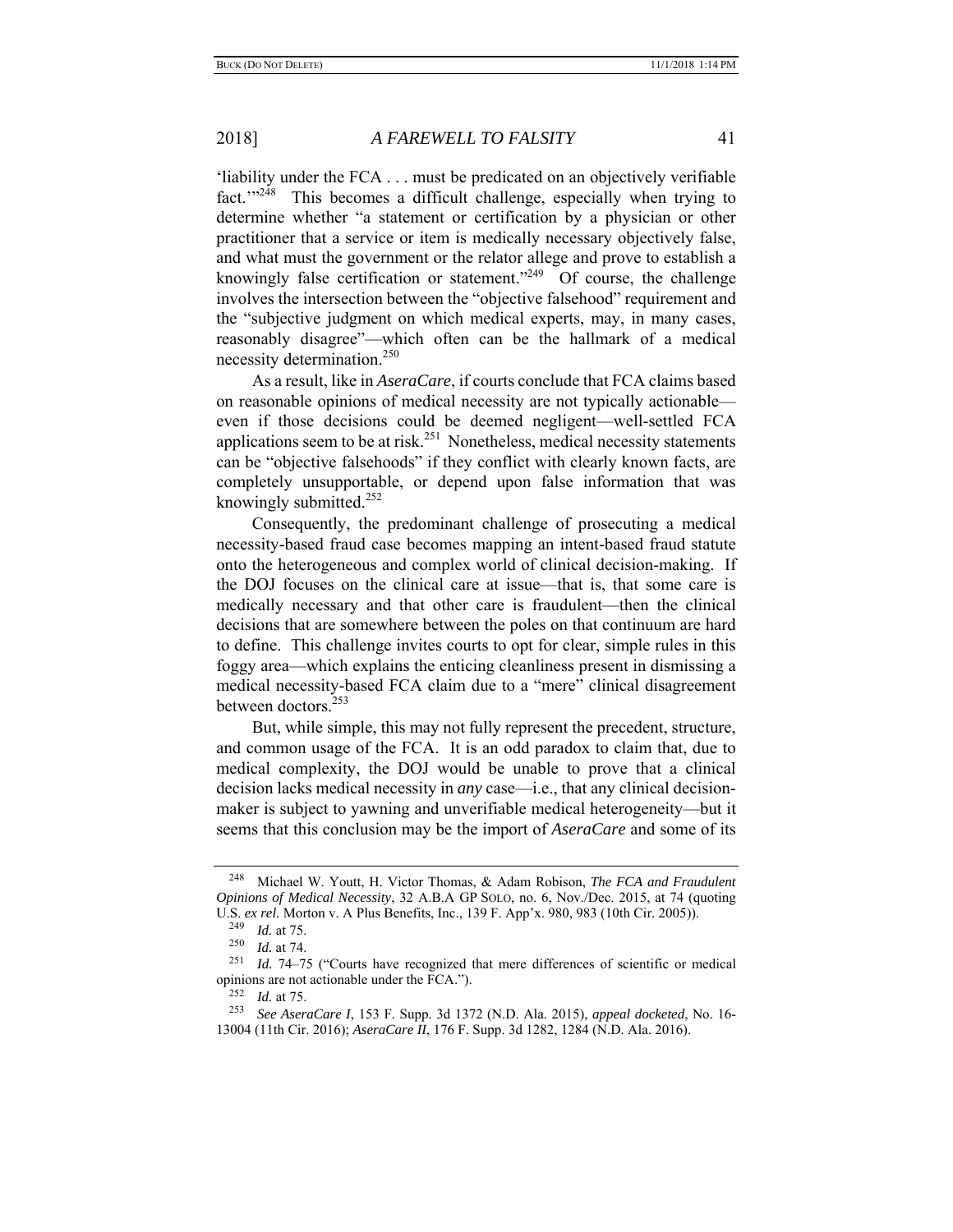progeny. That is seemingly what defense counsel would have the enforcement regime resemble, which is, in effect, an unenforceable legal rule because of the helpless complexity and variability that accompanies medical practice. Nevertheless, this results in an under-inclusive rule altogether because some physicians do administer health services that are knowingly lacking in medical necessity, and billing for those services clearly constitutes fraud.

#### C. *Medical Necessity as Relevant to Intent*

Although most courts treat the question of whether or not care was administered that was lacking in medical necessity as an analysis that addresses the falsity of the claim submitted, one could make an argument that courts should instead fit the medical necessity question into the FCA's intent analysis. This is for a couple of main reasons.

First, billing for care that is lacking in medical necessity is billing for a false claim.<sup>254</sup> Within the Medicare program, it follows that Medicare defines what is medically necessary. It cannot be the case that care that is the result of clinical judgment *cannot* be false when a claim for reimbursement is submitted. Presumably, if Medicare's standard is outdated and irrational, then the provider who violates that standard and bills for the care *still* has submitted a false claim for purposes of falsity under the FCA. Indeed, when the provider bills for care that does not meet this standard, she cannot overcome the argument that, just because reasonable doctors may disagree over the standard, care administered and billed for is *not false* for purposes of FCA liability.

Now, whether or not American patients, taxpayers, and providers want a system that would produce such a result is a worthwhile and weighty question—a question that has been grappled with multiple times before.<sup>255</sup> It likely does not make sense to disempower American providers in that way, and, in fact, doing so may chill innovation and the organic development of the standard of care. If Medicare defines certain care as "non-medically necessary," however, then billing for that care—under simple interpretative principles of the FCA—is false.

Of course, what makes this even worse for providers is that, like payers generally, under this regime, Medicare has the discretion to change the

<sup>254</sup> *See* Youtt et al., *supra* note 20.

<sup>255</sup> *See* Isaac D. Buck, *Caring Too Much: Misapplying the False Claims Act to Target Overtreatment*, 74 OHIO ST. L.J. 463 (2013) [hereinafter Buck, *Caring Too Much*] (documenting the problems associated with using the FCA to prevent and punish claims of alleged overtreatment); Isaac D. Buck, *Enforcement Overdose: Health Care Fraud Regulation in an Era of Overcriminalization and Overtreatment*, 74 MD. L. REV. 259 (2015) (placing overtreatment regulation into the scholarship of overenforcement).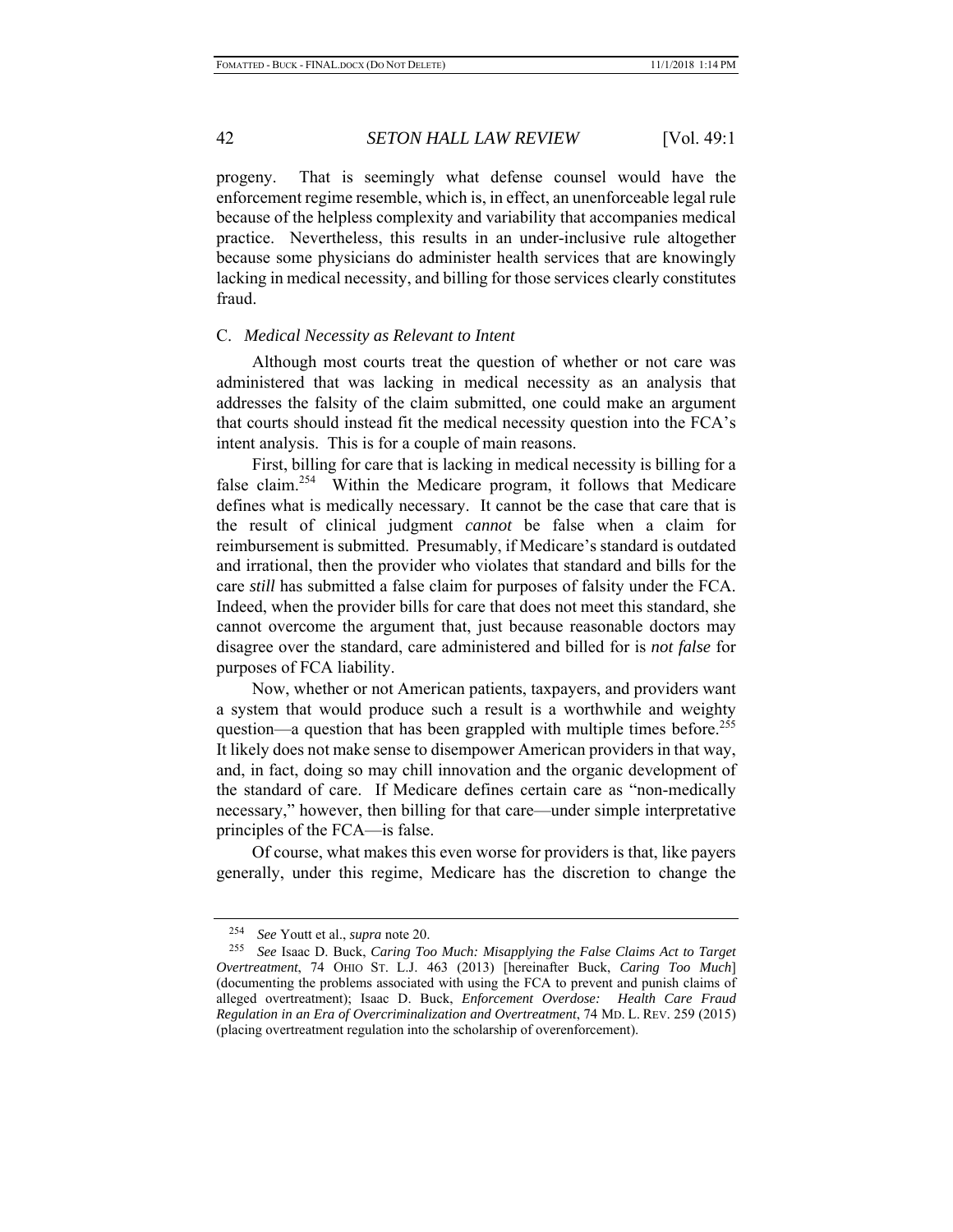standard of what is medically necessary, or not, as it sees fit. The result is a system of outdated clinical standards, or not, depending on which area of medicine the provider practices, and perhaps most importantly, a complex enforcement environment that often fails to notify providers who treat Medicare patients. What seems the most troubling about this system is Medicare's failure to adequately update its standards and, above all, its failure to notify providers—either before care is administered, or even after a bill is submitted, but well before any fraud investigation is opened—of what, exactly, that medical standard is. The problem, then, seems to be one of *notice*.

Nevertheless, a provider who submits a bill for care that is—in some way—not what Medicare believes it should pay, has submitted a "false" claim under the FCA. For sure, it is up to the DOJ to prove that the claim is "false," but concluding that "reasonable" differences in clinical decisionmaking blocks the FCA from applying to these types of clinical judgments cannot be the rule. As the appellate brief in *AseraCare* mentions, "[t]he existence of competing expert testimony as to whether a Medicare claim is reimbursable [and if not, then false] does not mean the standard is incapable of objective evaluation and application."<sup>256</sup> Adopting this new standard would cause FCA enforcement within the health care space—and a substantial number of enforcement actions and settlements—to grind to a halt.

Instead, it seems as though this is not a fight over falsity at all, but rather over the FCA's intent standard. It is definitely the case that the FCA's intent standard—defined as an act requiring either "actual knowledge,"<sup>257</sup> an act in "deliberate ignorance of the truth or falsity of the information,"<sup>258</sup> or an act in "reckless disregard of the truth or falsity of the information"<sup>259</sup>—is often a relatively small hurdle for prosecutors to leap. Nonetheless, there may be clinical decisions that could meet the FCA's falsity standard (assuming they conflict with Medicare's standards), but that would not constitute false *claims* because the clinical decisions could be negligent or even reasonable, given the clinical history of the patient or the typical practice of the provider.

Indeed, if the doctor has administered care that is "reasonable," but, of course, not in compliance with Medicare's conception of medical necessity, then the provider has not met the intent standard under the FCA. Even if the

<sup>256</sup> Brief for Appellant at 28, United States v. GGNSC Admin. Servs., No. 16-13004 (11th Cir. Aug. 31, 2016).

<sup>257</sup> *See* 31 U.S.C. § 3729(b)(1)(A)(i) (2018).

<sup>258</sup> *Id*. § 3729(b)(1)(A)(ii).

<sup>&</sup>lt;sup>259</sup> *Id.* § 3729(b)(1)(A)(iii). Courts have also noted that perhaps all that is required is gross negligence "plus." *See* Buck, *Caring Too Much*, *supra* note 255, at 483 n.140 (listing cases).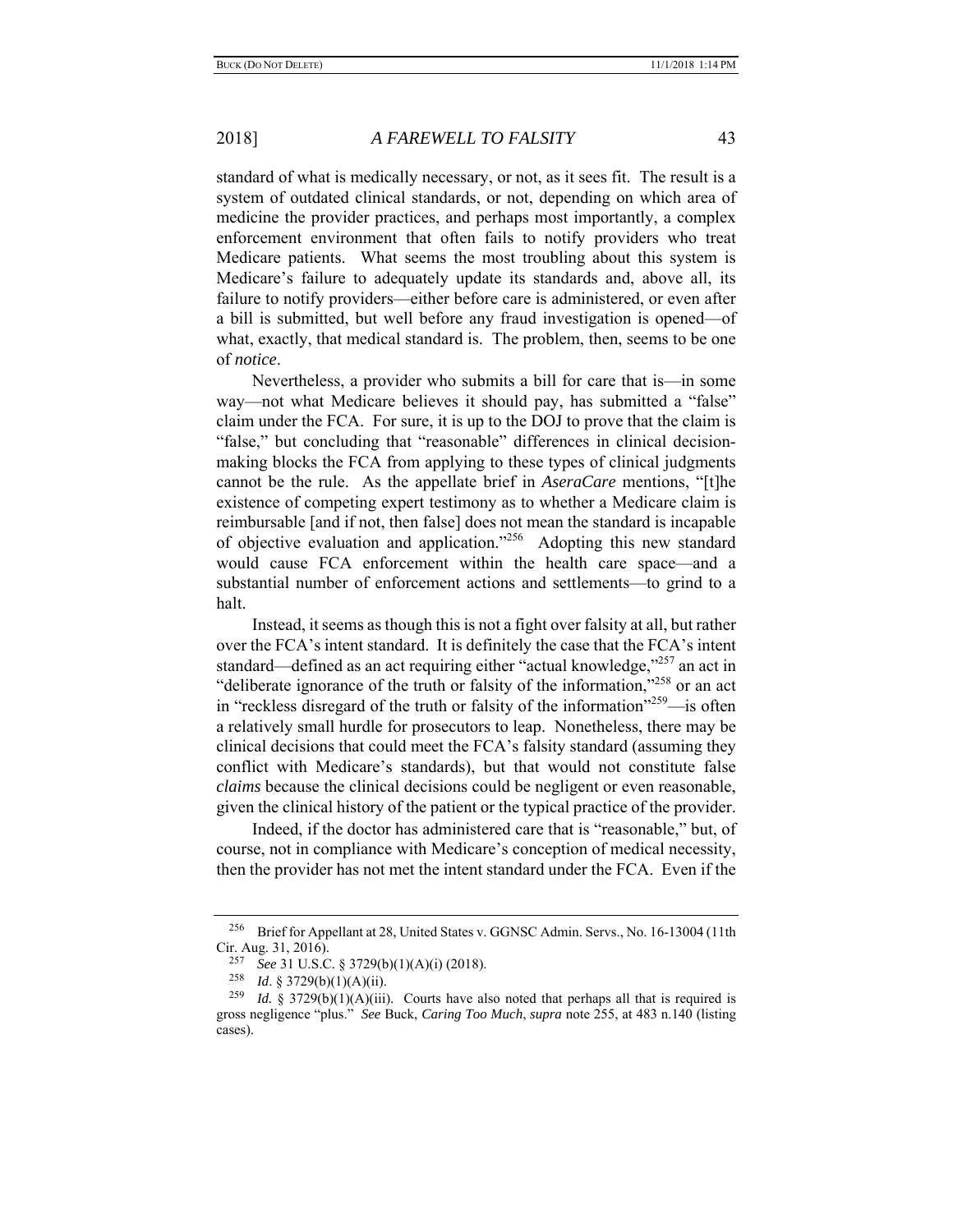provider was in some way negligent surrounding the clinical decisionmaking vis-à-vis the Medicare standard, this would still not meet the constraints of the FCA.<sup>260</sup> The intent standard kicks in to protect reasonable, and even *some* unreasonable, beliefs and submissions.

As the government argued in its appellant's brief to the Eleventh Circuit, the concepts of falsity and scienter, or intent, under the FCA were "conflated" by the district court in *AseraCare*. 261 After noting the court's conclusion that opinions and clinical judgments cannot constitute the falsity requirement under the FCA, the DOJ argued that "whether reasonable minds might have a good faith disagreement as to whether AseraCare's physician certifications were supported by medical documentation is a question that goes to whether AseraCare *knowingly* submitted false claims to Medicare, not whether those claims were false."<sup>262</sup> The DOJ brief goes on to argue that

[t]he district court was apparently concerned that False Claims Act liability might attach even if a certifying physician acted reasonably in believing that a patient was eligible for hospice services. But that concern is not properly addressed by altering the definition of what makes a claim "false" under the FCA. As the Supreme Court recently explained, there is no need to "adopt[] a circumscribed view of what it means for a claim to be false or fraudulent," because "concerns about fair notice and open-ended liability 'can be effectively addressed through strict enforcement of the Act's materiality and scienter requirements.<sup>'"263</sup>

Finally, the Supreme Court's 2016 decision in *Universal Health Services,*  Inc. v. U.S. ex rel. Escobar,<sup>264</sup> provides some additional guidance on the question, emphasizing the importance of intent under the FCA. Even though the Court's analysis focused on the viability of the implied certification theory and on materiality under the FCA, the Court did provide interesting remarks on intent, highlighting its importance as a backstop to expansive liability.<sup>265</sup>

<sup>260</sup> *See* Buck, *Caring Too Much*, *supra* note 255, at 483.

<sup>&</sup>lt;sup>261</sup> Brief for Appellant, *supra* note 256, at 32.

 $\frac{262}{263}$  *Id.* at 32–33.

Id. at 34 (citing Universal Health Servs., Inc. v. U.S. ex rel. Escobar, No. 15-7, slip op. at 13–14 (S. Ct. Apr. 19, 2016)).

<sup>264 136</sup> S. Ct. 1989, 2002 (2016).

<sup>265</sup> *See id.* ("'[I]nstead of adopting a circumscribed view of what it means for a claim to be false or fraudulent,' concerns about fair notice and open-ended liability 'can be effectively addressed through strict enforcement of the Act's materiality and scienter requirements.' Those requirements are rigorous.") (internal citation omitted).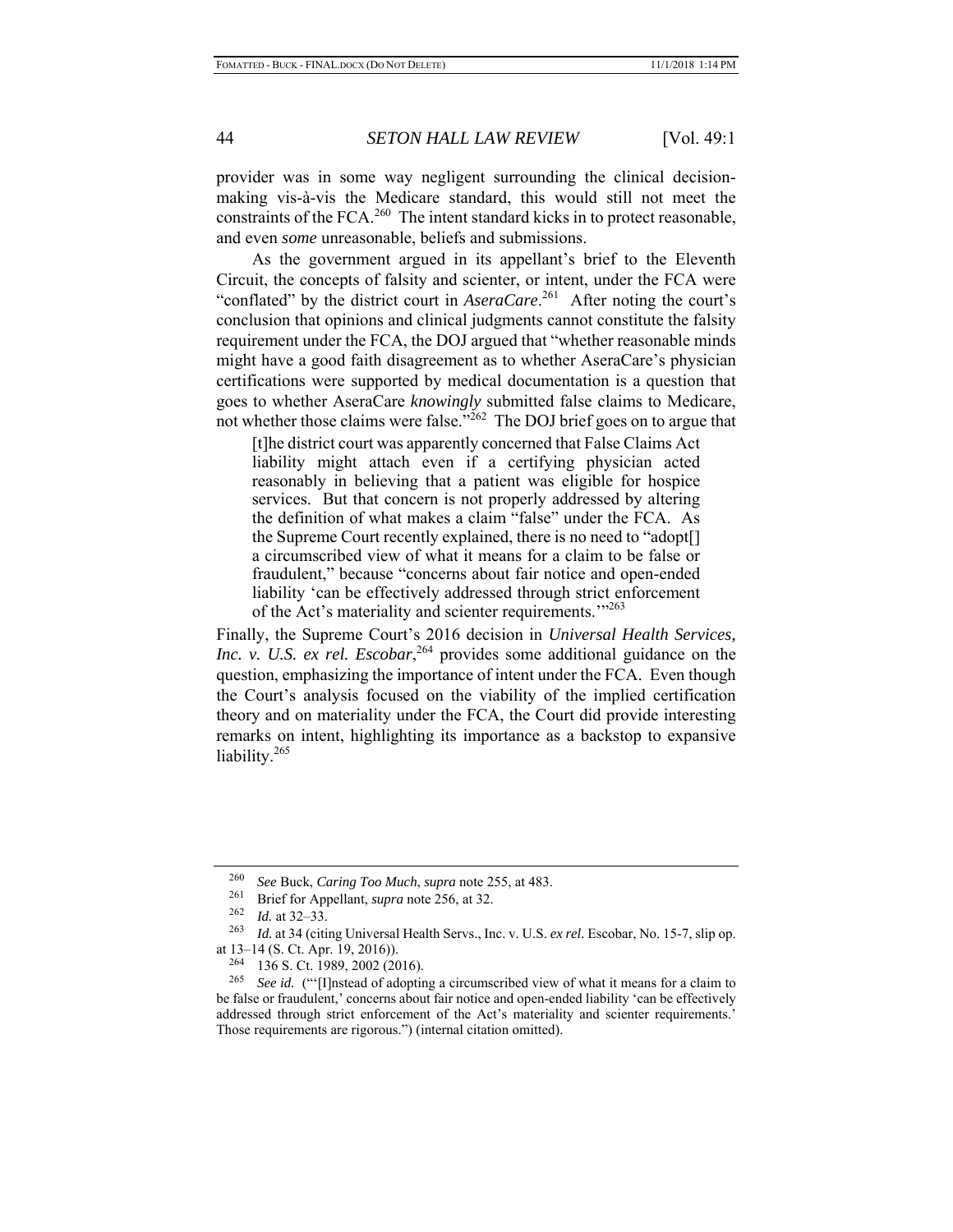\* \* \*

Why, exactly, this relatively narrow argument over where medical necessity belongs in the fraud enforcement context matters is because it likely hamstrings the DOJ's ability to adequately regulate cases of demonstrated health care fraud. If courts conclude that doctors engaging in "reasonable" disagreements about care are allowed to bill and receive Medicare reimbursement for that care, then the legitimacy of the enforcement mechanism begins to crumble.

Like in the FDCA-FDA context mentioned earlier in this Article,<sup>266</sup> the *legal* question of whether or not fraud occurred then becomes hitched to the *scientific* question of whether or not the care was reasonable—or, in the FDCA context, the question of whether the marketing information was truthful. This builds uncertainty into the enforcement mechanism, and allows targeted physicians and professionals to appeal to Americans' special reverence for the medical community while allowing for a system to take hold that immunizes providers from suit based upon "reasonable" clinical disagreements. As a result, the FCA fully transforms into a negligence-based statute, immunizing providers who administer care that is not medically necessary, but "reasonable" nonetheless.

What is particularly noteworthy about this development is that it seems to be occurring in conjunction with strong, new value-based payment incentives that are taking hold within Medicare. As a result, the question of medical necessity appears to be migrating from a fraud standard to a reimbursement one. These changes are most prominently illustrated by the passage of the Medicare Access and CHIP Authorization Act (MACRA),<sup>267</sup> which is summarized immediately below.

## VI. MOVING TO REIMBURSEMENT-BASED INCENTIVES

As has been the case in medical necessity-based fraud enforcement, actions like the one seen in the *AseraCare* case evince a deeper structural problem within American health care. That is, within American health care, both payers and patients are particularly vulnerable to medicine's dark inclinations that push the system toward excess. Laws and regulations in health care—sources of power one would expect to protect consumers and payers from overtreatment and excess medical costs—contain insufficient cost-sensitive provisions. And because providers own the relevant expertise, patients and payers are unable to evaluate and value the care they receive. Applied in industries beyond health care, this has been defined by

<sup>266</sup> *See* discussion and accompanying notes *supra* pp. 7–9 and notes 18–30.

<sup>267</sup> *See* Medicare Access and CHIP Reauthorization Act of 2015, Pub. L. No. 114-10, 129 Stat. 87.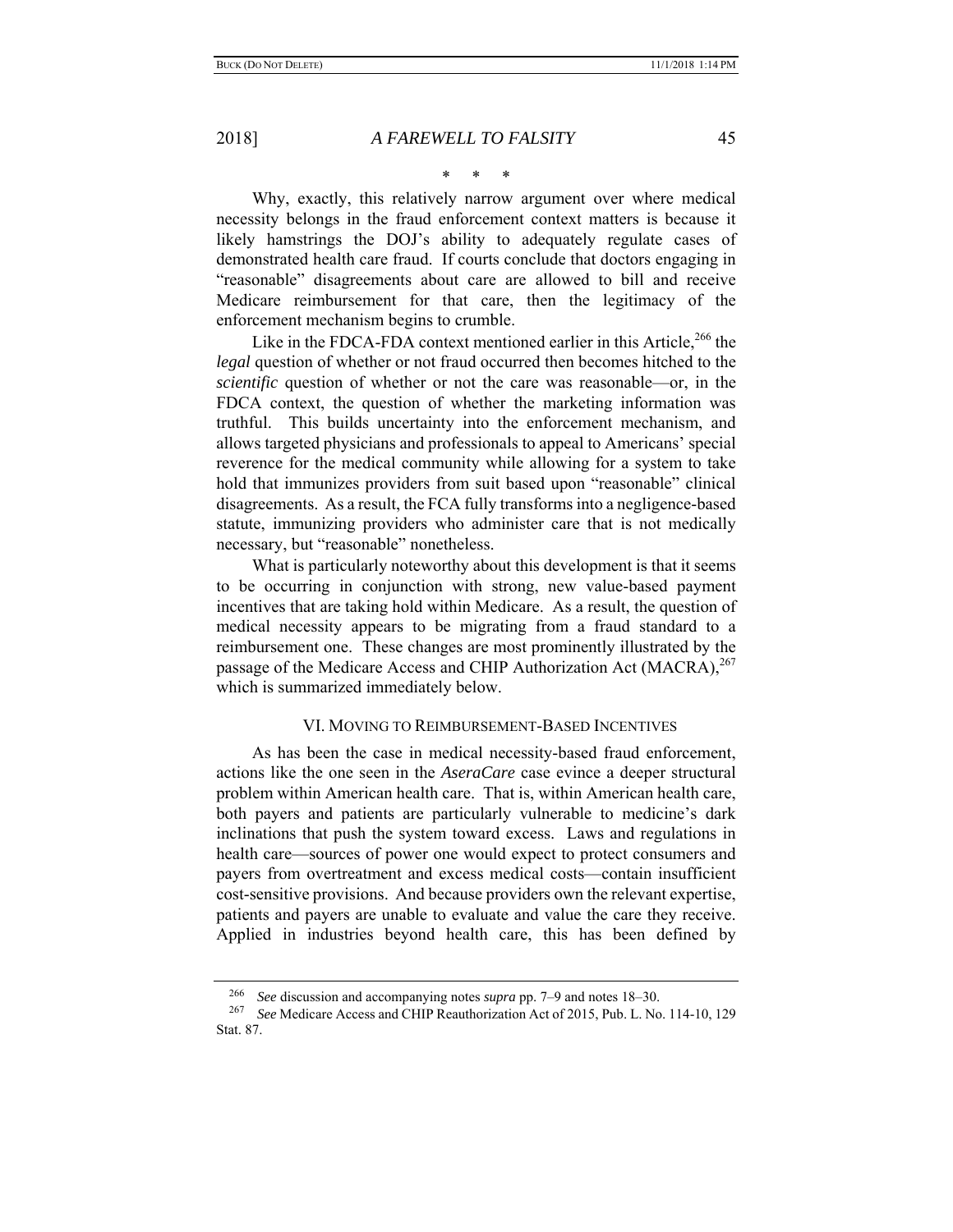economists and other scholars as the problem of "credence goods."<sup>268</sup> Other scholars have referred to the challenge as the problem of the fraudulent expert.<sup>269</sup>

In the world of fraud and abuse enforcement, the credence goods problem makes it extraordinarily difficult for market-based consumer tools to work. As a result, and because consumers cannot adequately protect themselves (and their payers) from excess, the DOJ steps in to assist. And where the DOJ intervenes using the anti-fraud tools, the medical community often strikes back, arguing that the legal standard is outdated or unrealistic, and application of which would actually harm patients.<sup>270</sup>

After years of an enforcement regime that has been dominated by these arguments, it finally seemed as though Medicare had begun to turn the page with the passage of MACRA in 2015.<sup>271</sup> MACRA imposes a number of new efficiency-based metrics on providers and entities, and finally moves the overtreatment and efficiency arguments fully into reimbursement policy.

*Id.* at 6.  $_{271}^{271}$ 

<sup>268</sup> *See, e.g.*, Abigail R. Moncrieff, *The Individual Mandate as Healthcare Regulation: What the Obama Administration Should Have Said in* NFIB v. Sebelius, 39 AM. J.L. & MED. 539, 546 (2013) (noting that the credence good problem constitutes a market failure in the health insurance marketplace, and defining a credence good as "one that consumers have a hard time evaluating both before and after consumption such that experience provides little if any help in determining one's willingness to pay for future consumption—even from the same provider").

<sup>269</sup> *See, e.g.*, Nathaniel G. Hilger, *Why Don't People Trust Experts?*, 59 J. L. & ECON. 293, 293 (2016) (suggesting that a conflict of interest exists because "these experts first diagnose the consumer's condition, and then they treat the condition they have diagnosed"). Hilger suggests that consumers should be able to "observe experts' cost functions," and that without such observation, "honest treatment becomes impossible in a wide range of price-setting and market environments." *Id.* at 294.

 $270$  First, the provider community powerfully argues for the hospice patients who may be adversely affected by "gun-shy" providers as a result of the government's theory of liability. As seen in a brief filed by the American Medical Association, among other medical associations and societies, a powerful argument against tight application of the FCA in this context focuses on the concerns over the impact on health care access. *See* Brief for the American Medical Ass'n et al. as Amici Curiae Supporting Appellees, United States v. GGNSC Admin. Servs., No. 2:12-cv-245 (11th Cir. 2016) (No. 16-13004). In attacking the government's argument regarding falsity, the *amici* argued that the government's argument was unreasonable, and

if accepted, the [g]overnment's position would end up hurting the very people the Medicare hospice benefit is supposed to help: Fearing the prospect of litigation instigated by bounty-seeking relators, physicians may be reluctant to certify patients as terminally ill except in the most obvious of cases, leaving many deserving patients without the means to pay for hospice care. Because that is the opposite of what Congress intended, the [g]overnment's position should be rejected, and the judgment of the District Court affirmed.

<sup>271</sup> Medicare Access and CHIP Reauthorization Act of 2015, Pub. L. No. 114-10, 129 Stat. 87.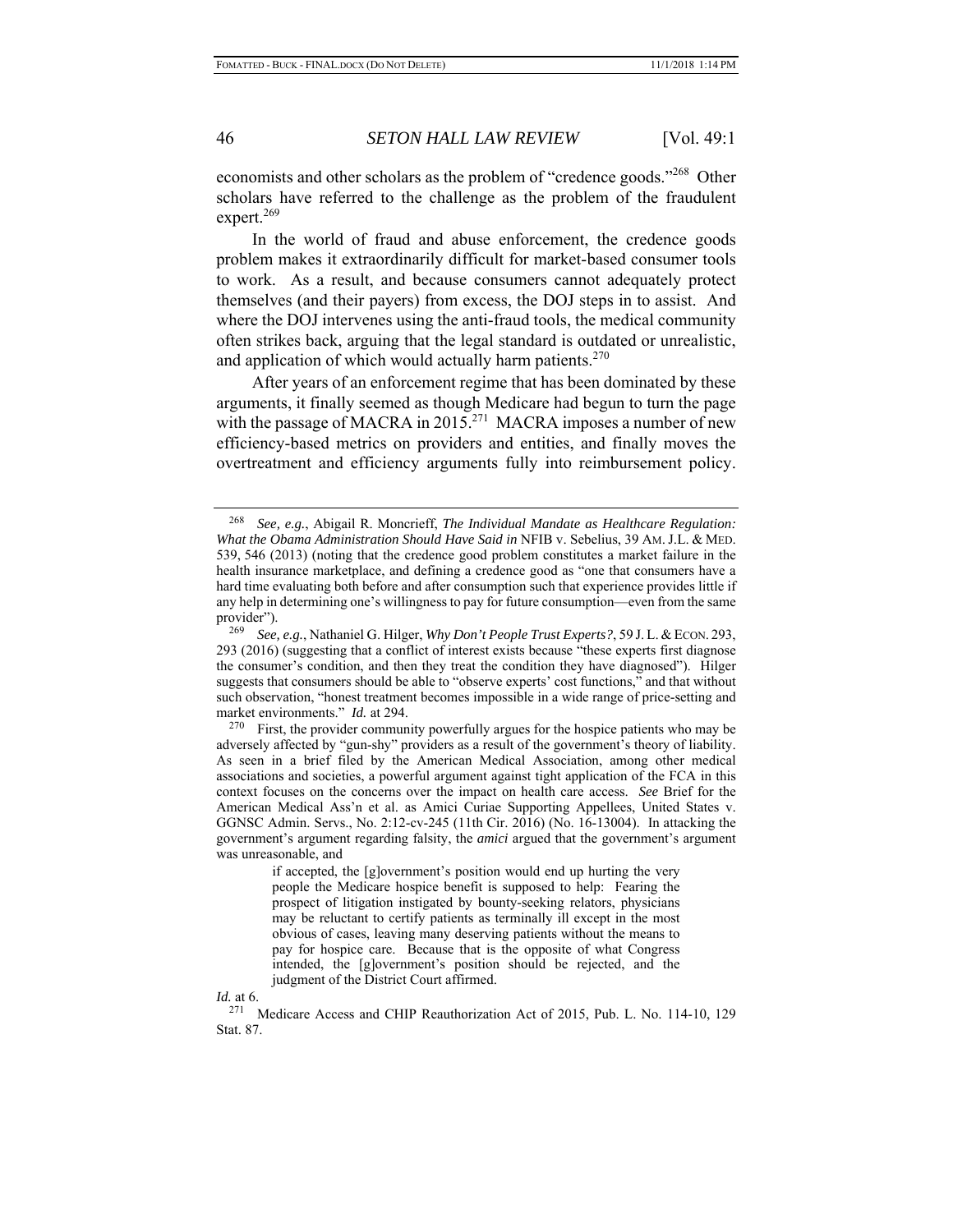Assuming the shift occurs unchanged, new policy is able to fill the gap left by a receding medical necessity-based FCA enforcement. Instead of a hard law solution to these thorny issues of clinical heterogeneity and fraud, CMS seems poised to utilize reimbursement doctrine, and new value-based metrics, to target providers. Indeed, Medicare is in the midst of a sea change that will radically alter its ability to control costs.

MACRA constituted a fundamental shift for Medicare reimbursement policy. For the first time in decades, Congress radically changed the way Medicare pays its doctors under Part  $B^{272}$ —that is, the part of the program that pays providers, and not hospitals, for the services they provide to its beneficiaries. Gone are the days of the Sustainable Growth Rate  $(SGR)$ ,  $^{273}$ and the weak and ineffective pressure that it applied to providers in an attempt to control their costs.<sup>274</sup>

The "milestone"<sup>275</sup> passage of MACRA in April of 2015 repealed the SGR structure and ushered in "sweeping changes in physician value-based payment."<sup>276</sup> "Representing a historic shift from traditional Medicare feefor-service (FFS) reimbursement toward value-based payments for physician services,"<sup>277</sup> MACRA instantiates cost control and quality-based reimbursement throughout Medicare. Indeed, "it affects how Medicare pays

<sup>272</sup> *See What Part B Covers*, MEDICARE.GOV, https://www.medicare.gov/what-medicarecovers/part-b/what-medicare-part-b-covers.html (last visited Feb. 18, 2017).

<sup>273</sup> Nicholas Bagley, *Bedside Bureaucrats: Why Medicare Reform Hasn't Worked*, 101 GEO. L.J. 519, 541 n.103 (2013) (noting that the modern SGR was established in 1997); Wendy K. Mariner, *Health Insurance Is Dead; Long Live Health Insurance*, 40 AM. J.L. & MED. 195, 205 n.82 (2014) ("Medicare's governing legislation requires CMS to set physician payment rates annually. The statutory formula for Sustainable Growth Rates has required reductions in payment rates since 2002, but Congress has postponed enforcement of those reductions annually.").

<sup>274</sup> Richard Dolinar & S. Luke Leininger, *Pay for Performance or Compliance? A Second Opinion on Medicare Reimbursement*, 3 IND. HEALTH L. REV. 397, 401 (2006) ("The SGR system has been ineffective in controlling volume—the volume of physician services per beneficiary rose by almost twenty-two percent between 1999 and 2003 . . . ."); Briar Siljander & Jennifer L. Gross, *Assessing the Impact of the Medicare Access and CHIP Reauthorization Act: The Repeal of the SGR and Beyond*, 27 HEALTH LAW. 26, 26 (2015) (noting the "muchlauded repeal of the Medicare Sustainable Growth Rate [] methodology"); Bagley, *supra* note 273, at 542 ("Congress's most assertive effort to counteract the incentives generated by a feefor-service payment system—the global cap on Part B payments known as the SGR—has proven ineffective.").

<sup>275</sup> *Quality Payment Program: Executive Summary*, U.S. DEP'T. OF HEALTH AND HUMAN SERVS.: CTRS. FOR MEDICARE AND MEDICAID SERVS. 4 (Oct. 14, 2016), http://www.pecaa.com/wp-content/uploads/2016/04/QPP-Executive-Summary-of-Final-Rule.pdf ("The MACRA marks a milestone in efforts to improve and reform the health care system.").

<sup>276</sup> D. Scott Jones, *Physician Value-Based Payment Impacts All Physicians, 2016–2017*, 18 J. HEALTH CARE COMPLIANCE 11, 11 (2016).

<sup>277</sup> Charles B. Oppenheim & Kelly A. Carroll, *Looking Past MACRA's Details: Key Long-Term Changes Ahead for Providers*, 10 J. HEALTH & LIFE SCI. L. 26 (2016).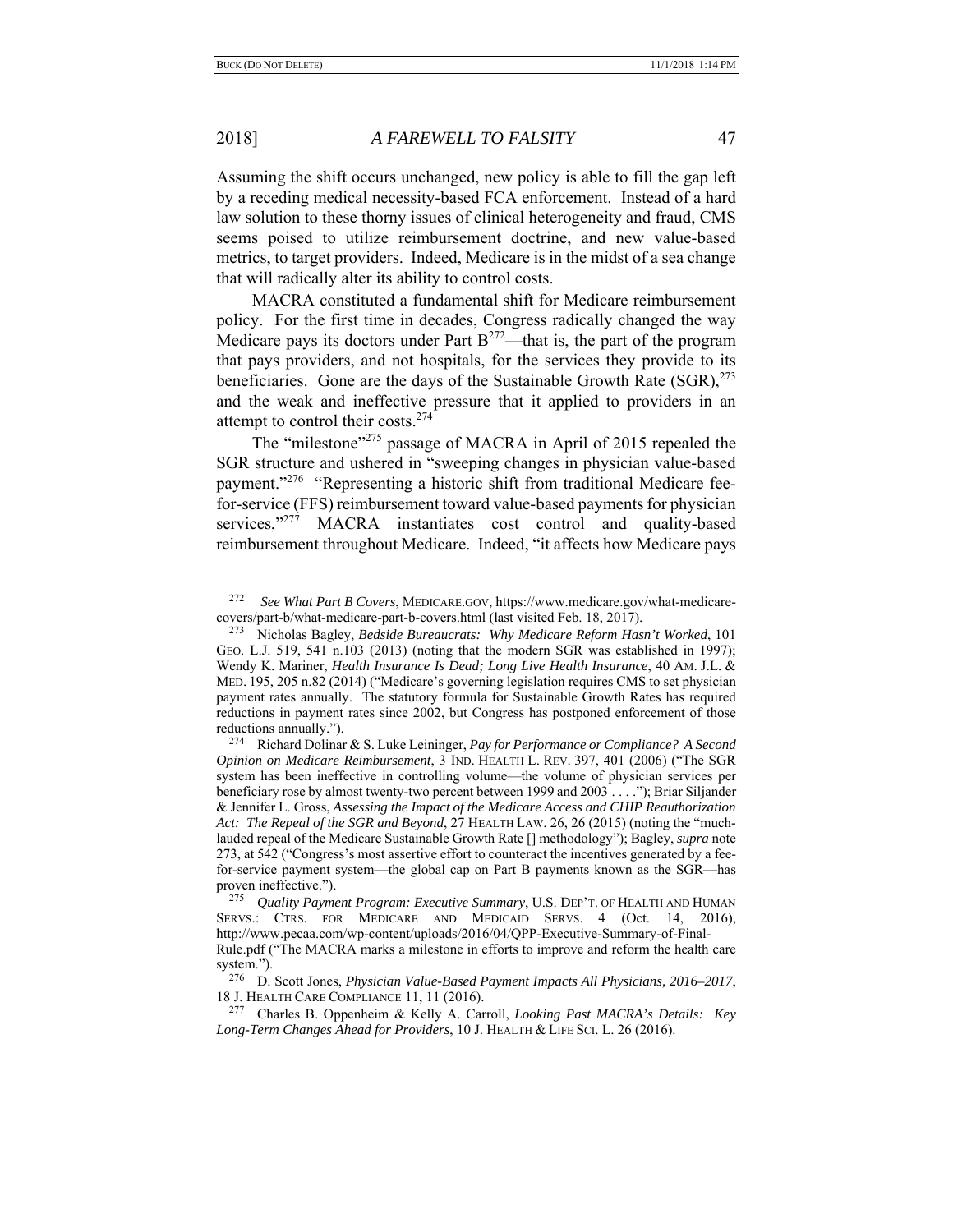*all* physicians and it will change how physicians consume and order services of other providers in an effort to improve quality and enhance cost effectiveness."278 This universal reform expands value-based reimbursement beyond the largely voluntary value-based alternative payment methods that currently exist.<sup>279</sup>

Its most audacious action institutes the Quality Payment Program  $(QPP)$ .<sup>280</sup> According to CMS, this could impact more than a half-million providers, including physicians, physician assistants, nurse practitioners, and clinical nurse specialists.<sup>281</sup> Under the QPP, Medicare clinicians will be separated into one of two different reimbursement tracks. First, a smaller percentage of providers will participate in advanced alternative payment models (advanced APMs)—these include the Medicare Shared Savings Program and the Next Generation ACO Model.<sup>282</sup> Some of these advanced APMs will continue current voluntary alternative payment models.<sup>283</sup> Those who do not participate in an advanced APM will be enrolled in the Merit-Based Incentive Physician System (MIPS). Therefore, the balance of Medicare's reimbursement change will take place under the MIPS program. Still, MIPS may be subject to a number of regulatory changes and delays as

<sup>280</sup> *MACRA Quality Payment Program Overview*, U.S. DEP'T. OF HEALTH AND HUMAN SERVS.: CTRS. FOR MEDICARE AND MEDICAID SERVS. (Oct. 26, 2016), https://www.cms.gov/Medicare/Quality-Initiatives-Patient-Assessment-Instruments/Value-Based-Programs/MACRA-MIPS-and-APMs/MACRA-Quality-Payment-Program-webinarslides-10-26-16.pdf [hereinafter *MACRA Quality Payment Program Overview*].

<sup>281</sup> *Id.* at 7 (those participating in Part B Medicare who bill the program more than \$30,000 annually and those who see more than 100 Medicare patients per year will be subject to the new reimbursement scheme). Newly-enrolled Medicare clinicians and those who participate in alternative payment methods, as well as those who do not meet the monetary and patient number cutoffs, are exempt from the reforms of MIPS. *Id. See also* Krista Teske, *Your Questions About the MACRA Final Rule—Answered*, ADVISORY BOARD (Jan. 31, 2017), https://www.advisory.com/research/physician-practice-roundtable/members/expert-

insights/2016/nine-faqs-on-provider-payment-under-macra ("CMS estimates that approximately 712,000 clinicians will be affected by QPP changes in the first performance year (2017). However, not all clinicians will be subject to these changes.").

282 *MACRA Quality Payment Program Overview, supra* note 280, at 19; *see also*  Oppenheim & Carroll, *supra* note 277, at 33 ("APMs include models such as accountable care organizations, patient-centered medical homes, and other models that have been evaluated by the Center or Medicare and Medicaid Innovation.").<br> $\frac{283}{282}$  See Alternative Poyment Models in the Ou

See Alternative Payment Models in the Quality Payment Program as of February *2018*, U.S. DEP'T. OF HEALTH AND HUMAN SERVS.: CTRS. FOR MEDICARE AND MEDICAID SERVS., https://www.cms.gov/Medicare/Quality-Payment-Program/Resource-Library/

Comprehensive-List-of-APMs.pdf (last visited Feb. 19, 2017) (providing a chart for all advanced payment models and whether they qualify as an advanced APM under the new QPP).

<sup>&</sup>lt;sup>278</sup> *Id.* at 29 (emphasis added).<br><sup>279</sup> See a.g. Shared Sovings.

<sup>279</sup> *See, e.g.*, *Shared Savings Program*, CTRS. FOR MEDICARE AND MEDICAID SERVS., https://www.cms.gov/Medicare/Medicare-Fee-for-Service-

Payment/sharedsavingsprogram/index.html?redirect=/SharedSavingsProgram/ (last modified Aug. 10, 2018).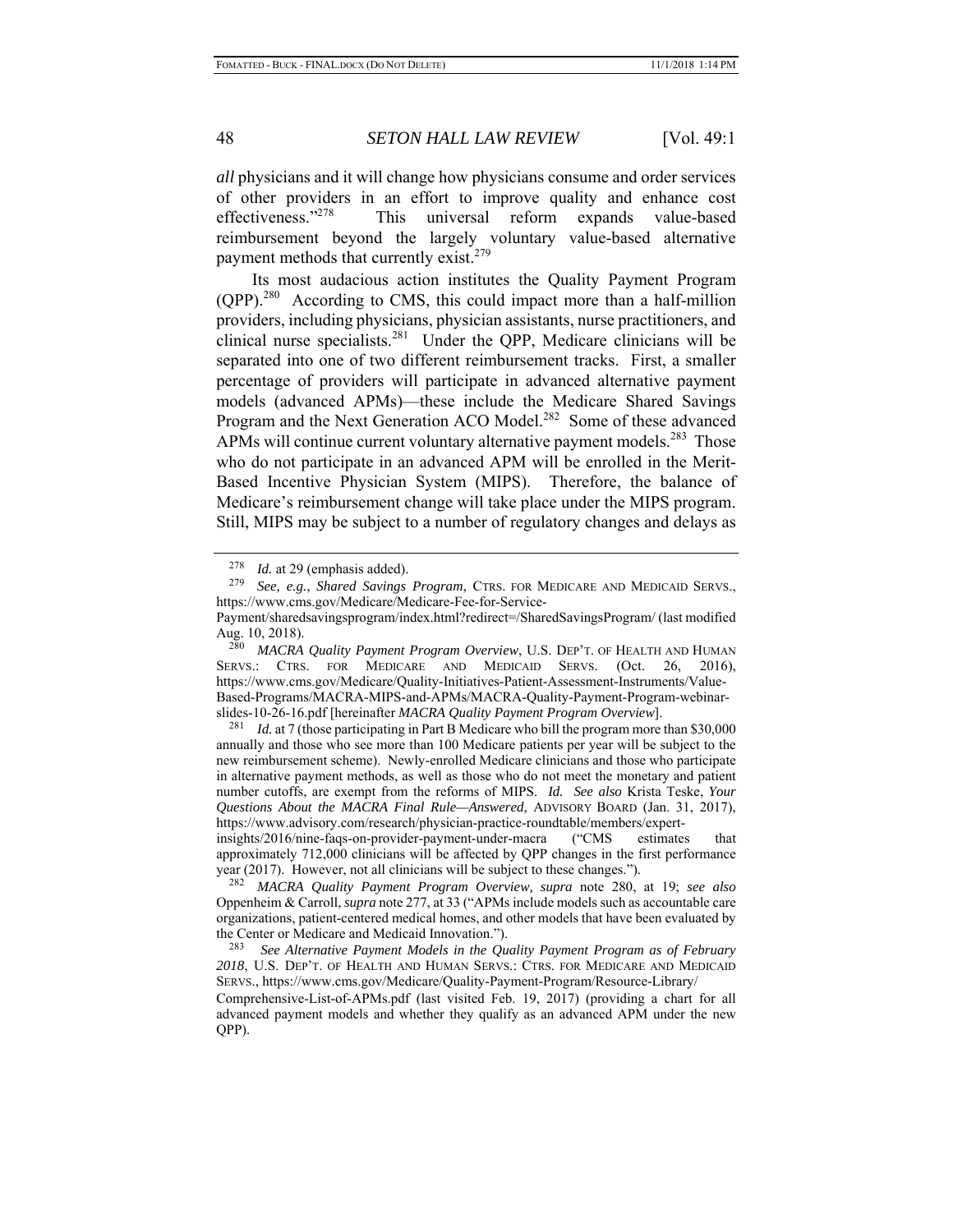it is implemented.

As of late 2017, under MIPS, a provider's reimbursement is affected by a composite score of four different criteria: quality, advancing care information, improvement activities, and cost.<sup>284</sup> During the first year, the quality data was scheduled to be weighted to make up sixty percent of the overall MIPS score, while improvement activities would make up fifteen percent, and advancing care information would make up the remaining twenty-five percent.<sup>285</sup> The cost metric is not included in the initial year of data collection; it begins in  $2018^{286}$  By the 2019 performance year, however, cost will be weighted to make up thirty percent of the providers' overall MIPS score, and quality will drop from sixty to thirty percent.<sup>287</sup> Payment adjustments under MIPS will begin on January 1, 2019, as the first performance year has already concluded—it began on January  $1, 2017$ <sup>288</sup>

The four categories seek to encourage providers to administer highquality care. Advancing care information seeks to protect patient health information, encourage electronic prescribing, provide patient electronic access, and promote the health information exchange.<sup> $289$ </sup> Improvement activities ask providers to "attest to participation in activities that improve clinical practice," like shared decision-making, patient safety efforts, care coordination, and increased access.<sup>290</sup> The quality performance category asks providers to select six of 271 possible quality measures, which includes one outcome measure or high-priority measure, on which to be measured.<sup>291</sup>

<sup>284</sup> *See The Quality Payment Program Overview Fact Sheet*, U.S. DEP'T. OF HEALTH AND HUMAN SERVS.: CTRS. FOR MEDICARE AND MEDICAID SERVS. 9–10, https://www.nyspsych.org/assets/docs/quality\_payment\_program\_overview\_fact\_sheet.pdf (last visited Feb. 19, 2017).

 $\frac{285}{286}$  *Id.* 

<sup>&</sup>lt;sup>286</sup> *Id.* at 10.<br><sup>287</sup> See Oug</sup>

See Quality Payment Program Final Rule Summary, AM. SOC'Y FOR RADIATION ONCOLOGY 4,

https://www.astro.org/uploadedFiles/\_MAIN\_SITE/Daily\_Practice/Medicare\_Payment\_Initi atives/MACRA/Content/MACRAFinalRuleSummary.pdf (last visited Feb. 18, 2017).In the 2018 performance year, cost constitutes ten percent of the overall MIPS score, while quality drops from a weighted value of sixty percent to fifty percent. *Id.* 

<sup>&</sup>lt;sup>288</sup> The Merit-Based Incentive Payment System: Advancing Care Information and *Improvement Activities Performance Categories*, U.S. DEP'T. OF HEALTH AND HUMAN SERVS.: CTRS. FOR MEDICARE AND MEDICAID SERVS. 14 (Dec. 13, 2016), https://www.cms.gov/Medicare/Quality-Initiatives-Patient-Assessment-Instruments/Value-Based-Programs/MACRA-MIPS-and-APMs/MIPS-ACI-and-IA-presentation.pdf.<br><sup>289</sup> M<sub>at</sub> 120

<sup>289</sup> *Id.* at 20.

<sup>290</sup> *Id.* at 27.

<sup>291</sup> *The Merit-Based Incentive Payment System: Quality and Cost Performance Categories*, U.S. DEP'T. OF HEALTH AND HUMAN SERVS.:CTRS. FOR MEDICARE AND MEDICAID SERVS. 18 (Jan. 12, 2017), https://www.cms.gov/Medicare/Quality-Initiatives-Patient-Assessment-Instruments/Value-Based-Programs/ MACRA-MIPS-and-APMs/QPP-MIPS-Quality-and-Cost-Slides.pdf.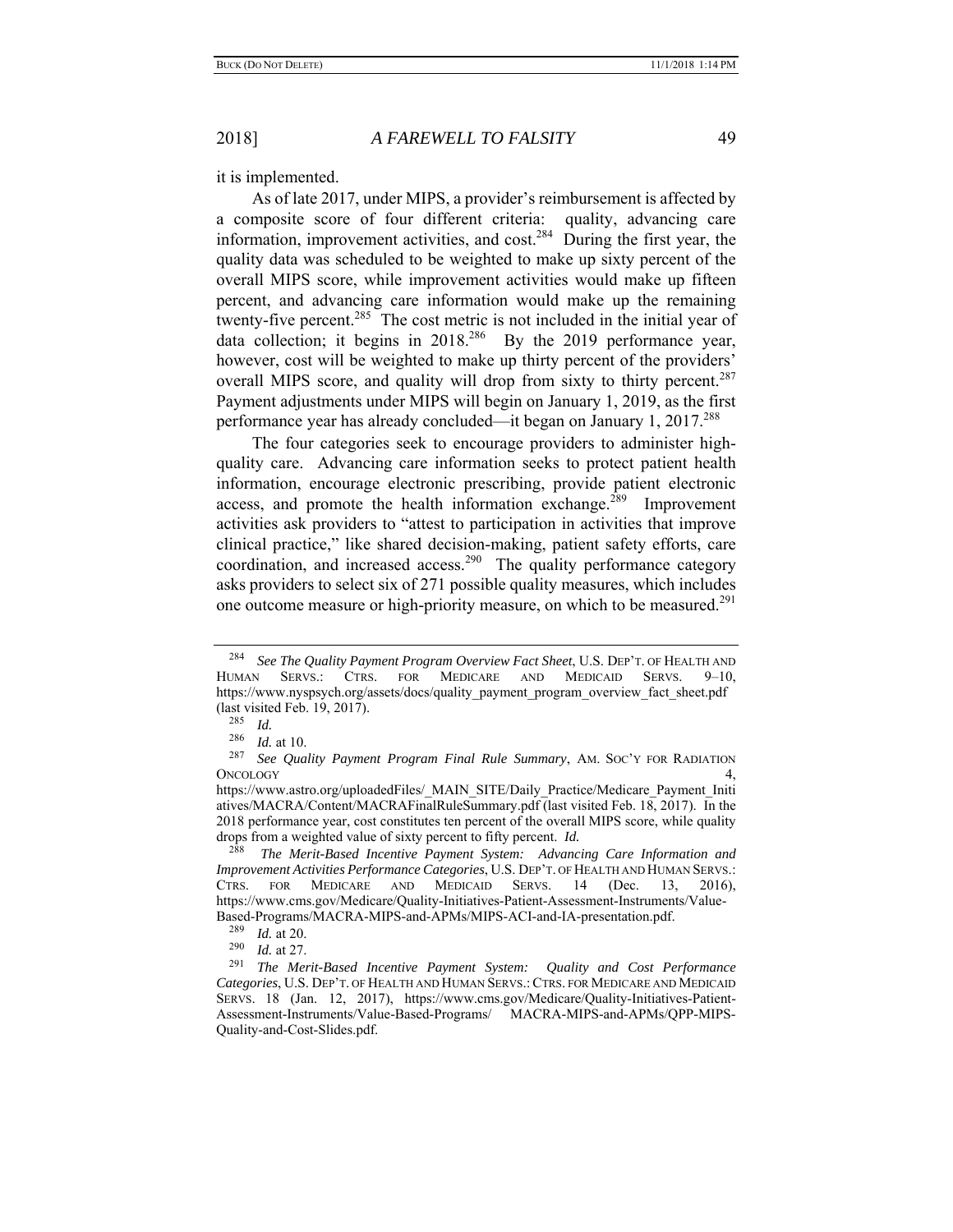And although the cost criterion does not enter the calculus until 2018, CMS has provided guidance for developing cost measures as well.<sup>292</sup> Its focus is on efficiency.293

MIPS penalties and bonuses will be phased in. In 2019, the first payment program year, penalties and bonuses will be limited to four percent adjustments of the provider's overall Medicare Part B reimbursement.<sup>294</sup> But by 2022 and after, the top penalties and bonuses could grow to nine percent.295 Because MACRA "locks provider payment rates at near zero growth,"296 and requires general budget neutrality, "such that the increase in charges resulting from positive adjustments equals the estimated decrease in charges resulting from negative MIPS adjustments,"297 the bonuses that providers receive for positive adjustments could be as high as three times the penalties. Although it will not be known until the total numbers of positive adjustments are known, this general neutrality requirement means that bonuses could be as high as twenty-seven percent in 2022.<sup>298</sup>

Finally, given the undeniable fluidity that defines the current state of American health law and policy, it is worthwhile to consider whether the changes brought by MACRA and MIPS should be considered to be permanent. At least one consultant had noted that, while Congressional Republicans clearly intended to repeal and replace the Patient Protection and Affordable Care Act (ACA) in 2017, this "sentiment does not carry over to QPP" due to its strong support, its budgetary upside, and bipartisan interest in securing the future financial stability of Medicare.<sup>299</sup> Even though the repeal and replace effort did not succeed, the ACA has nonetheless been impacted by policy changes and enforcement priorities. Still, the Trump administration seems poised to limit and remake the MIPS program for 2019.300

<sup>&</sup>lt;sup>292</sup> *Id.* at 26–31 (noting the "five essential components" of establishing cost measures).  $\frac{293}{294}$  *Id.* 

How Payments, Penalties Will Change Post-SGR, AM. MED. ASS'N.: AMA WIRE (July 2, 2015), https://wire.ama-assn.org/ama-news/how-payments-penalties-will-change-post-sgr [hereinafter *How Payments, Penalties Will Change Post-SGR*].

 $\frac{295}{296}$  *Id.* 

<sup>296</sup> Teske, *supra* note 281.

<sup>297</sup> Oppenheim & Carroll, *supra* note 277, at 32.

<sup>298</sup> *Understanding Medicare's Merit-Based Incentive Payment System (MIPS)*, AM. MED. ASS'N., https://www.ama-assn.org/practice-management/understanding-medicare-s-meritbased-incentive-payment-system-mips (last visited Feb. 18, 2017); *see also How Payments, Penalties Will Change Post-SGR*, *supra* note 294.

<sup>299</sup> *See* Teske, *supra* note 281.

<sup>300</sup> *See* Steven Porter, *Expect Big MIPS Changes Under 2019 Quality-Reporting Proposals*, HEALTHLEADERS (July 16, 2018), https://www.healthleadersmedia.com/clinicalcare/expect-big-mips-changes-under-2019-quality-reporting -proposals.